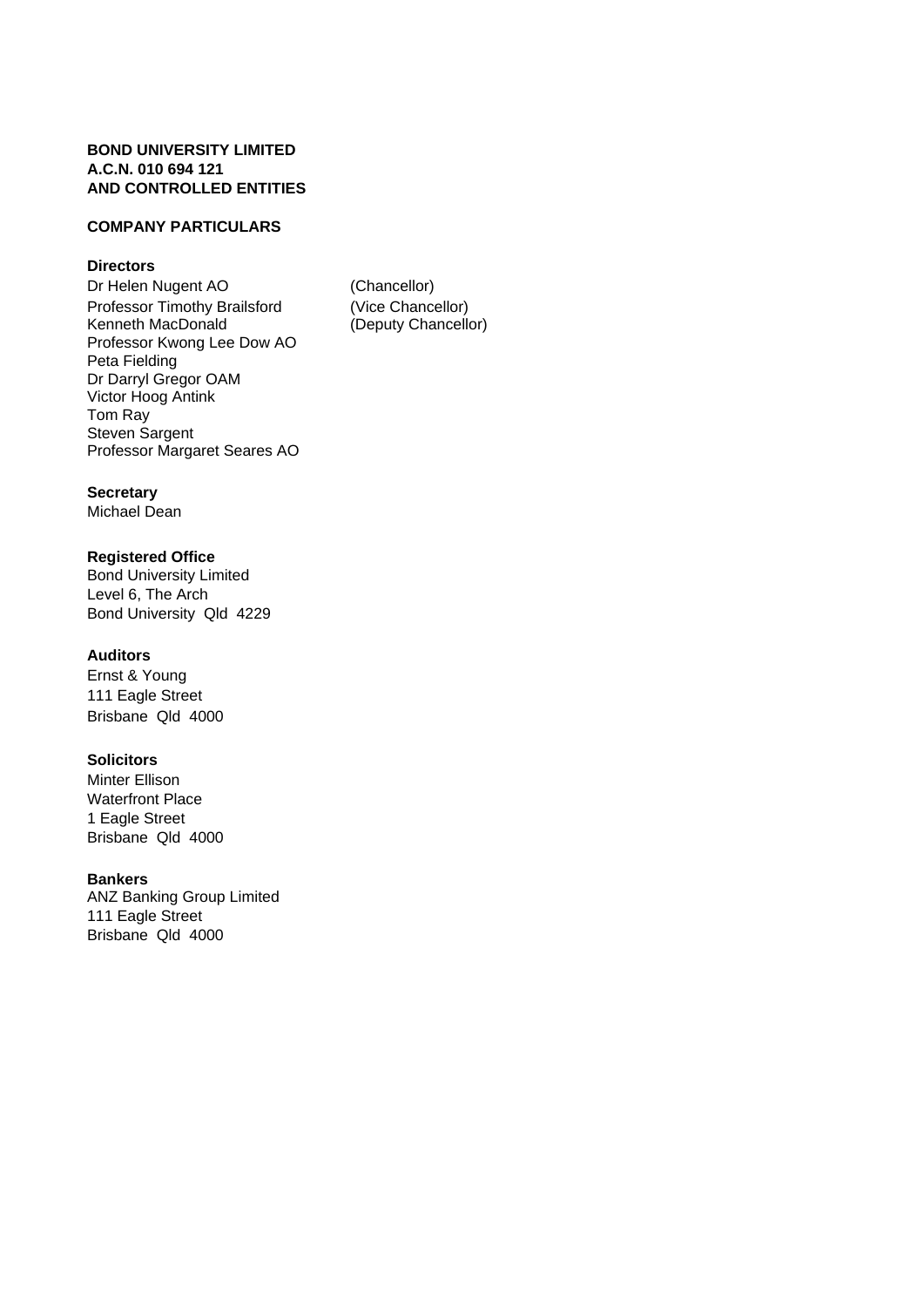#### **DIRECTORS' REPORT**

The directors present their report on the consolidated entity consisting of Bond University Limited and the entities it controlled ("Group") at the end of, or during, the year ended 31 December 2014.

#### **Directors**

The following persons were directors of Bond University Limited during the whole of the financial year and up to the date of this report:

Dr Helen Nugent AO Professor Timothy Brailsford Kenneth MacDonald Professor Kwong Lee Dow AO Peta Fielding Tom Ray Steven Sargent Professor Margaret Seares AO

Mary Bent PSM was a director from the beginning of the financial year until her retirement on 2 May 2014.

Dr Darryl Gregor OAM was elected as director on 2 May 2014 and continues in office at the date of this report.

Lynda O'Grady was a director from the beginning of the financial year until her retirement on 19 December 2014.

Victor Hoog Antink was appointed as director on 26 December 2014 and continues in office at the date of this report.

#### **Mission Statement**

As Australia's first private university, Bond University seeks to be recognized internationally as a leading independent university, imbued with a spirit to innovate, a commitment to influence and a dedication to inspire tomorrow's professionals who share a personalised and transformational student experience.

#### **Objectives and Strategies**

| Build on our international brand, underpinned by a distinctive value proposition centred on an<br>outstanding student experience<br>Strengthen our financially sustainable business model and robust capital base<br>2. |  |
|-------------------------------------------------------------------------------------------------------------------------------------------------------------------------------------------------------------------------|--|
|                                                                                                                                                                                                                         |  |
|                                                                                                                                                                                                                         |  |
| Grow and diversify our student enrolments, particularly through international and<br>3.<br>postgraduate students                                                                                                        |  |
| Focus on niche centres of research excellence                                                                                                                                                                           |  |

| <b>Strategies:</b> |                                                                                                 |
|--------------------|-------------------------------------------------------------------------------------------------|
|                    | Growing our educational product portfolio with high quality, flexible and sustainable offerings |
| 2.                 | Expanding our global focus and reach through international partnerships and benchmarking        |
| 3.                 | Elevating our reputation and influence by focusing on research, external partnerships and our   |
|                    | ability to attract world-renowned academics                                                     |
|                    | Maintaining and building on the unique Bond student experience                                  |
|                    | Leveraging our partnerships with alumni, industry bodies and the wider community                |

#### **Principal Activities and Significant Changes in Nature of Activities**

The principal activity of the consolidated entity is the promotion and operation of Bond University in Queensland. The University also has an agreement with Business Breakthrough University (BBT) in Japan for the delivery of a Masters of Business Administration program in Japan.

Bond University provides English language courses through the Bond University English Language Institute (BUELI), and operates Bond College that provides pathway programs into the University.

In addition to this, Bond University Limited has two subsidiaries - Campus Operations Pty Ltd operates student accommodation including food and beverage facilities and Lashkar Pty Ltd owns and manages the Bond Institute of Health and Sport (BIHS) building.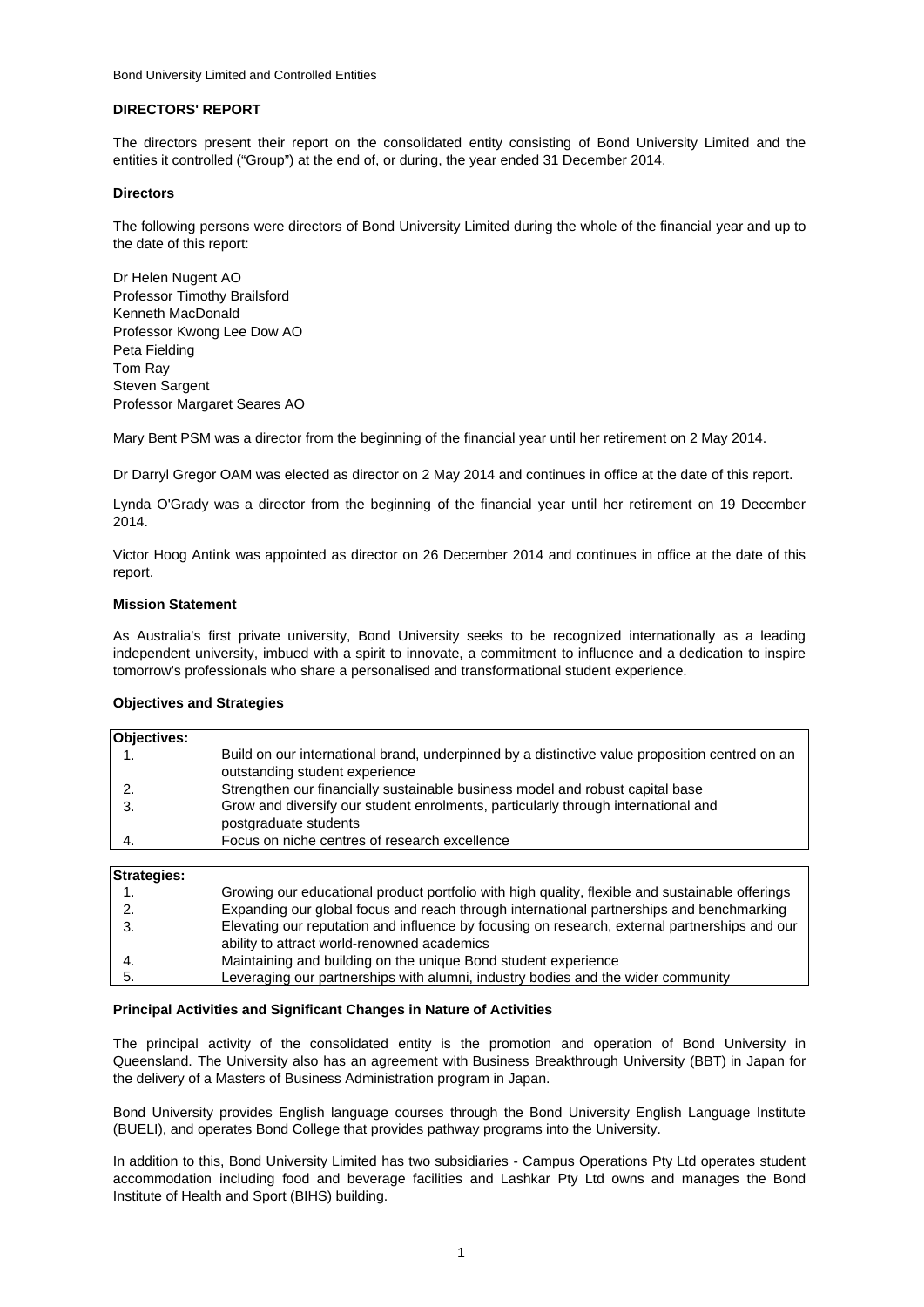#### **Principal Activities and Significant Changes in Nature of Activities (continued)**

These principal activities have directly contributed to Bond achieving its objectives. As a not-for-profit entity, the University reinvests its surplus from operations back into the University and continues to introduce new courses, maintain and enhance an innovative and agile teaching and learning environment with the increasing use of technology, and invests in research (including collaborations with industry partners).

#### **Key Performance Indicators**

The Council and management monitor the Group's overall performance, from its implementation of the mission statement and strategic plan through to the performance of the Group against its operating plan and budget.

The Council, together with management, have identified key performance indicators (KPIs) that will be used to monitor performance. These KPIs have been developed across each of the key objectives of the University and include measures of financial performance, surveys to assess the quality of services provided to the students including teaching and learning outcomes, improvements in the number of research active staff including measurement of research outputs, increase in industry sponsorships and internships for students.

Senior management will report, on a regular basis, the outcome of these measures to Council.

#### **Dividends**

Bond University Limited is a not-for-profit company limited by guarantee. Accordingly, no dividend was declared (2013: nil).

#### **Other Corporate Information**

Bond University Limited was incorporated as a company limited by guarantee. Pursuant to the Constitution of the company, each member has undertaken in the event of a deficiency on winding up, to contribute an amount not exceeding \$10. At 31 December 2014, the registered membership of the company was 30 and the collective liability of members was \$300 (2013: \$300).

#### **Review of Operations**

The University achieved a net profit of \$5.3 million for the year compared with \$1.1 million in the prior year. The prior year results included restructuring costs of \$8.0 million.

The net profit was derived from total operating revenue of \$154.7 million (2013: \$155.7 million) and other income of \$12.6 million (2013: \$11.8 million), less total operating expenditures of \$162.0 million (2013: \$166.4 million).

The University includes in operating revenue all research, donations and grants income once received, for which there can be specific restrictions on its use.

#### **Significant Changes in the State of Affairs**

There were no significant changes in the state of affairs of the consolidated entity during the financial year.

#### **Matters Subsequent to the End of the Financial Year**

No matter or circumstance has arisen since 31 December 2014 that has significantly affected or may significantly affect:

- (a) the consolidated entity's operations in future financial years, or
- (b) the results of those operations in future financial years, or
- (c) the consolidated entity's state of affairs in future financial years.

#### **Likely Developments and Expected Results of Operations**

There are no likely developments not otherwise disclosed in the accounts to report upon.

#### **Environmental Regulation**

The company is subject to environmental regulation only in respect to any tree clearing that may be associated with a new building site or in the case of a specialised building, the management of medical or trade waste.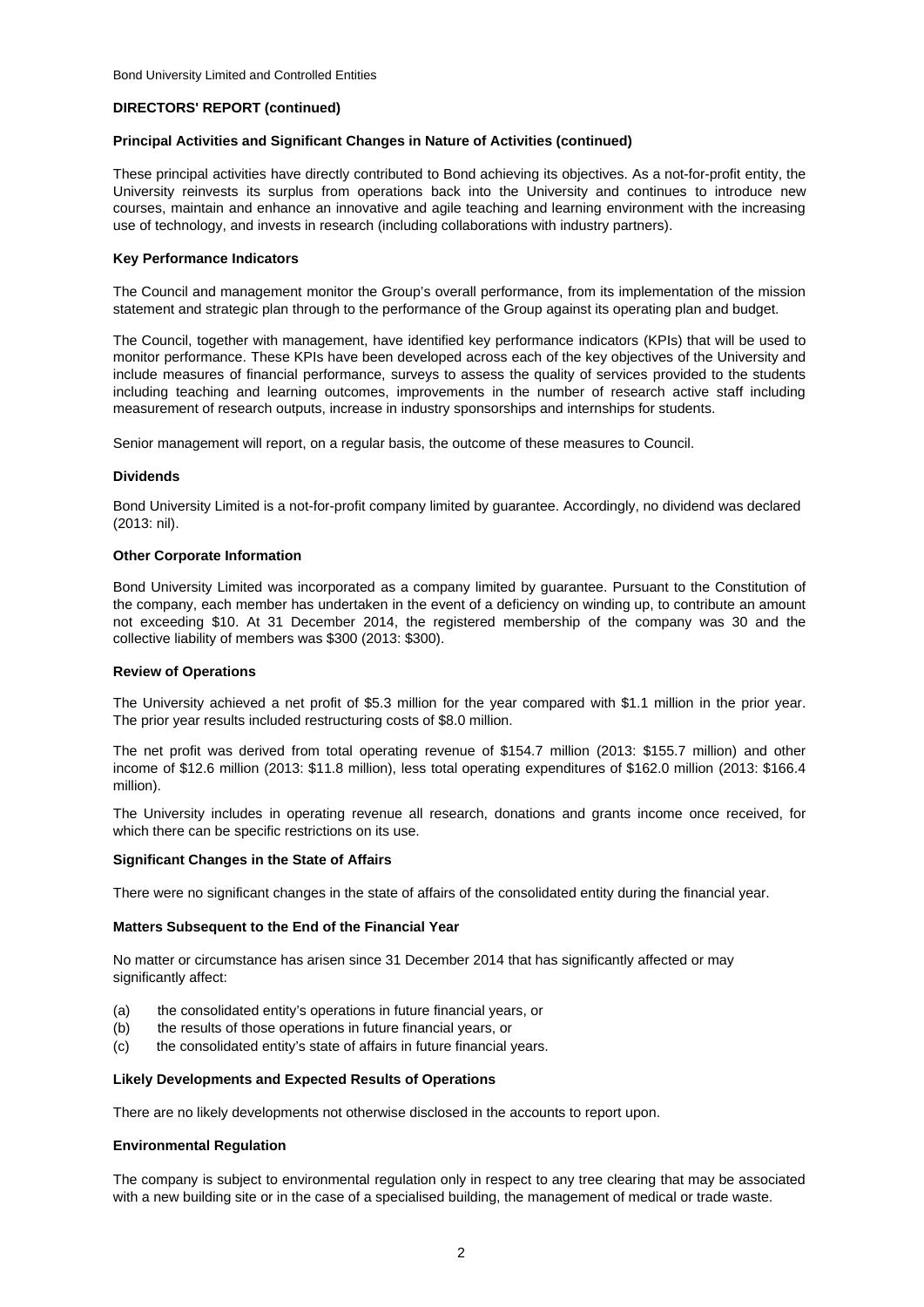#### **Information on Directors**

**Dr Helen Nugent AO** *Chairman – Non-executive director*

*Qualifications*

PhD Qld, BA (Hons) Qld, MBA (Dist.) Harv, Hon DBus Qld, FAICD

#### *Experience*

Independent non-executive director and Chairman of Bond University Limited since 22 May 2009. President of Cranbrook School Council. Former Professor in Management, AGSM, University of New South Wales. Former Member of Council, Monash University. Dr. Nugent was a member of the Bradley Review into Higher Education. Former Director of Strategy, Westpac Banking Corporation. Former partner of McKinsey & Company. Dr. Nugent is an experienced non-executive director with significant skills and experience in the commercial, corporate finance and tertiary education sectors.

President of Cranbrook School. *Other current or recent directorships* Non-executive director of Macquarie Group and Macquarie Bank Ltd. (retired 25 July 2014) Non-executive director of Origin Energy Ltd. Chairman of National Portrait Gallery. Chairman of Funds SA. Chairman of Veda Group Limited

Member of Bond University Ltd. *Special responsibilities* Chancellor. Chairman of Nominations Advisory Committee. Member of Audit & Risk Management Committee. Member of Occupational Health and Safety Committee.

#### **Professor Timothy Brailsford** *Executive director*

*Qualifications* PhD (Monash), MEc, FAIM, FCPA, SFFin

#### *Experience*

Executive director, Vice-Chancellor and President of Bond University Limited since 11 January 2012. Former Executive Dean of Faculty of Business, Economics, Law and Tourism of the University of Queensland. Former Foundation Head & Dean of the UQ Business School. Former Dean of the Faculty of Economics and Commerce of the Australian National University.

*Other current directorships* Chair, Queensland Independent Remuneration Tribunal. Director, Australian University Sport.

*Special responsibilities* Vice-Chancellor and President.

**Kenneth MacDonald** *Non-executive director*

*Qualifications* BA (Hons), LLB (Hons) Qld, FAICD

#### *Experience*

Independent non-executive director of Bond University Limited since 23 April 2010. Consultant to law firm Allens Linklaters. Mr. MacDonald is an experienced corporate lawyer and company director with significant legal and corporate governance skills and experience. He is currently Chairman of Highlands Pacific Limited and until recently was Deputy Chairman of QIC Limited. When he retired as a partner of Allens he was Queensland Practice Director and Executive Partner of the Energy Resources and Infrastructure Department. He has previously served as National President of the Australian Mining and Petroleum Association as well as its Queensland President and was Chairman of the Coal Law Committee of the International Bar Association. He has chaired and been a member of editorial panels of academic journals in the energy and natural resources field, as well as acting as a peer reviewer.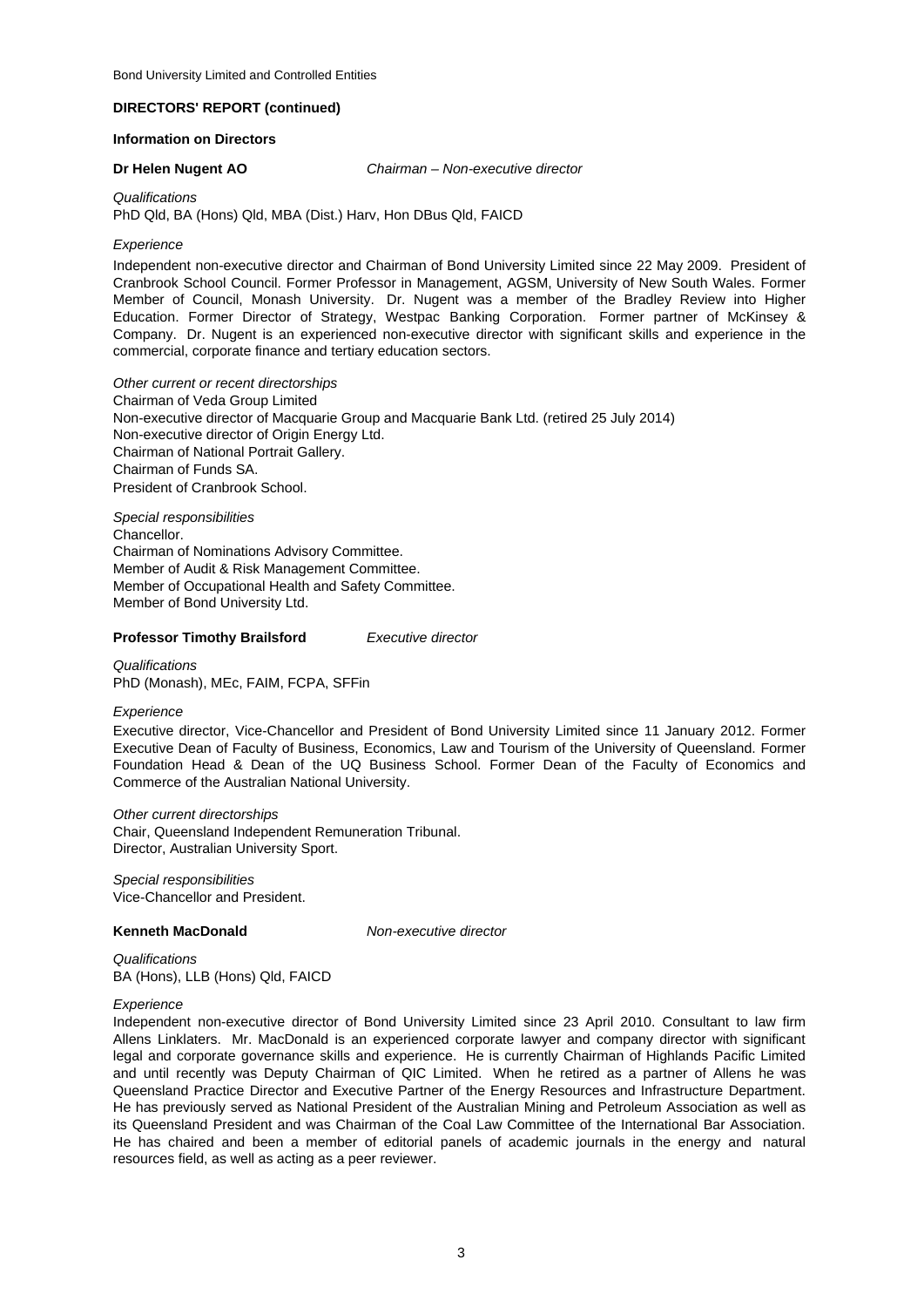#### **Information on Directors (continued)**

*Other current directorship* Chairman of Highlands Pacific Limited.

Deputy Chancellor. Member of Bond University Ltd. *Special responsibilities*

#### **Professor Kwong Lee Dow AO** *Non-executive director*

*Qualifications* BSc (Hons) Melb, BEd Melb, Hon. LLD Melb, D.Univ. Ballarat, Hon Ded HKIEd

#### *Experience*

Independent non-executive director of Bond University Limited since 1 February 2010. Former Vice-Chancellor of the University of Melbourne. Professor Lee Dow is a leading educationalist who has significant teaching and research experience and a deep understanding of education administration.

*Other current directorships* Chairman and Director of Australian Multicultural Foundation. Council Member, University of Tasmania.

#### *Special responsibilities*

Member of Audit & Risk Management Committee. Member of Occupational Health and Safety Committee. Chairman of the Academic Promotions Committee.

#### **Peta Fielding**

*Non-executive director*

*Qualifications* BA, LLB Bond, MBA UH/JAIMS

#### *Experience*

Independent non-executive director of Bond University Limited since 23 May 2008. Co-founder and CEO of Burleigh Brewing Company. Ms. Fielding has experience in designing, implementing and managing boutique businesses both in Australia and overseas.

#### *Other current directorships*

Director of Gold Coast 2018 Commonwealth Games Corporation. Chair of the Australian Craft Beer Industry Association. Director of Burleigh Brewing Company Pty Ltd.

*Special responsibilities* Chair Alumni Board.

**Dr Darryl Gregor OAM**

*Non-executive director*

*Qualifications* MBBS (U. Qld), FRANZCO, MAICD

#### *Experience*

Independent non-executive director of Bond University Limited since 2 May 2014. Founding partner of the Eye Centre and a founding partner of the Laser Vision Centre. He is a member of the Vision Eye Institute. Until 2010 he was executive director of the Vision Eye Institute. He is a medical tourism advisor to the Gold Coast City Council, Fellow of the Royal Australian College of Ophthalmologists, former president of the Gold Coast Medical Association, branch councillor of AMA Queensland, and founding member of the Australian Society of Cataract and Refractive Surgeons. Dr. Gregor is a member of the Australian Institute of Company Directors.

*Other current directorship* Partner, Vision Eye Institute Ltd.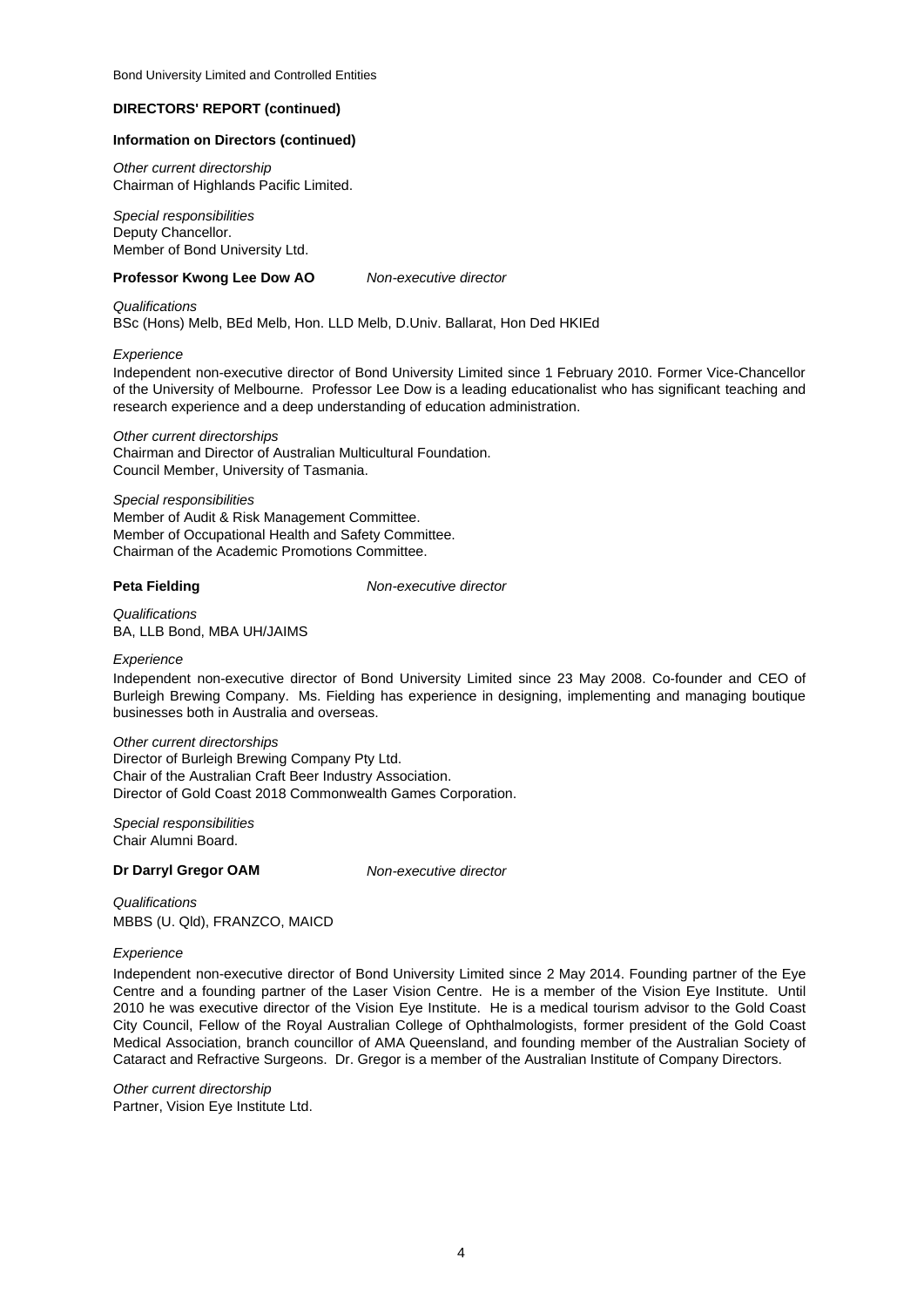#### **Information on Directors (continued)**

#### **Victor Hoog Antink**

*Non-executive director*

*Qualifications* MBA (Harvard), BCom (U. Qld), FCA, FAICD

#### *Experience*

Independent non-executive director of Bond University Limited since 26 December 2014. Mr. Hoog Antink is the Chairman of the Bond University Business School Advisory Board. He is the Chairman of South Bank Corporation, a Director of Sands China Ltd (HKSE 1928) listed in Hong Kong and The Property Industry Foundation. Before becoming a Non-Executive Director in 2012, Mr. Hoog Antink was the CEO of the Dexus Property Group for more than eight years. Prior to that, he was the Director of Funds Management at Westfield responsible for the Westfield Trust and the Westfield America Trust. Mr. Hoog Antink has also served as the National President of the Property Council of Australia and has extensive experience in managing businesses and investments in Australia and internationally.

Director, Property Industry Foundation. Chairman, Bond University Business School Advisory Board. Chairman, South Bank Corporation. *Other current directorships* Director, Sands China Ltd.

*Special responsibilities* Chair of Occupational Health & Safety Committee. Chair of Audit & Risk Management Committee.

#### **Tom Ray**

*Non-executive director*

*Qualifications* BComn (Bus) Bond

*Experience*

Independent non-executive director of Bond University Limited since 23 May 2008. Mr. Ray is a property investor and developer with strong community and corporate networks in the Gold Coast area.

*Other current directorships*

Executive Director of the Ray Group. Chairman Perry Cross Spinal Research Foundation Limited. Director, The Southport School Foundation.

*Special responsibilities* Member of Nominations Advisory Committee.

#### **Steven Sargent**

*Non-executive director*

*Qualifications* BBus Charles Sturt, MAICD

#### *Experience*

Independent non-executive director of Bond University Limited since 1 February 2010. President and Chief Executive Officer of GE Mining. Former President and Chief Executive Officer of GE Australia and New Zealand and GE Capital Asia Pacific. Mr. Sargent has significant experience in finance and in global business.

Non-executive director of The Great Barrier Reef Foundation. *Other current directorships*

Co-ordinating Chair - Human Capital Taskforce, B20 Australia (2014).

*Special responsibilities* Member of Audit & Risk Management Committee. Member of Occupational Health and Safety Committee.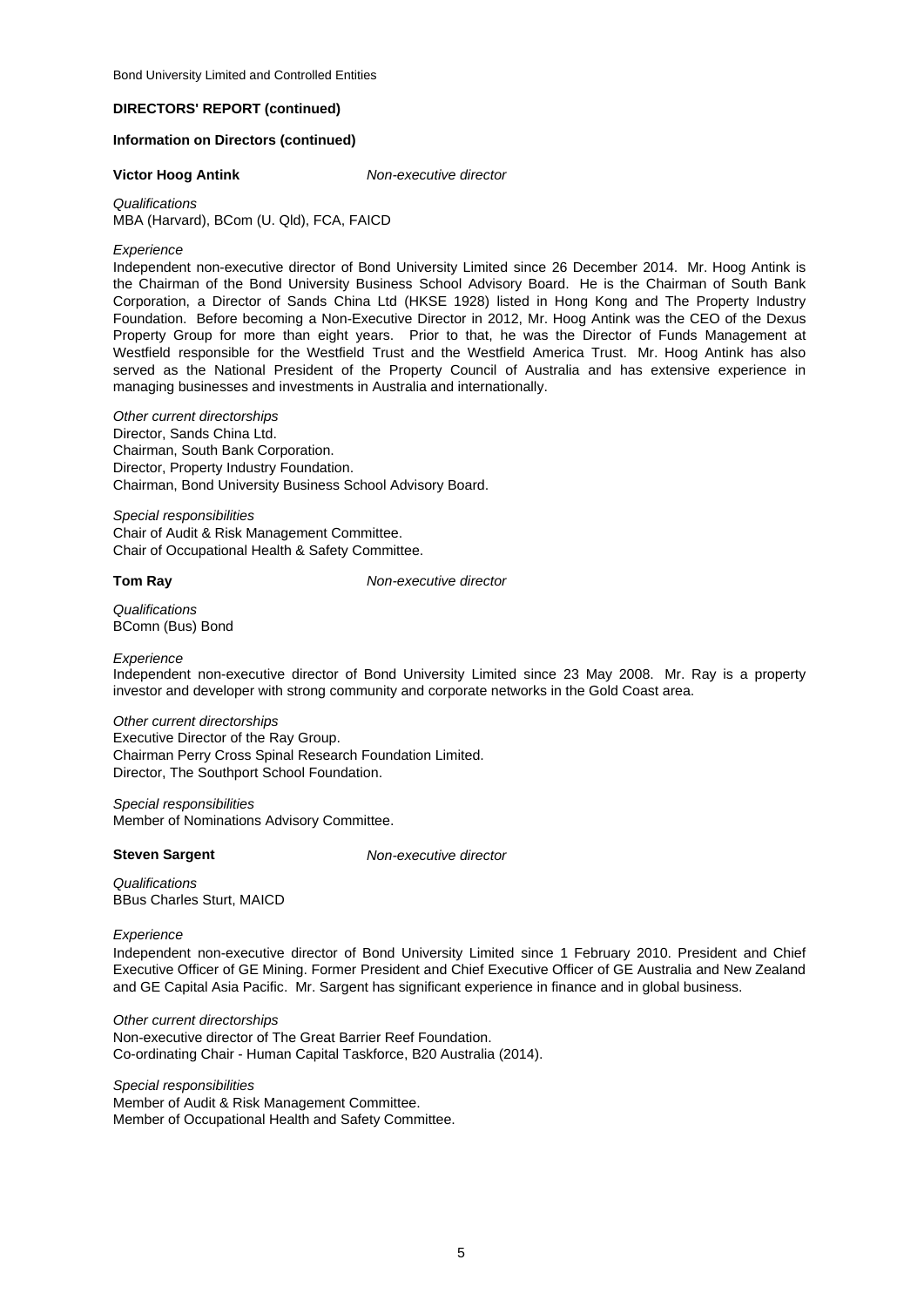#### **Information on Directors (continued)**

#### **Professor Margaret Seares AO**

*Non-executive director*

*Qualifications* PhD UWA, Hon DLitt UWA, FAICD

#### *Experience*

Independent non-executive director of Bond University Limited since 23 April 2010. Former Senior Deputy Vice-Chancellor of the University of Western Australia. Former Chairman of Australia Council. Professor Seares is an educationalist who has experience in research and infrastructure within the university sector. She also has significant experience in the not-for-profit sector. She has been a member of the Advisory Committee of the Australian Research Council and member of the boards of National Research Infrastructure Council, Education Investment Fund and the Creative Industries Innovation Centre.

*Other current directorship*

Chair Perth International Arts Festival.

*Special responsibilities* Member of Nominations Advisory Committee.

### **Company Secretary**

The Company Secretary is Mr Michael Dean LIB, GDipAppCorpGov, MMgmt, FCIS. Mr Dean was appointed to the position of Company Secretary on 8 October 2009.

#### **Meetings of Directors**

The numbers of meetings that each Director was eligible to attend and the number they attended for the year ended 31 December 2014 were:

|                     | <b>MEETINGS OF DIRECTORS</b>                                   |                            |                                                                  |                            | <b>MEETINGS OF COMMITTEES</b>                             |                            |                                                                  |                            |                                                                       |                            |
|---------------------|----------------------------------------------------------------|----------------------------|------------------------------------------------------------------|----------------------------|-----------------------------------------------------------|----------------------------|------------------------------------------------------------------|----------------------------|-----------------------------------------------------------------------|----------------------------|
|                     | <b>Scheduled</b><br><b>Meetings &amp;</b><br><b>Attendance</b> |                            | <b>Unscheduled</b><br><b>Meetings &amp;</b><br><b>Attendance</b> |                            | <b>Nominations</b><br><b>Advisory</b><br><b>Committee</b> |                            | <b>Audit &amp; Risk</b><br><b>Management</b><br><b>Committee</b> |                            | <b>Occupational</b><br><b>Health &amp; Safety</b><br><b>Committee</b> |                            |
|                     | No. of<br>Mtgs<br>Held*                                        | No. of<br>Mtgs<br>Attended | No. of<br>Mtgs<br>Held*                                          | No. of<br>Mtgs<br>Attended | No. of<br>Mtgs<br>Held*                                   | No. of<br>Mtgs<br>Attended | No. of<br>Mtgs<br>Held*                                          | No. of<br>Mtgs<br>Attended | No. of<br>Mtgs<br>Held*                                               | No. of<br>Mtgs<br>Attended |
| H. Nugent           | 7                                                              | 7                          |                                                                  |                            | 2                                                         | $\overline{2}$             | 4                                                                | 4                          | 4                                                                     | 4                          |
| T. Brailsford       | 7                                                              | 7                          |                                                                  |                            | $***$                                                     | $***$                      | $***$                                                            | $***$                      | $***$                                                                 | $***$                      |
| K. MacDonald        | 7                                                              | 7                          |                                                                  |                            | $***$                                                     | $***$                      | $***$                                                            | $***$                      | $***$                                                                 | $***$                      |
| M. Bent             | 3                                                              | 3                          |                                                                  |                            | $***$                                                     | $***$                      | $***$                                                            | $***$                      | $***$                                                                 | $***$                      |
| (retired 2/5/14)    |                                                                |                            |                                                                  |                            |                                                           |                            |                                                                  |                            |                                                                       |                            |
| K. Lee Dow          | 7                                                              | 6                          |                                                                  |                            | $***$                                                     | **                         | 4                                                                | 4                          | 4                                                                     | 4                          |
| P. Fielding         | 7                                                              | 7                          |                                                                  |                            | $***$                                                     | $***$                      | $***$                                                            | $***$                      | $***$                                                                 | $***$                      |
| D. Gregor           | 4                                                              | 4                          |                                                                  |                            | $***$                                                     | $***$                      | $***$                                                            | $***$                      | $***$                                                                 | $***$                      |
| (elected $2/5/14$ ) |                                                                |                            |                                                                  |                            |                                                           |                            |                                                                  |                            |                                                                       |                            |
| L. O'Grady          | 7                                                              | 5                          |                                                                  |                            | $***$                                                     | $***$                      | 4                                                                | 4                          | 4                                                                     | 4                          |
| (retired 19/12/14)  |                                                                |                            |                                                                  |                            |                                                           |                            |                                                                  |                            |                                                                       |                            |
| T. Ray              | 7                                                              | 5                          |                                                                  |                            | 2                                                         | 2                          | $***$                                                            | $***$                      | $***$                                                                 | **                         |
| S. Sargent          | 7                                                              | 6                          |                                                                  |                            | $***$                                                     | **                         | 4                                                                | 4                          | 4                                                                     | 4                          |
| M. Seares           | 7                                                              | 6                          |                                                                  |                            | 2                                                         | $\overline{2}$             | $***$                                                            | $***$                      | **                                                                    | $***$                      |

\* Number of meetings held during the time the director held office or was a member of the committee during the year and was eligible to attend (including avoiding conflicts of interest).

\*\* Not a member of the relevant committee.

All committees have one or more independent members who are not members of the board of directors.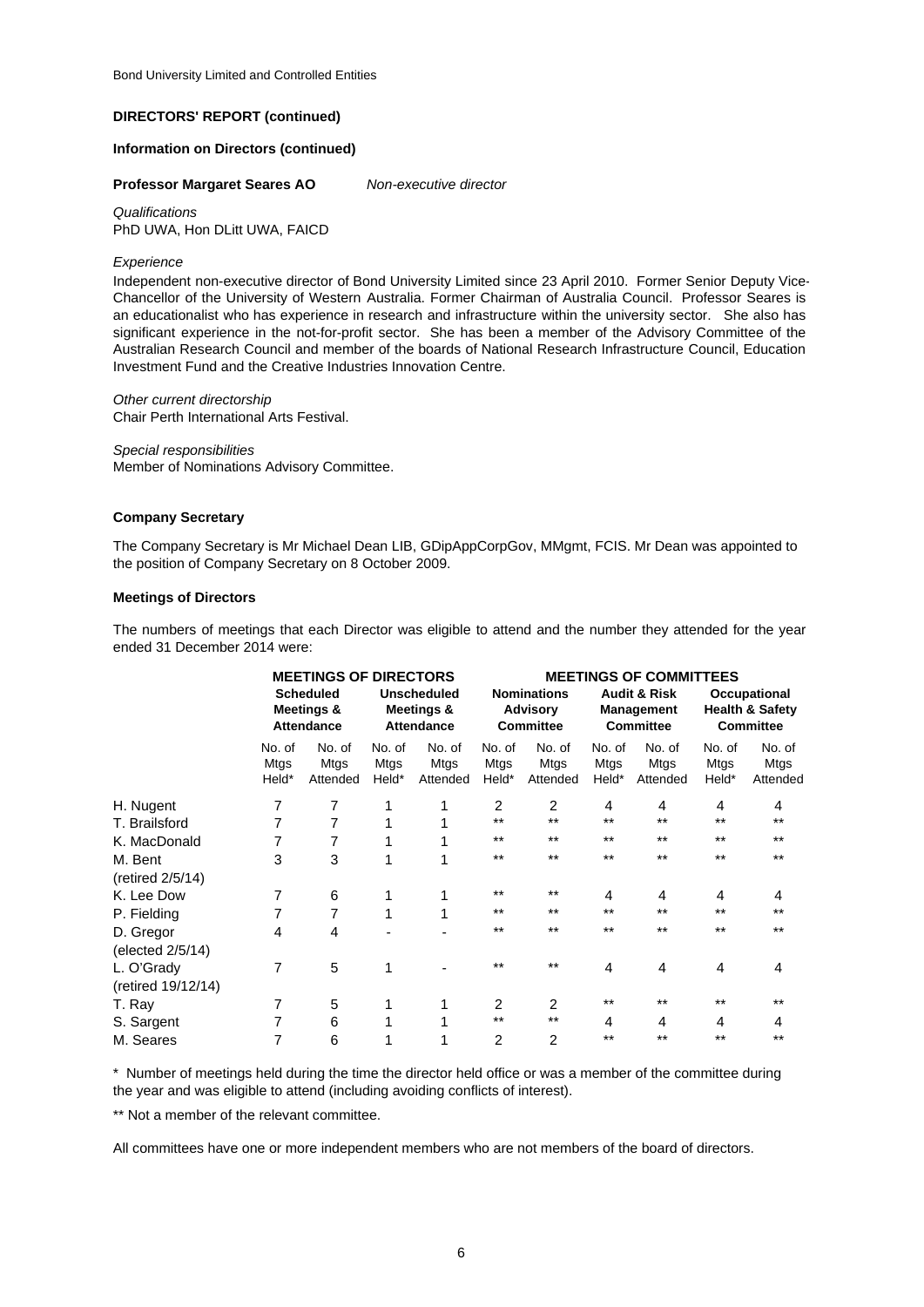#### DIRECTORS' REPORT (continued)

The company has entered into an agreement with its insurer to insure all directors of the company including executive officers of the company and its controlled entities and independent members of committees.

The liabilities insured are legal costs that may be incurred in defending civil or criminal proceedings that may be brought against the officers in their capacity as directors or executive officers or independent members of committees of entities in the consolidated entity, and any other payments arising from liabilities incurred by the officers in connection with such proceedings. This does not include such liabilities that arise from conduct involving a wilful breach of duty or the improper use of inside information or position to gain advantage or to cause detriment to the company.

Disclosure of the amount of premium paid is prohibited under the terms of the insurance contract.

#### Rounding of Amounts

The company is of a kind referred to in Class Order 98/100, issued by the Australian Securities and Investments Commission, relating to the 'rounding off of amounts in the directors' report. Amounts in the directors' report have been rounded off in accordance with that Class Order to the nearest thousand dollars, or in certain cases, the nearest dollar.

#### Auditor and Auditor's Independence Declaration

A copy of the auditor's independence declaration as required under section 307C of the Corporations Act 2001 is set out on the next page.

This report is made in accordance with a resolution of the directors.

He. Muse

Dr H M Nugent AO

Professor Tim Brailsford Director and Chancellor **Vice Chancellor and President** 

Gold Coast 10 March 2015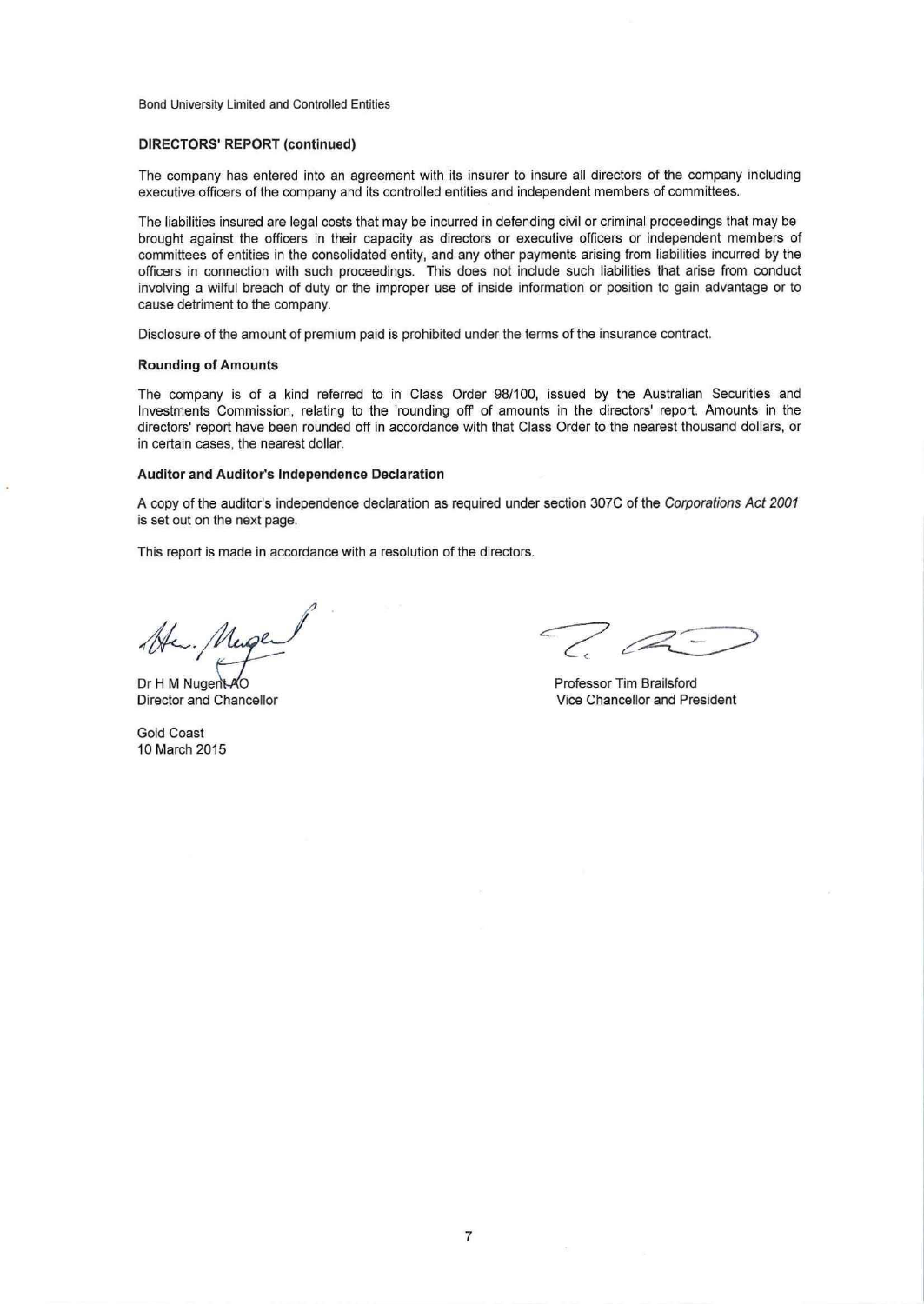

Ernst & Young 111 Eagle Street Brisbane QLD 4000 Australia GPO Box 7878 Brisbane QLD 4001

Tel: +61 7 3011 3333 Fax: +61 7 3011 3100 ey.com/au

# **Auditor's Independence Declaration to the Directors of Bond University Limited**

In relation to our audit of the financial report of Bond University Limited for the financial year ended 31 December 2014 to the best of my knowledge and belief, there have been no contraventions of the auditor independence requirements of the *Corporations Act 2001* or any applicable code of professional conduct.

sung Ernst & Young

Mike Reid Partner 10 March 2015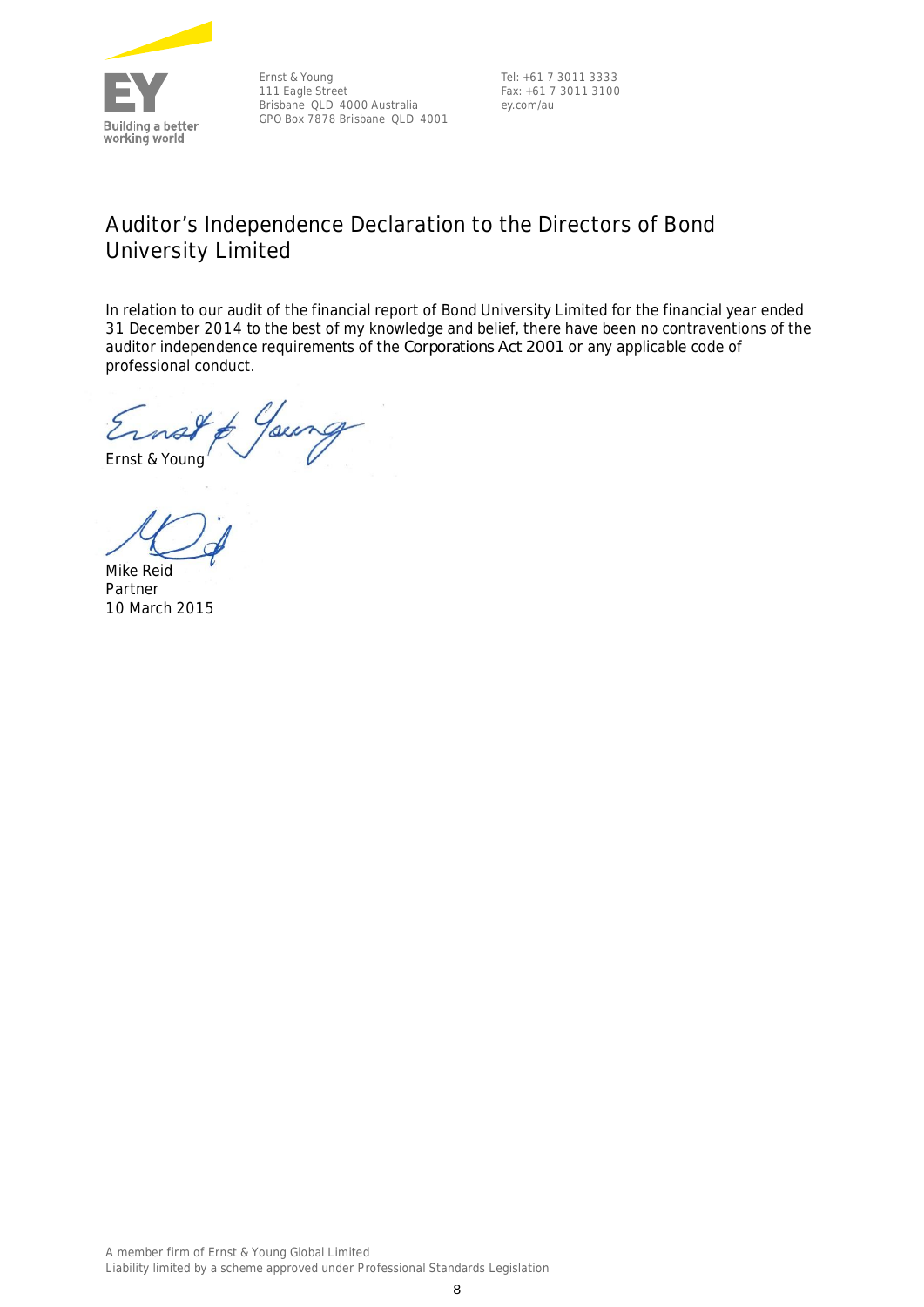## **FINANCIAL REPORT 31 DECEMBER 2014**

### **CONTENTS**

| Financial statements                           |    |
|------------------------------------------------|----|
| Consolidated income statement                  | 10 |
| Consolidated statement of comprehensive income | 11 |
| Consolidated statement of financial position   | 12 |
| Consolidated statement of changes in equity    | 13 |
| Consolidated statement of cash flows           | 14 |
| Notes to the consolidated financial statements | 15 |
| Directors' declaration                         | 37 |
| Independent auditor's report to the members    | 38 |
|                                                |    |

Page

Bond University Limited is a not-for-profit company limited by guarantee, incorporated and domiciled in Australia. Its registered office and principal place of business is:

 Bond University Limited Level 6, The Arch Bond University Qld 4229

A description of the nature of the consolidated entity's operations and its principal activities is included in the directors' report on pages 2 - 3, which does not form part of these financial statements.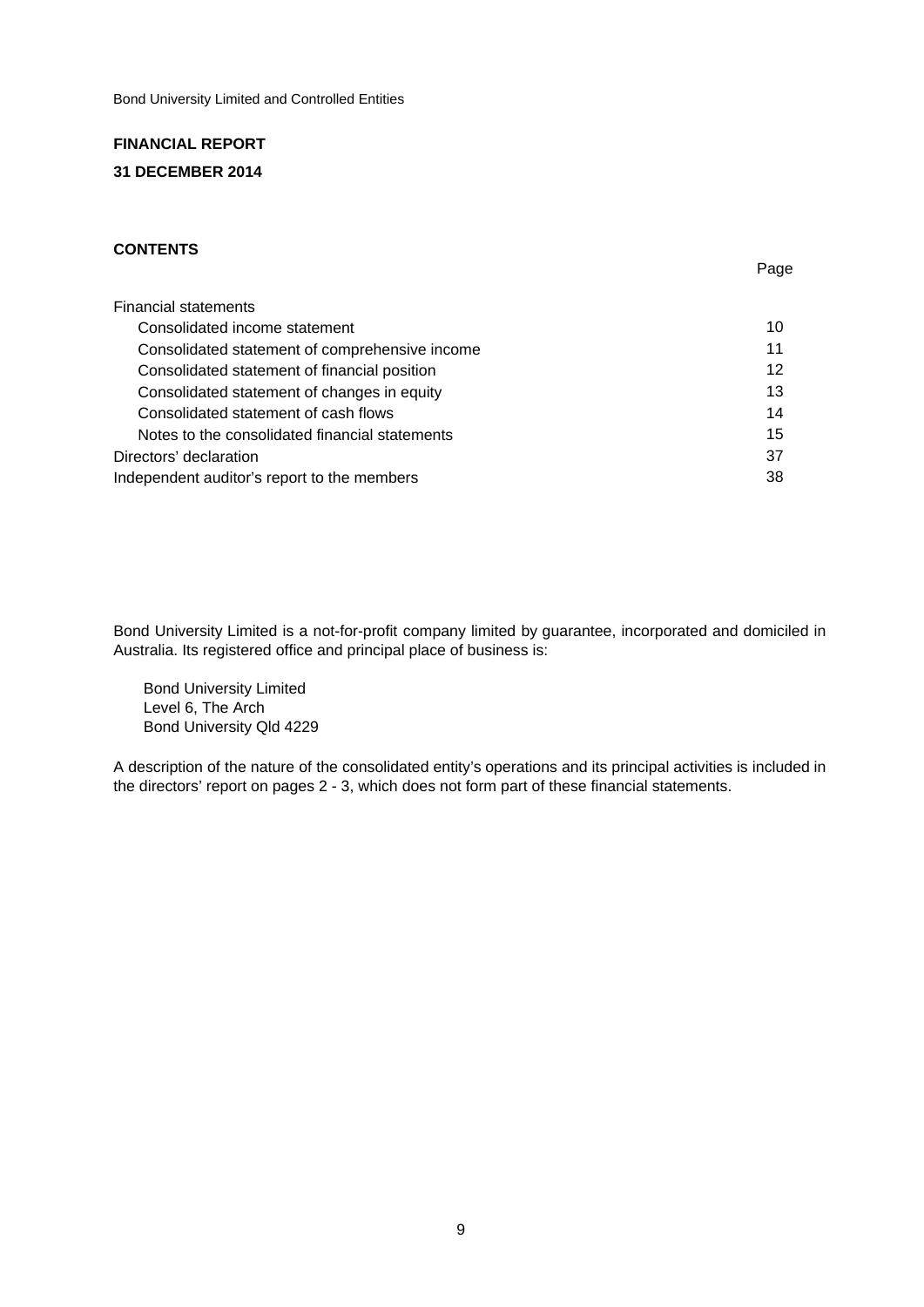### **CONSOLIDATED INCOME STATEMENT FOR THE YEAR ENDED 31 DECEMBER 2014**

|                                                              | <b>Notes</b> | 2014<br>\$'000 | 2013<br>\$'000 |
|--------------------------------------------------------------|--------------|----------------|----------------|
| Revenue from continuing operations                           | 4            | 154,662        | 155,708        |
| Other income                                                 | 5            | 12,585         | 11,830         |
| Salaries and related expenses                                | 6(a)         | (98, 120)      | (105, 641)     |
| Facilities management and maintenance                        |              | (9, 349)       | (8, 160)       |
| Utilities and outgoings                                      |              | (4, 343)       | (4,226)        |
| Marketing and promotional expenses                           |              | (9, 912)       | (8, 875)       |
| Food and beverage cost - Conference Centre                   |              | (2,622)        | (2,385)        |
| Service fee - external programs                              |              | (1, 557)       | (1,584)        |
| Consumables                                                  |              | (1,908)        | (1,825)        |
| Minor equipment                                              |              | (1, 319)       | (1,245)        |
| Other expenses from ordinary activities                      | 6(d)         | (12,261)       | (10,999)       |
| Earnings before interest, tax, depreciation and amortisation |              | 25,856         | 22,598         |
| Depreciation and amortisation expenses                       | 6(b)         | (18, 435)      | (19,074)       |
| Finance costs                                                | 6(c)         | (2, 127)       | (2, 429)       |
| Profit before income tax                                     |              | 5,294          | 1,095          |
| Income tax expense                                           | 2(e)         |                |                |
| Profit for the year                                          |              | 5,294          | 1,095          |

As a not-for-profit University, any profit is reinvested into the University's activities and facilities.

*The above consolidated income statement should be read in conjunction with the accompanying notes.*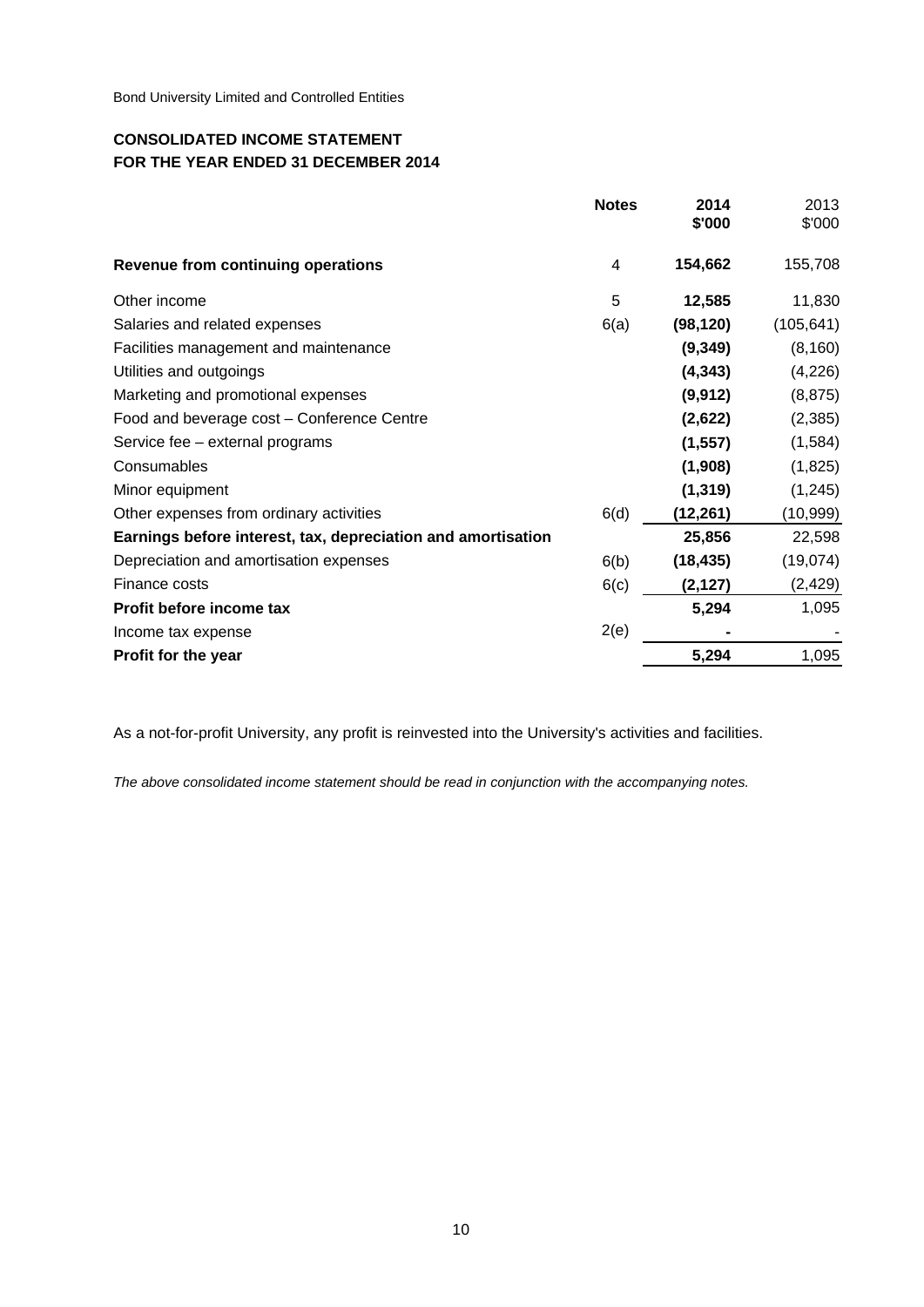### **CONSOLIDATED STATEMENT OF COMPREHENSIVE INCOME FOR THE YEAR ENDED 31 DECEMBER 2014**

|                                                               | <b>Notes</b> | 2014<br>\$'000 | 2013<br>\$'000 |
|---------------------------------------------------------------|--------------|----------------|----------------|
| Profit for the year                                           |              | 5,294          | 1,095          |
| Other comprehensive income                                    |              |                |                |
| Items that may be reclassified subsequently to profit or loss |              |                |                |
| Net movement on cashflow hedges                               | 24(a)        | (67)           | 66             |
| Other comprehensive income/(loss) for the year, net of tax    |              | (67)           | 66             |
| Total comprehensive income for the year, net of tax           |              | 5,227          | 1,161          |

*The above consolidated statement of comprehensive income should be read in conjunction with the accompanying notes.*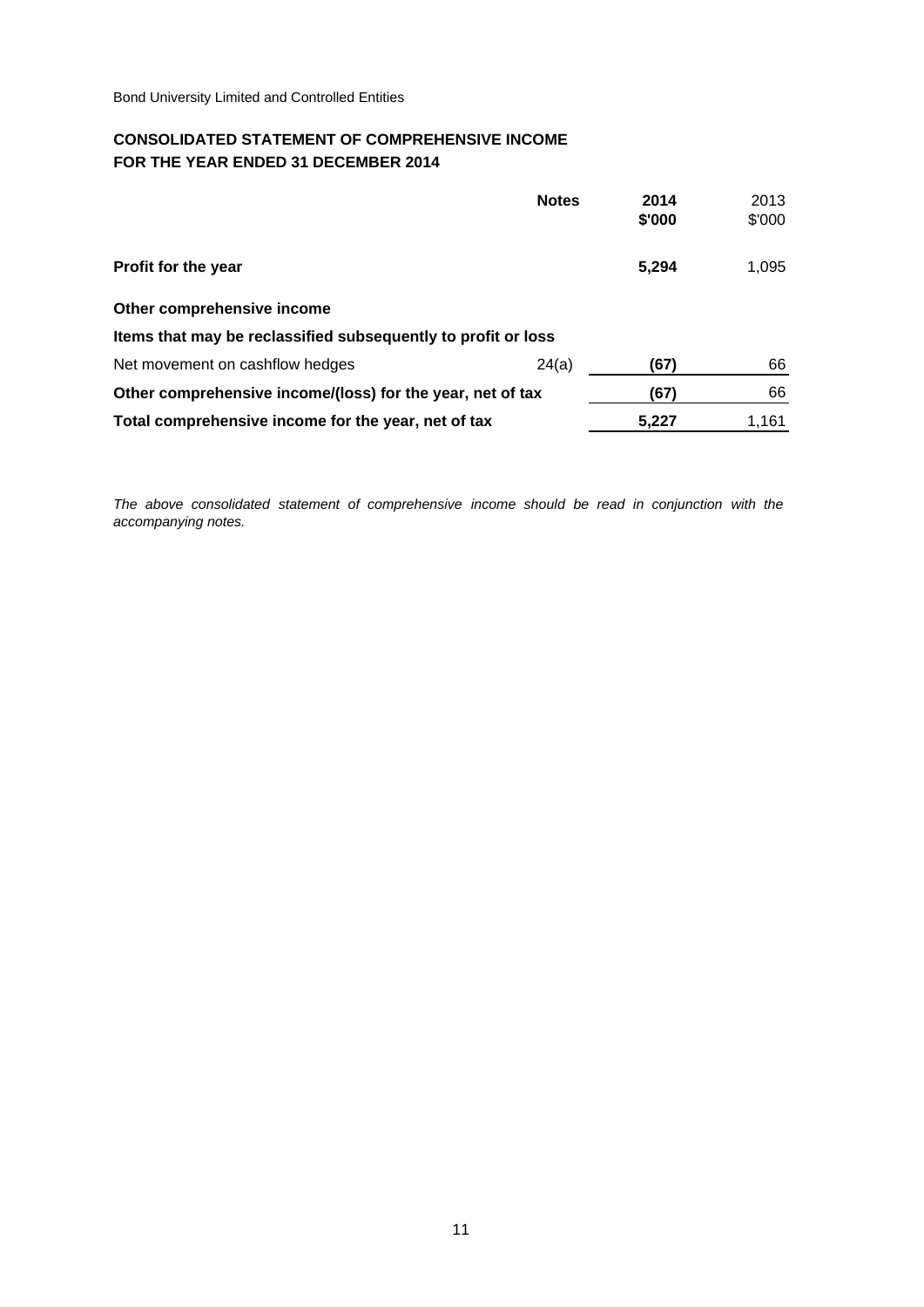### **CONSOLIDATED STATEMENT OF FINANCIAL POSITION AS AT 31 DECEMBER 2014**

|                                                             | <b>Note</b> | 2014<br>\$'000 | 2013<br>\$'000 |
|-------------------------------------------------------------|-------------|----------------|----------------|
| <b>ASSETS</b>                                               |             |                |                |
| <b>CURRENT ASSETS</b>                                       |             |                |                |
| Cash and cash equivalents                                   | 7           | 62,172         | 55,524         |
| Cash - Restricted                                           | 8           | 21,319         | 19,132         |
| Trade and other receivables                                 | 9           | 4,060          | 3,749          |
| Prepayments                                                 |             | 2,543          | 2,715          |
| Inventories                                                 | 10          | 270            | 121            |
| Other financial assets at fair value through profit or loss | 11          | 298            | 299            |
| <b>TOTAL CURRENT ASSETS</b>                                 |             | 90,662         | 81,540         |
| <b>NON-CURRENT ASSETS</b>                                   |             |                |                |
| Trade receivables                                           | 12          | 144            | 240            |
| Available-for-sale financial assets                         | 13          | 11             | 11             |
| Property, plant and equipment                               | 14          | 133,184        | 140,066        |
| Intangible assets                                           | 15          | 2,645          | 1,434          |
| <b>TOTAL NON-CURRENT ASSETS</b>                             |             | 135,984        | 141,751        |
| <b>TOTAL ASSETS</b>                                         |             | 226,646        | 223,291        |
| <b>LIABILITIES</b>                                          |             |                |                |
| <b>CURRENT LIABILITIES</b>                                  |             |                |                |
| Trade and other payables                                    | 16          | 10,600         | 11,957         |
| <b>Borrowings</b>                                           | 17          | 1,232          | 3,586          |
| Derivative financial instruments                            | 18          | 100            | 33             |
| Provisions                                                  | 19          | 13,155         | 11,885         |
| Other current liabilities                                   | 20          | 11,345         | 10,440         |
| <b>TOTAL CURRENT LIABILITIES</b>                            |             | 36,432         | 37,901         |
| <b>NON-CURRENT LIABILITIES</b>                              |             |                |                |
| <b>Borrowings</b>                                           | 21          | 37,301         | 37,566         |
| Provisions                                                  | 22          | 2,076          | 2,214          |
| <b>TOTAL NON-CURRENT LIABILITIES</b>                        |             | 39,377         | 39,780         |
| <b>TOTAL LIABILITIES</b>                                    |             | 75,809         | 77,681         |
| <b>NET ASSETS</b>                                           |             | 150,837        | 145,610        |
| <b>EQUITY</b>                                               |             |                |                |
| Contributed equity                                          | 23          |                |                |
| Reserves                                                    | 24(a)       | (100)          | (33)           |
| Retained earnings                                           | 24(b)       | 150,937        | 145,643        |
| <b>TOTAL EQUITY</b>                                         |             | 150,837        | 145,610        |

*The above consolidated statement of financial position should be read in conjunction with the accompanying notes.*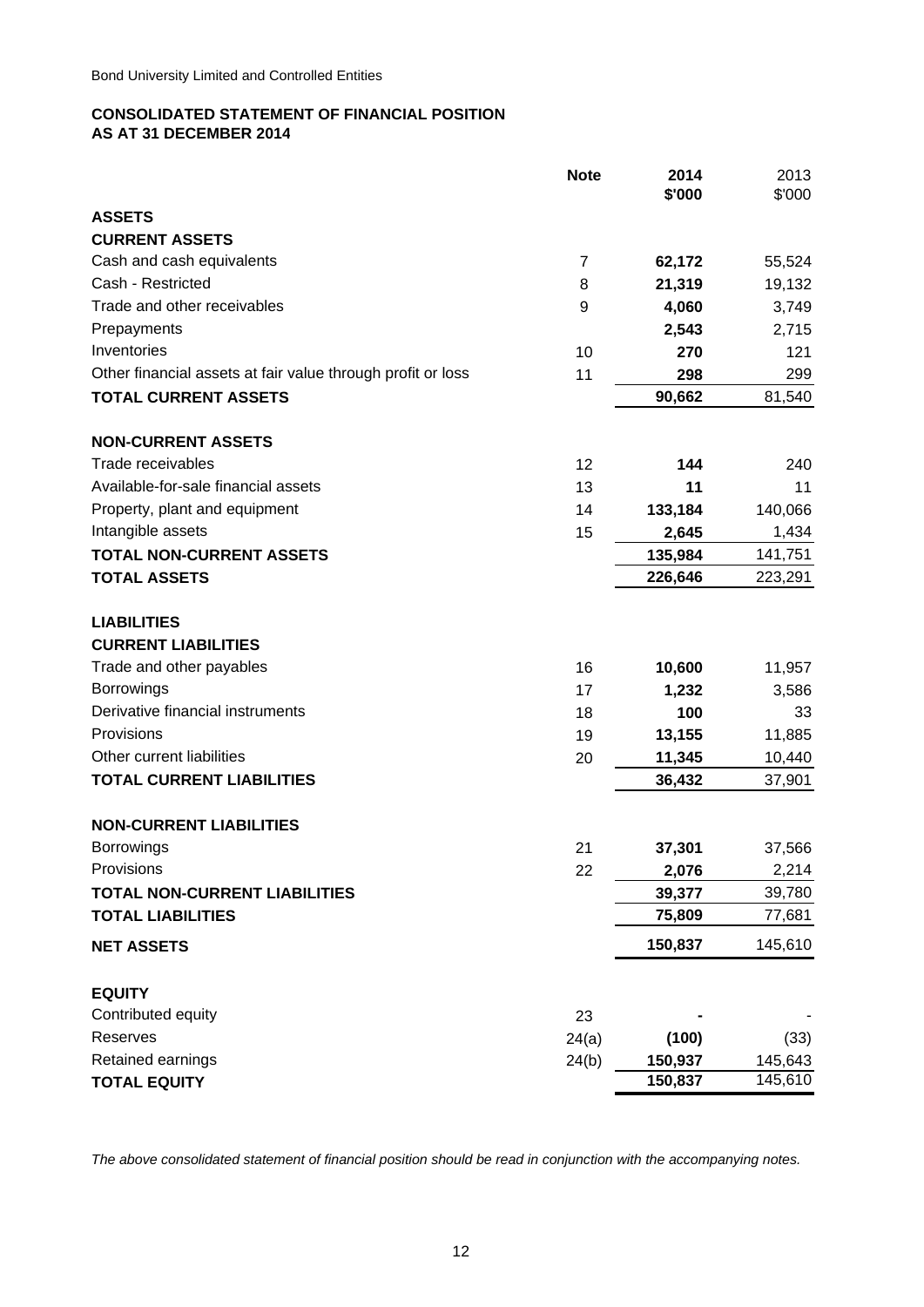### **CONSOLIDATED STATEMENT OF CHANGES IN EQUITY FOR THE YEAR ENDED 31 DECEMBER 2014**

|                                                         |              | <b>Contributed</b><br><b>Equity</b> | <b>Reserves</b> | <b>Retained</b><br><b>Earnings</b> | <b>Total Equity</b> |
|---------------------------------------------------------|--------------|-------------------------------------|-----------------|------------------------------------|---------------------|
|                                                         | <b>Notes</b> | \$'000                              | \$'000          | \$'000                             | \$'000              |
| <b>Consolidated</b>                                     |              |                                     |                 |                                    |                     |
| <b>Balance at 1 January 2013</b>                        |              |                                     | (99)            | 144,548                            | 144,449             |
| Profit for the year                                     |              |                                     |                 | 1,095                              | 1,095               |
| Other comprehensive income for the<br>year              |              |                                     | 66              |                                    | 66                  |
| Total comprehensive income for<br>the year              |              |                                     | 66              | 1,095                              | 1,161               |
| <b>Balance at 31 December 2013</b>                      |              |                                     | (33)            | 145,643                            | 145,610             |
| Profit for the year                                     |              |                                     |                 | 5,294                              | 5,294               |
| Other comprehensive income (loss)<br>for the year       |              |                                     | (67)            |                                    | (67)                |
| comprehensive<br>Total<br>income<br>(loss) for the year |              |                                     | (67)            | 5,294                              | 5,227               |
| <b>Balance at 31 December 2014</b>                      | 24           |                                     | (100)           | 150,937                            | 150,837             |

*The above consolidated statement of changes in equity should be read in conjunction with the accompanying notes.*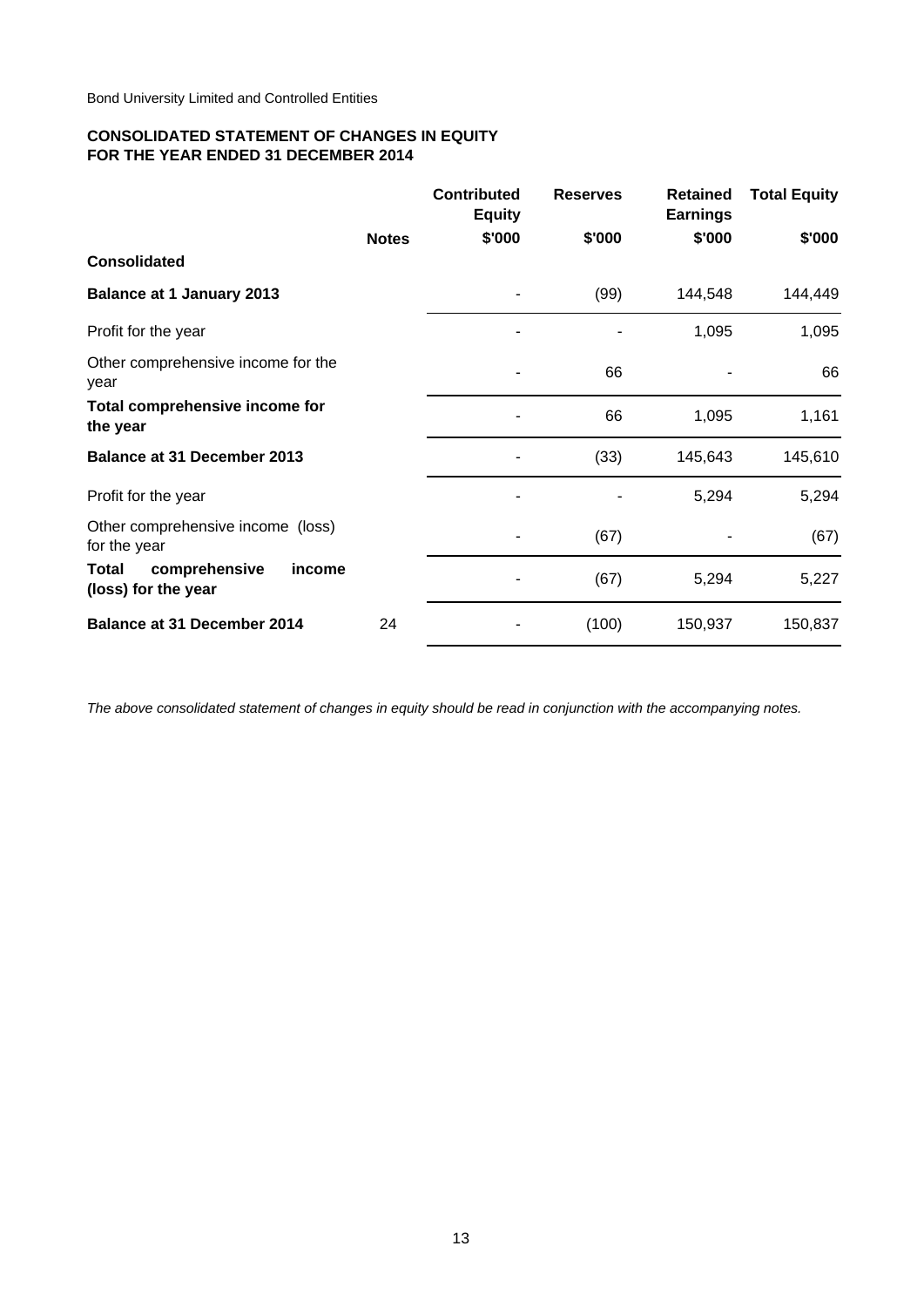### **CONSOLIDATED STATEMENT OF CASH FLOWS FOR THE YEAR ENDED 31 DECEMBER 2014**

|                                                        | <b>Notes</b> | 2014<br>\$'000 | 2013<br>\$'000 |
|--------------------------------------------------------|--------------|----------------|----------------|
| <b>Operating Activities</b>                            |              |                |                |
| Receipts from customers (inclusive of applicable GST)  |              | 149,938        | 149,056        |
| Payments to suppliers and employees (inclusive of GST) |              | (128, 143)     | (140, 688)     |
| Interest received                                      |              |                |                |
|                                                        |              | 2,517          | 2,500          |
| Interest paid                                          |              | (2, 141)       | (2,366)        |
| Net cash flows from operating activities               |              | 22,171         | 8,502          |
| <b>Investing Activities</b>                            |              |                |                |
| Payment for property, plant and equipment              |              | (9,706)        | (15, 724)      |
| Payment for intangible assets                          |              | (2, 148)       | (466)          |
| Dividends received                                     |              | 17             | 16             |
| Proceeds from sale of property, plant and equipment    |              | 173            | 219            |
| Net cash flows used in investing activities            |              | (11, 664)      | (15, 955)      |
| <b>Financing Activities</b>                            |              |                |                |
| Repayment of borrowings                                |              | (2,667)        |                |
| Repayment of lease liabilities                         |              | (1,058)        | (1,787)        |
| Net cash flows used in financing activities            |              | (3, 725)       | (1,787)        |
| Net increase/(decrease) in cash and cash equivalents   |              | 6,782          | (9, 240)       |
| Net foreign exchange difference                        |              | (134)          |                |
| Cash and cash equivalents at 1 January                 |              | 55,524         | 64,764         |
| Cash and cash equivalents at 31 December               | 7            | 62,172         | 55,524         |

*The above consolidated statement of cash flows should be read in conjunction with the accompanying notes.*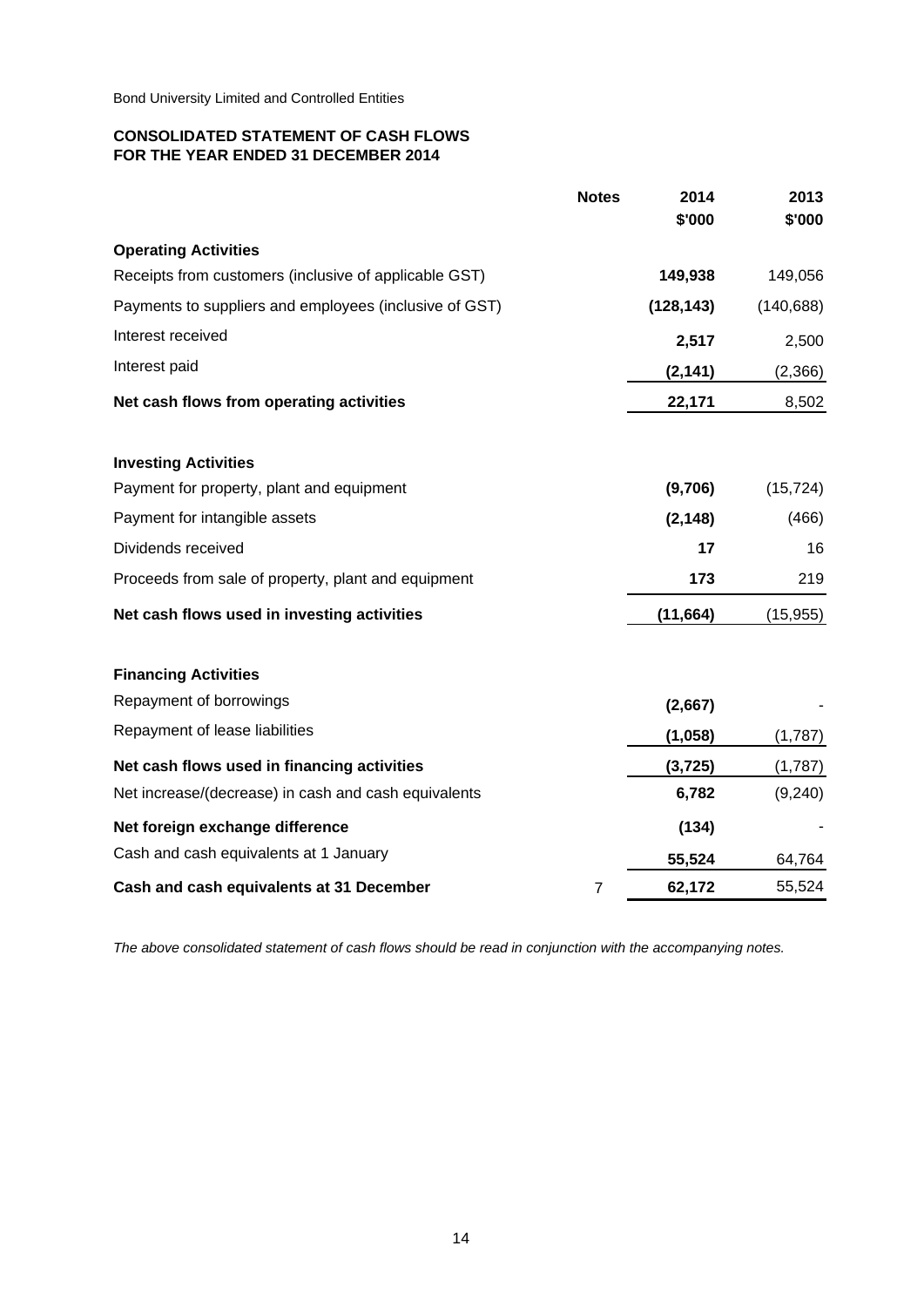### **CONTENTS OF THE NOTES TO THE CONSOLIDATED FINANCIAL STATEMENTS**

|                         |                                                                              | Page |
|-------------------------|------------------------------------------------------------------------------|------|
| 1                       | Corporate Information                                                        | 16   |
| $\overline{\mathbf{c}}$ | <b>Summary of Significant Accounting Policies</b>                            | 16   |
| 3                       | Significant Accounting Judgments, Estimates and Assumptions                  | 24   |
| 4                       | Revenue                                                                      | 25   |
| 5                       | Other Income                                                                 | 25   |
| 6                       | Expenses                                                                     | 25   |
| $\overline{7}$          | Current Assets - Cash and Cash Equivalents                                   | 26   |
| 8                       | Current Assets - Cash - Restricted                                           | 26   |
| 9                       | Current Assets - Trade and Other Receivables                                 | 26   |
| 10                      | <b>Current Assets - Inventories</b>                                          | 27   |
| 11                      | Current Assets - Other Financial Assets at Fair Value Through Profit or Loss | 27   |
| 12                      | Non-current Assets - Receivables                                             | 27   |
| 13                      | Non-current Assets - Available-for-sale Financial Assets                     | 28   |
| 14                      | Non-current Assets - Property, Plant and Equipment                           | 28   |
| 15                      | Non-current Assets - Intangible Assets                                       | 29   |
| 16                      | Current Liabilities - Trade and Other Payables                               | 30   |
| 17                      | Current Liabilities - Borrowings                                             | 30   |
| 18                      | <b>Derivative Financial Instruments</b>                                      | 30   |
| 19                      | <b>Current Liabilities - Provisions</b>                                      | 31   |
| 20                      | <b>Current Liabilities - Other</b>                                           | 31   |
| 21                      | Non-current Liabilities - Borrowings                                         | 31   |
| 22                      | Non-current Liabilities - Provisions                                         | 33   |
| 23                      | <b>Contributed Equity</b>                                                    | 33   |
| 24                      | Reserves and Retained Earnings                                               | 33   |
| 25                      | Contingencies                                                                | 33   |
| 26                      | Commitments                                                                  | 33   |
| 27                      | <b>Related Party Transactions</b>                                            | 34   |
| 28                      | Subsidiaries                                                                 | 35   |
| 29                      | Parent Entity Financial Information                                          | 35   |
| 30                      | Non-cash Investing and Financing Activities                                  | 36   |
| 31                      | <b>Financial Risk Management</b>                                             | 36   |
| 32                      | Events Occurring After the Reporting Period                                  | 36   |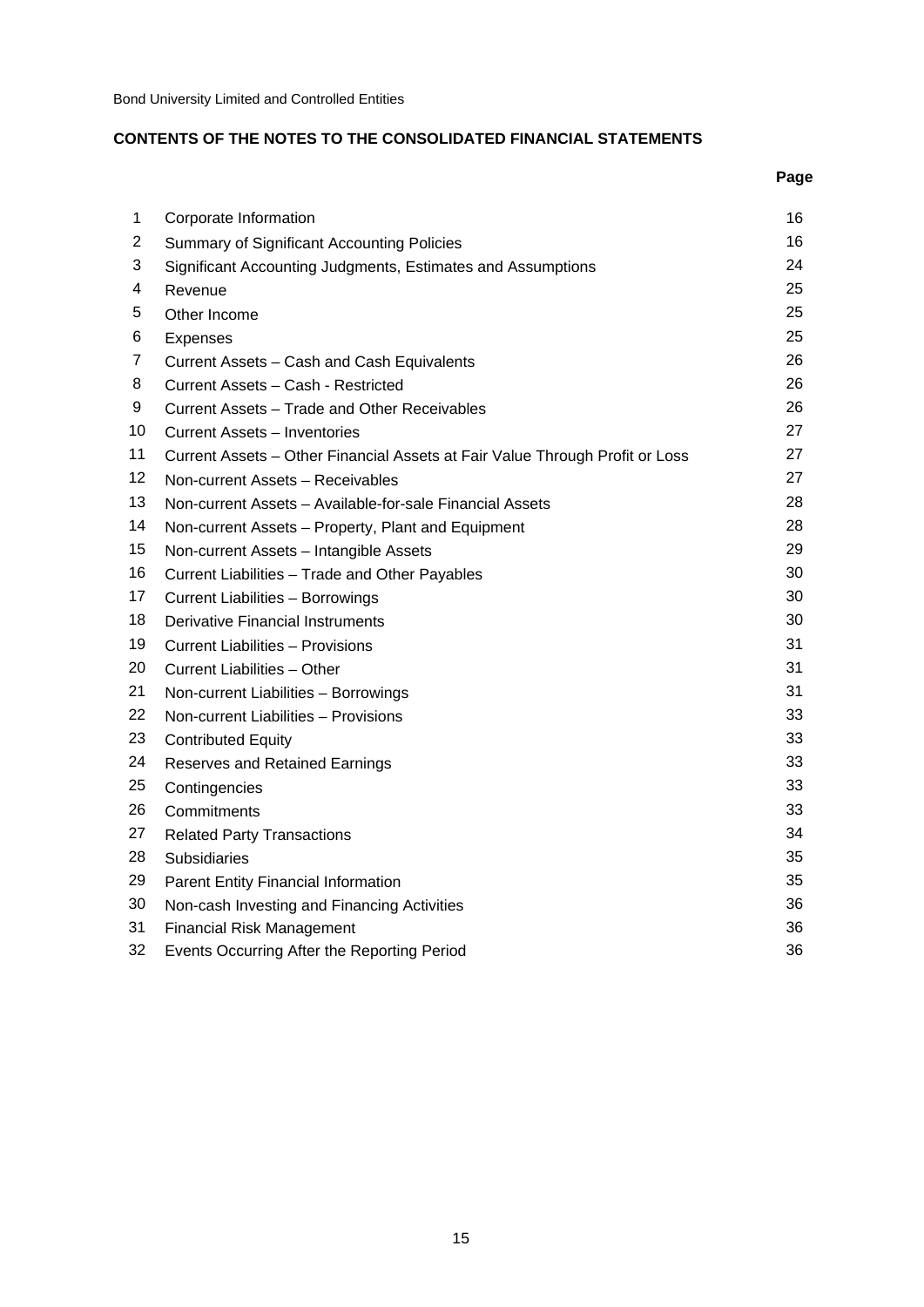### **NOTES TO THE CONSOLIDATED FINANCIAL STATEMENTS**

For the year ended 31 December 2014

#### **Note 1. Corporate Information**

The consolidated financial statement of Bond University Limited for the year ended 31 December 2014 was authorised for issue in accordance with a resolution of the directors on 10 March 2015.

#### **Note 2. Summary of Significant Accounting Policies**

#### **(a) Basis of Preparation**

The financial report is a general purpose financial report, which has been prepared in accordance with the requirements of the Corporations Act 2001, Australian Charities and Not-for-Profits Commission Act 2012, Australian Accounting Standards – Reduced Disclosure Requirements and other authoritative pronouncements of the Australian Accounting Standards Board. The financial report has also been prepared on a historical cost basis, except for derivative financial instruments and availablefor-sale investments, which have been measured at fair value.

The financial report is presented in Australian dollars and all values are rounded to the nearest thousand dollars (\$000) unless otherwise stated.

#### **(b) New and Amended Standards and Interpretations**

The Group had adopted the following new and amended Australian Accounting Standards and AASB Interpretations as of 1 January 2014:

AASB 10 Consolidated Financial Statements AASB 119 Employee Benefits (Revised 2011) AASB 13 Fair Value Measurement

The adoption of these standards had not resulted in a change to the measurement or presentation of the financial position or performance of the group in these financial statements.

#### **(c) Basis of Consolidation**

The consolidated financial statements comprise the financial statements of Bond University Limited and its subsidiaries and special purpose entities (the Group) as at 31 December 2014. Control is achieved when the Group is exposed, or has rights, to variable returns from its involvement with the subsidiary and has the ability to affect those returns through its power over the subsidiary. Specifically, the Group controls a subsidiary if and only if the Group has:

- activities of the subsidiary); i) Power over the subsidiary (i.e. existing rights that give it the current ability to direct the relevant
- ii) Exposure, or rights, to variable returns from its involvement with the subsidiary; and

iii) The ability to use its power over the subsidiary to affect its returns.

When the group has less than a majority of the voting or similar rights of a subsidiary, the Group considers all relevant facts and circumstances in assessing whether it has power over a subsidiary including:

i) The contractual arrangement with the other vote holders of the subsidiary

- ii) Rights arising from other contractual arrangements
- iii) The Group's voting rights and potential voting rights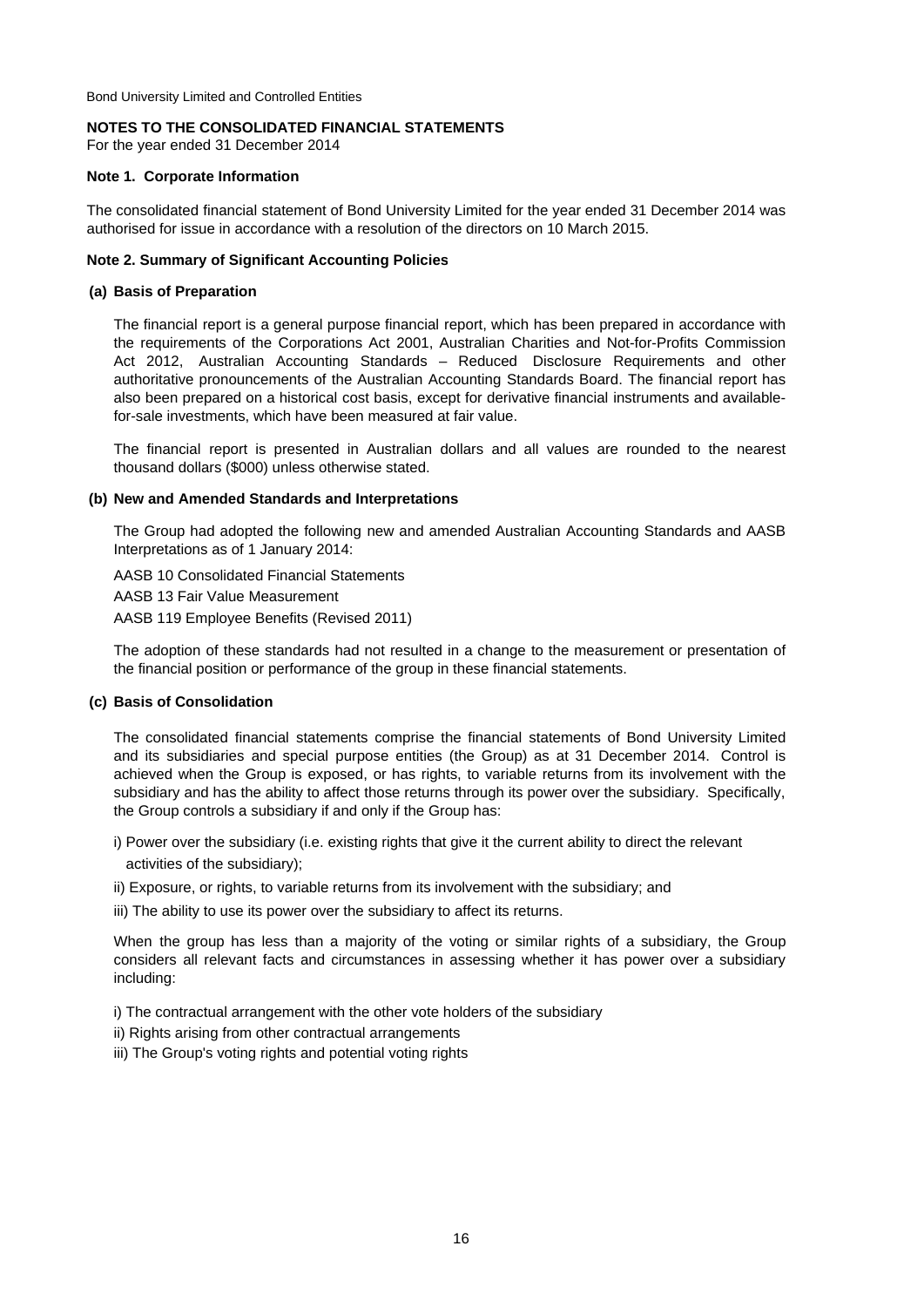### **NOTES TO THE CONSOLIDATED FINANCIAL STATEMENTS**

31 December 2014 (continued)

#### **Note 2. Summary of Significant Accounting Policies (continued)**

#### **(c) Basis of Consolidation (continued)**

The Group re-assesses whether or not it controls a subsidiary if facts and circumstances indicate that there are changes to one or more of the three elements of control. Consolidation of a subsidiary begins when the Group obtains control over the subsidiary and ceases when the Group loses control of the subsidiary. Assets, liabilities, income and expenses of a subsidiary acquired or disposed of during the year are included in the statement of comprehensive income from the date the Group gains control until the date the Group ceases to control the subsidiary.

When necessary, adjustments are made to the financial statements of subsidiaries to bring their accounting policies into line with the Group's accounting policies. All intra-group assets and liabilities, equity, income, expenses and cash flows relating to transactions between members of the Group are eliminated in full on consolidation.

#### **(d) Revenue Recognition**

Revenue is measured at the fair value of the consideration received or receivable.

The Group recognises revenue when the amount of revenue can be reliably measured, it is probable that future economic benefits will flow to the entity and specific criteria have been met for each of the Group's activities as described below. The Group bases its estimates on historical results, taking into consideration the type of activity, the type of transaction and the specifics of each arrangement.

Revenue is recognised for the major business activities as follows:

Tuition and student food and accommodation revenue is recognised monthly as the services are provided to students. Tuition revenue is net of financial aid provided to students by the University.

Other food and beverage income is recognised upon provision to customers.

Interest revenue is recognised on a time proportion basis using the effective interest method.

Dividends are recognised as revenue when the right to receive payment is established, which is generally when shareholders approve the dividend.

Donations and grant income are recognised as income when received or where control of the right to receive the grant has been obtained.

Other income is recognised when the service is provided.

#### **(e) Income Tax**

The Company, Bond University Limited, and its controlled entities, Campus Operations Pty Limited and Lashkar Pty Limited are exempt from income tax under section 50-5 of the Income Tax Assessment Act 1997.

#### **(f) Leases**

Leases of property, plant and equipment where the Group, as lessee, has substantially all the risks and rewards of ownership are classified as finance leases. Finance leases are capitalised at the lease's inception at the fair value of the leased property or, if lower, the present value of the minimum lease payments. The corresponding rental obligations, net of finance charges, are included in other short-term and long-term payables. Each lease payment is allocated between the liability and finance cost. The finance cost is charged to the income statement over the lease period so as to produce a constant periodic rate of interest on the remaining balance of the liability for each period. The property, plant and equipment acquired under finance leases is depreciated over the shorter of the asset's useful life and the lease term if there is no reasonable certainty that the Group will obtain ownership at the end of the lease term.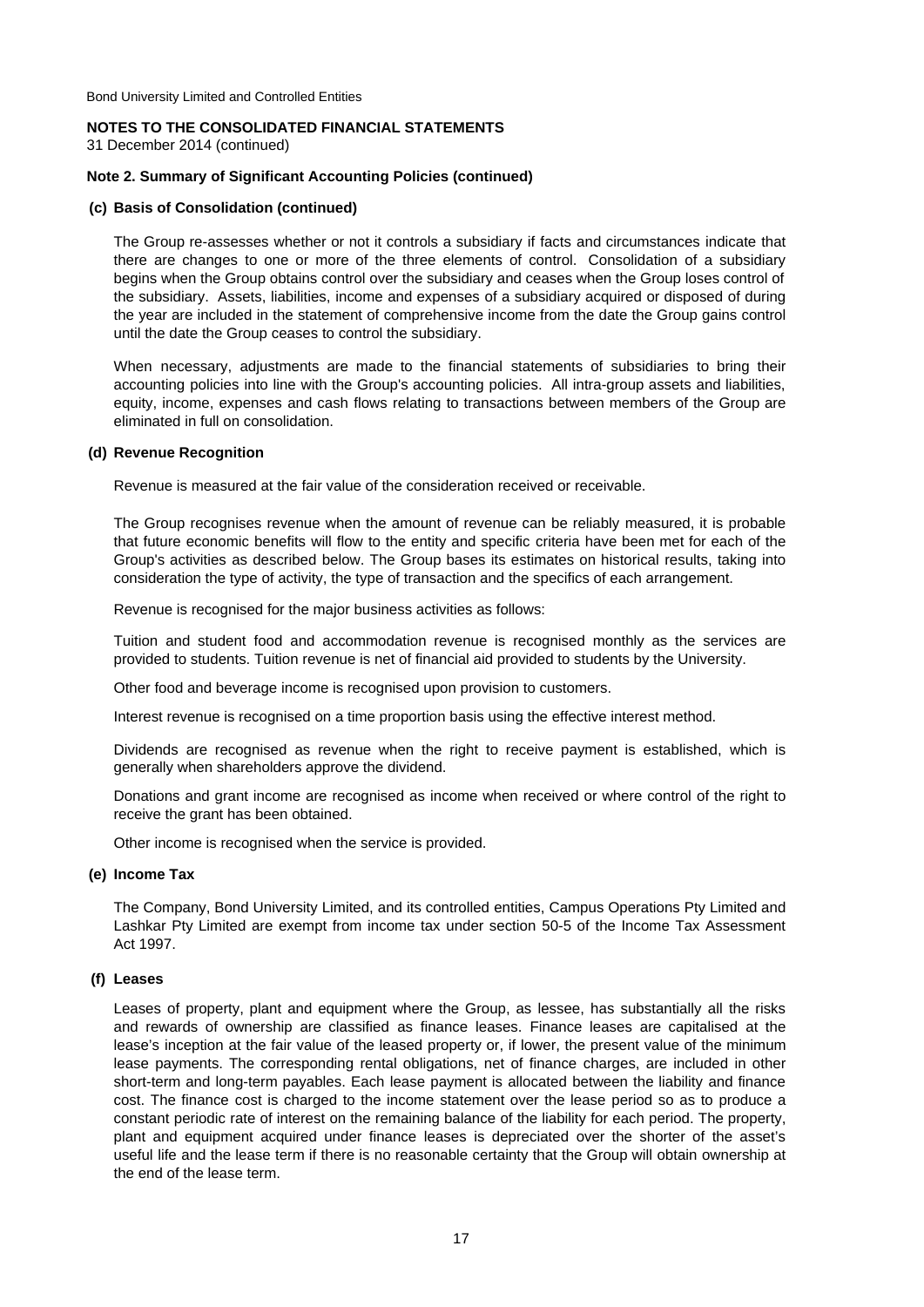31 December 2014 (continued)

#### **Note 2. Summary of Significant Accounting Policies (continued)**

#### **(f) Leases (continued)**

Leases in which a significant portion of the risks and rewards of ownership are not transferred to the Group as lessee are classified as operating leases. Payments made under operating leases (net of any incentives received from the lessor) are charged to the income statement on a straight-line basis over the period of the lease.

### **(g) Impairment of Assets**

Assets are tested for impairment whenever events or changes in circumstances indicate that the carrying amount may not be recoverable. An impairment loss is recognised for the amount by which the asset's carrying amount exceeds its recoverable amount. The recoverable amount is the higher of an asset's fair value less costs to sell and value in use. As a not-for-profit entity, value in use of property, plant and equipment and intangible assets at cost includes depreciated replacement cost. For the purposes of assessing impairment, assets are grouped at the lowest levels for which there are separately identifiable cash inflows which are largely independent of the cash inflows from other assets or groups of assets (cash-generating units). Non-financial assets other than goodwill that suffered an impairment are reviewed for possible reversal of the impairment at the end of each reporting period.

#### **(h) Cash and Cash Equivalents**

Cash and cash equivalents in the statement of financial position comprise cash on hand, deposits held at call with financial institutions, other short-term, highly liquid investments with original maturities of three months or less that are readily convertible to known amounts of cash and which are subject to an insignificant risk of changes in value, and bank overdrafts. For the purposes of the statement of cash flows, cash excludes the Endowment Fund and other restricted cash balances.

#### **(i) Trade Receivables**

Trade receivables are recognised initially at fair value and subsequently measured at amortised cost using the effective interest method, less an allowance or impairment. Trade receivables are generally due for settlement within 30 days. They are presented as current assets unless collection is not expected for more than 12 months after the reporting date in which case they are presented as noncurrent assets.

Collectability of trade receivables is reviewed on an ongoing basis. Debts which are known to be uncollectible are written off by reducing the carrying amount directly. A provision for impairment of trade receivables is used when there is objective evidence that the Group will not be able to collect all amounts due according to the original terms of the receivables. Significant financial difficulties of the debtor, probability that the debtor will enter bankruptcy or financial reorganisation, and default or delinquency in payments (more than 30 days overdue) are considered indicators that the trade receivable is impaired. The amount of impairment allowance is the difference between the asset's carrying amount and the present value of estimated future cash flows, discounted at the original effective interest rate. Cash flows relating to short-term receivables are not discounted if the effect of discounting is immaterial.

The amount of the provision is recognised in the income statement within other expenses. When a trade receivable for which an impairment allowance had been recognised becomes uncollectible in a subsequent period, it is written off against the allowance account. Subsequent recoveries of amounts previously written off are credited against other expenses in the income statement.

#### **(j) Inventories**

Food, beverages and general stores stock are stated at the lower of cost and net realisable value. Costs are assigned to inventory quantities on hand at balance date on the basis of weighted average costs. Costs of purchased inventory are determined after deducting rebates and discounts. Net realisable value is the estimated selling price in the ordinary course of business less the estimated costs necessary to make the sale.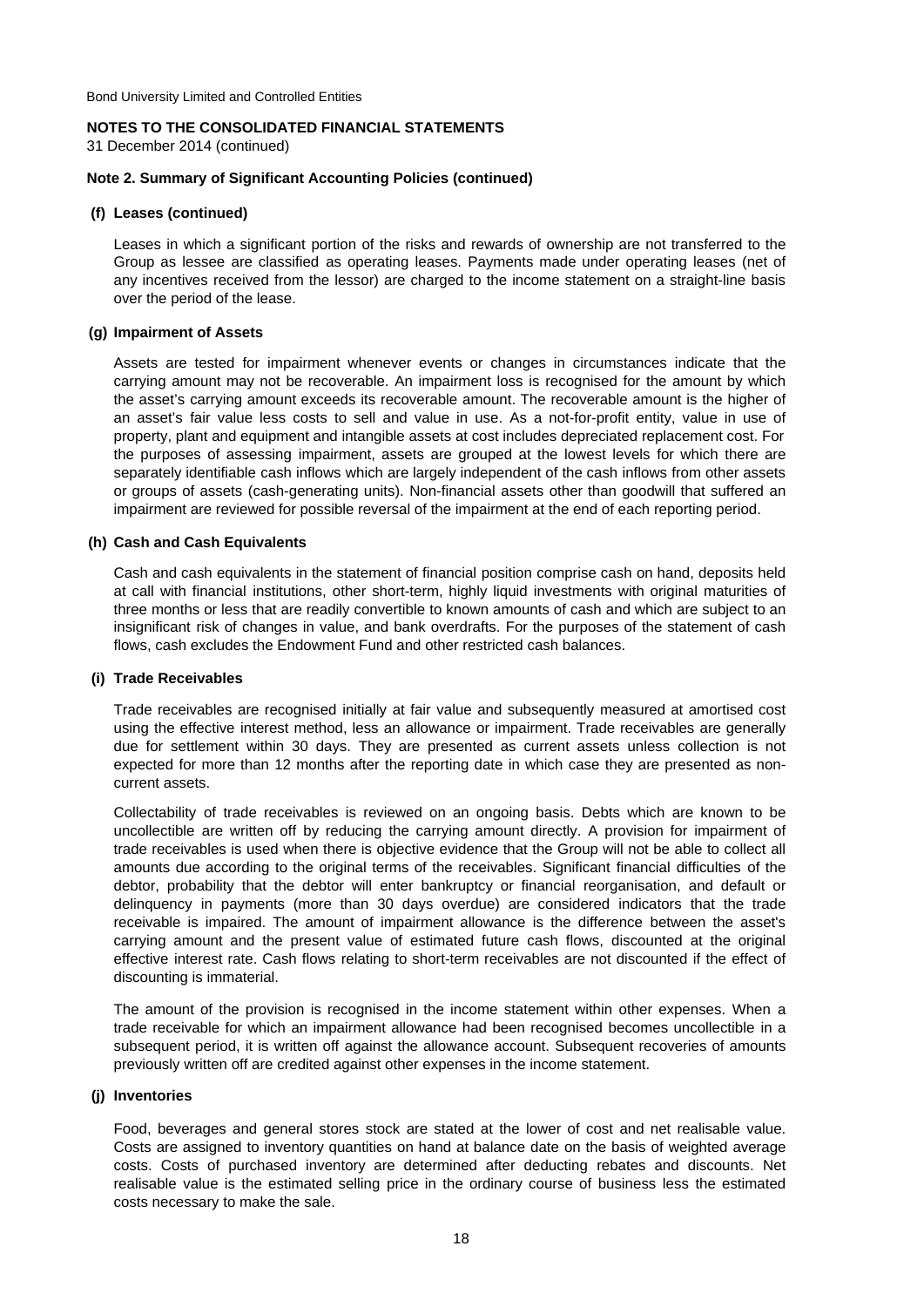31 December 2014 (continued)

### **Note 2. Summary of Significant Accounting Policies (continued)**

#### **(k) Investments and other Financial Assets**

#### **Classification**

The Group classifies its investments as financial assets in the following categories: financial assets at fair value through profit or loss and available-for-sale financial assets. The classification depends on the purpose for which the investments were acquired. Management determines the classification of its investments at initial recognition.

#### *(i) Financial assets at fair value through profit or loss*

Financial assets at fair value through profit or loss are financial assets held for trading. A financial asset is classified in this category if acquired principally for the purpose of selling in the short term. Assets in this category are classified as current assets if they are expected to be settled within 12 months; otherwise they are classified as non-current.

#### *(ii) Available-for-sale financial assets*

Available-for-sale financial assets, comprising principally marketable equity securities, are nonderivatives that are either designated in this category or not classified in any of the other categories. They are included in non-current assets unless the investment matures or management intends to dispose of the investment within 12 months of the end of the reporting period. Investments are designated as available-for-sale if they do not have fixed maturities and fixed or determinable payments and management intends to hold them for the medium to long term.

#### **Recognition and Derecognition**

Regular purchases and sales of financial assets are recognised on trade-date – the date on which the Group commits to purchase or sell the asset. Financial assets are derecognised when the rights to receive cash flows from the financial assets have expired or have been transferred and the Group has transferred substantially all the risks and rewards of ownership.

When securities classified as available-for-sale are sold, the accumulated fair value adjustments recognised in other comprehensive income are reclassified to the income statement as gains and losses from investment securities.

#### **Measurement**

At initial recognition, the Group measures a financial asset at its fair value plus, in the case of a financial asset not at fair value through profit or loss, transaction costs that are directly attributable to the acquisition of the financial asset. Transaction costs of financial assets carried at fair value through profit or loss are expensed in the income statement.

Available-for-sale financial assets are subsequently carried at fair value except where the range of reasonable fair value estimates is significant and the probabilities of the various estimates cannot be reasonably assessed. In this instance, available-for-sale financial assets are carried at cost. Financial assets at fair value through profit or loss are subsequently carried at fair value. Gains or losses arising from changes in the fair value of the 'financial assets at fair value through profit or loss' category are presented in the income statement within other income or other expenses in the period in which they arise. Dividend income from financial assets at fair value through profit or loss is recognised in the income statement as part of revenue from continuing operations when the Group's right to receive payments is established. Interest income from these financial assets is included in the net gains/ (losses).

Changes in the fair value of other monetary and non-monetary securities classified as available-forsale are recognised in other comprehensive income.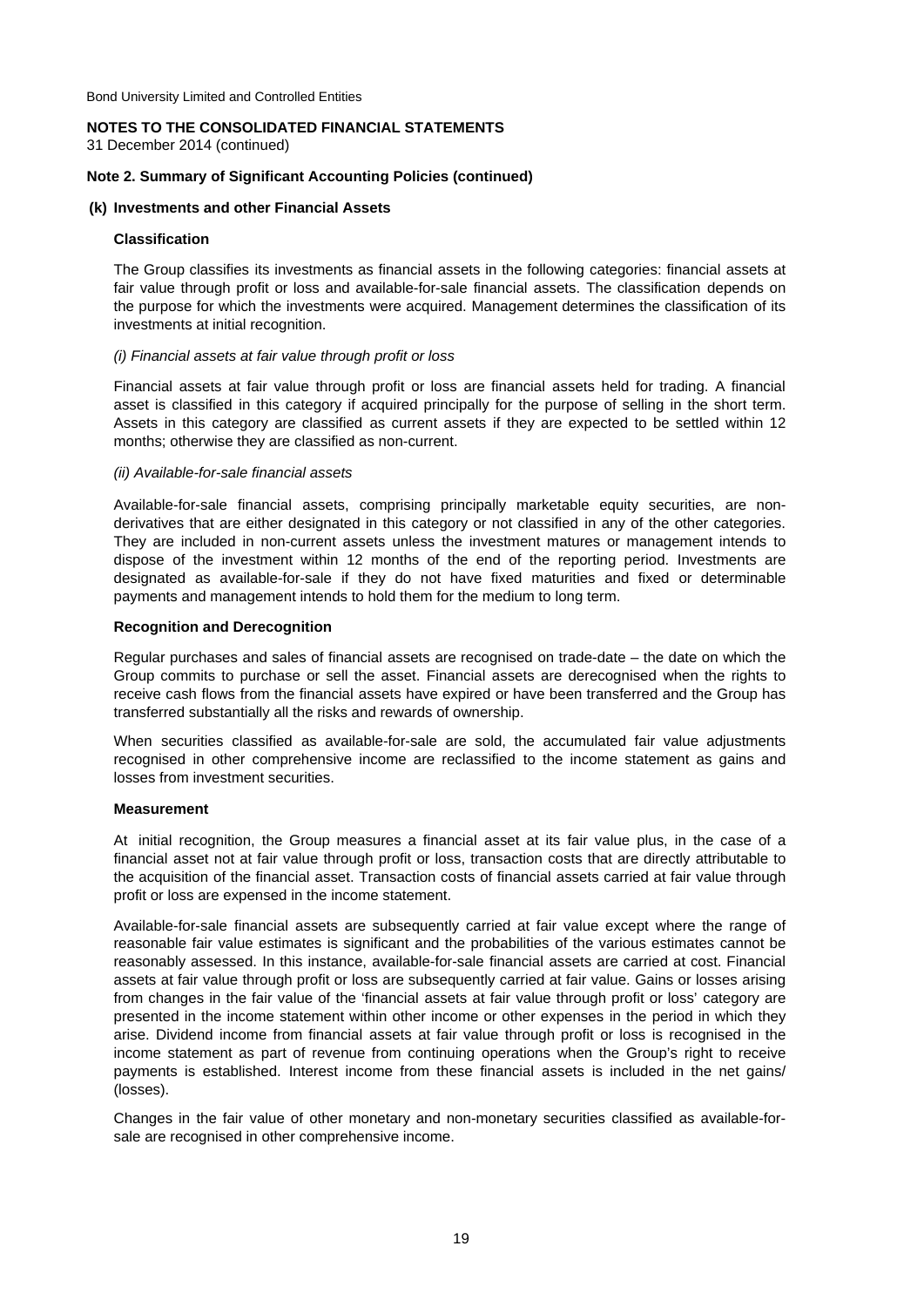#### **NOTES TO THE CONSOLIDATED FINANCIAL STATEMENTS** 31 December 2014 (continued)

#### **Note 2. Summary of Significant Accounting Policies (continued)**

#### **(k) Investments and other Financial Assets (continued)**

#### **Impairment**

The Group assesses at the end of each reporting period whether there is objective evidence that a financial asset or group of financial assets is impaired. A financial asset or a group of financial assets is impaired and impairment losses are incurred only if there is objective evidence of impairment as a result of one or more events that occurred after the initial recognition of the asset (a 'loss event') and that loss event (or events) has an impact on the estimated future cash flows of the financial asset or group of financial assets that can be reliably estimated. In the case of equity securities classified as available-for-sale, a significant or prolonged decline in the fair value of the security below its cost is considered as an indicator that the securities are impaired. If any such evidence exists for available-forsale financial assets, the cumulative loss – measured as the difference between the acquisition cost and the current fair value, less any impairment loss on that financial asset previously recognised in profit or loss – is removed from equity and recognised in the income statement. Impairment losses on equity instruments that were recognised in the income statement are not reversed through the income statement in a subsequent period.

#### **(l) Derivatives**

Derivatives are initially recognised at fair value on the date a derivative contract is entered into and are subsequently remeasured to their fair value at the end of each reporting period. The accounting for subsequent changes in fair value depends on whether the derivative is designated as a hedging instrument, and if so, the nature of the item being hedged. The Group designated its derivative as a hedge of a particular risk associated with the cash flows of recognised assets and liabilities and highly probable forecast transactions (cash flow hedge).

The Group documents at the inception of the hedging transaction the relationship between hedging instruments and hedged items, as well as its risk management objective and strategy for undertaking various hedge transactions. The Group also documents its assessment, both at hedge inception and on an ongoing basis, of whether the derivatives that are used in hedging transactions have been and will continue to be highly effective in offsetting changes in fair values or cash flows of hedged items.

The fair values of various derivative financial instruments used for hedging purposes are disclosed in Note 18. Movements in the hedging reserve in shareholders' equity are shown in note 24. The full fair value of a hedging derivative is classified as a non-current asset or liability when the remaining maturity of the hedged item is more than 12 months; it is classified as a current asset or liability when the remaining maturity of the hedged item is less than 12 months.

#### *Cash flow hedge*

The effective portion of changes in the fair value of derivatives that are designated and qualify as cash flow hedges is recognised in other comprehensive income and accumulated in the hedging reserve in equity. The gain or loss relating to the ineffective portion is recognised immediately in the income statement within other income or other expense.

Amounts accumulated in equity are reclassified to the income statement in the periods when the hedged item affects profit or loss. The gain or loss relating to the effective portion of interest rate swaps hedging variable rate borrowings is recognised in the income statement within 'finance costs'.

When a hedging instrument expires or is sold or terminated, or when a hedge no longer meets the criteria for hedge accounting, any cumulative gain or loss existing in equity at that time remains in equity and is recognised when the forecast transaction is ultimately recognised in the income statement. When a forecast transaction is no longer expected to occur, the cumulative gain or loss that was reported in equity is immediately transferred to the income statement.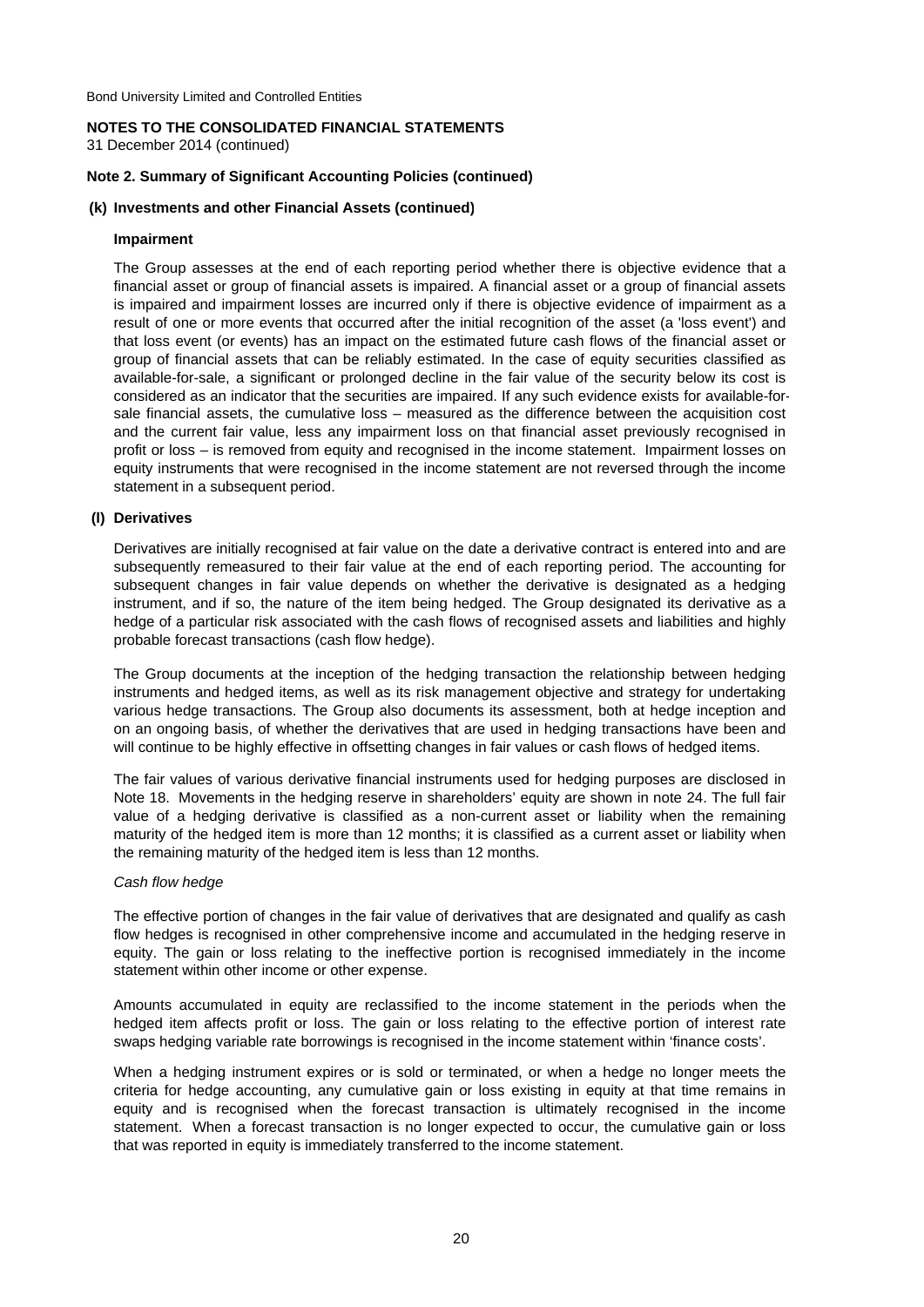### **NOTES TO THE CONSOLIDATED FINANCIAL STATEMENTS**

31 December 2014 (continued)

#### **Note 2. Summary of Significant Accounting Policies (continued)**

#### **(m) Property, Plant and Equipment**

All property, plant and equipment are stated at historical cost less depreciation. Historical cost includes expenditure that is directly attributable to the acquisition of the items.

Subsequent costs are included in the asset's carrying amount or recognised as a separate asset, as appropriate, only when it is probable that future economic benefits associated with the item will flow to the Group and the cost of the item can be measured reliably. The carrying amount of any component accounted for as a separate asset is derecognised when replaced. All other repairs and maintenance are charged to the income statement during the reporting period in which they are incurred.

Where assets which would otherwise be classified as investment properties are held to meet service delivery objectives rather than to earn rental or for capital appreciation, they are classified as property in the financial statements.

Land and artworks are not depreciated. Depreciation on other assets is calculated using the straight line method to allocate their cost, net of their residual values, over their estimated useful lives or, in the case of certain leased plant and equipment, the shorter lease term. The assets have been depreciated as follows:

| <b>Buildings</b>                  | 10-50 years |
|-----------------------------------|-------------|
| <b>Computer Equipment</b>         | 3 years     |
| Other Plant and Equipment         | 5 years     |
| <b>Leased Plant and Equipment</b> | 3-5 years   |
| <b>Furniture and Fitout</b>       | 5 years     |
| Library Books and Journals        | 5 years     |
| Motor vehicles                    | 5 years     |
| <b>Leased Motor Vehicles</b>      | 2-4 years   |

The assets' residual values and useful lives are reviewed, and adjusted if appropriate, at the end of each reporting period.

An asset's carrying amount is written down immediately to its recoverable amount if the asset's carrying amount is greater than its estimated recoverable amount (Note 2(g)).

Gains and losses on disposals are determined by comparing proceeds with carrying amount. These are included in the income statement.

#### **(n) Intangible Assets**

#### *Computer software*

Computer software has a finite useful life and are carried at cost less accumulated amortisation. Amortisation is calculated using the straight line method to allocate the cost of computer software over their estimated useful life of 3 years.

*Research and development costs - Course Development Costs*

Research costs are expensed as incurred. Development expenditures on an individual project are recognised as an intangible asset when the group can demonstrate:

i) The technical feasibility of completing the intangible asset so that the asset will be available for use ii) Its intention to complete and its ability to use

iii) How the asset will generate future economic benefits

iv) The availability of resources to complete the asset

v) The ability to measure reliably the expenditure during development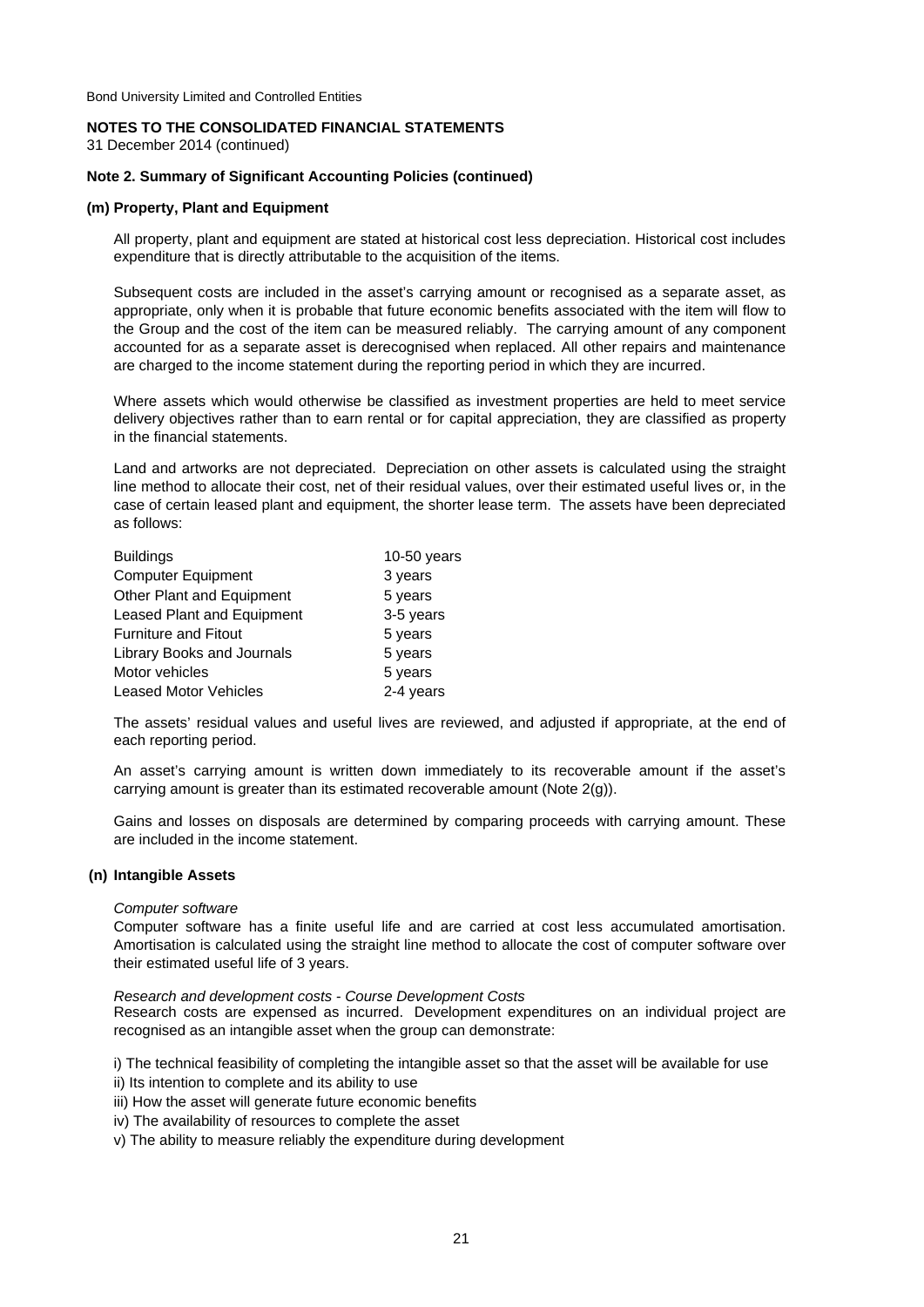### **NOTES TO THE CONSOLIDATED FINANCIAL STATEMENTS**

31 December 2014 (continued)

#### **Note 2. Summary of Significant Accounting Policies (continued)**

#### **(n) Intangible Assets (continued)**

Following initial recognition of the development expenditure as an asset, the asset is carried at cost less any accumulated amortisation and accumulated impairment loss. Amortisation of the asset begins when development is complete and the asset is available for use. It is amortised over the period of expected future benefit. Amortisation is recorded in operating expense. During the period of development, the asset is tested for impairment annually.

#### **(o) Trade and Other Payables**

These amounts represent liabilities for goods and services provided to the Group prior to the end of the financial year which are unpaid. The amounts are unsecured and are usually paid within 30 days of recognition. Trade and other payables are presented as current liabilities unless payment is not due within 12 months from the reporting date. They are recognised initially at their fair value and subsequently measured at amortised cost using the effective interest method.

#### **(p) Borrowings**

Borrowings are initially recognised at fair value, net of transaction costs incurred. Borrowings are subsequently measured at amortised cost. Any difference between the proceeds (net of transaction costs) and the redemption amount is recognised in the income statement over the period of the borrowings using the effective interest method. Fees paid on the establishment of loan facilities are recognised as transaction costs of the loan to the extent that it is probable that some or all of the facility will be drawn down. In this case, the fee is deferred until the draw down occurs. To the extent there is evidence that it is probable that some or all of the facility will be drawn down, the fee is capitalised as a prepayment for liquidity services and amortised over the period of the facility to which it relates.

Borrowings are removed from the balance sheet when the obligation specified in the contract is discharged, cancelled or expired. The difference between the carrying amount of a financial liability that has been extinguished or transferred to another party and the consideration paid, including any non-cash assets transferred or liabilities assumed, is recognised in income statement as other income or other expenses.

Borrowings are classified as current liabilities unless the Group has an unconditional right to defer settlement of the liability for at least 12 months after the reporting period.

#### **(q) Borrowing Costs**

Borrowing costs incurred for the construction of any qualifying asset are capitalised during the period of time that is required to complete and prepare the asset for its intended use or sale. Other borrowing costs are expensed in the period to which they relate. Any prepayment of interest is recorded as part of current receivables.

Borrowing costs for the Group include interest on long-term borrowings and finance lease charges.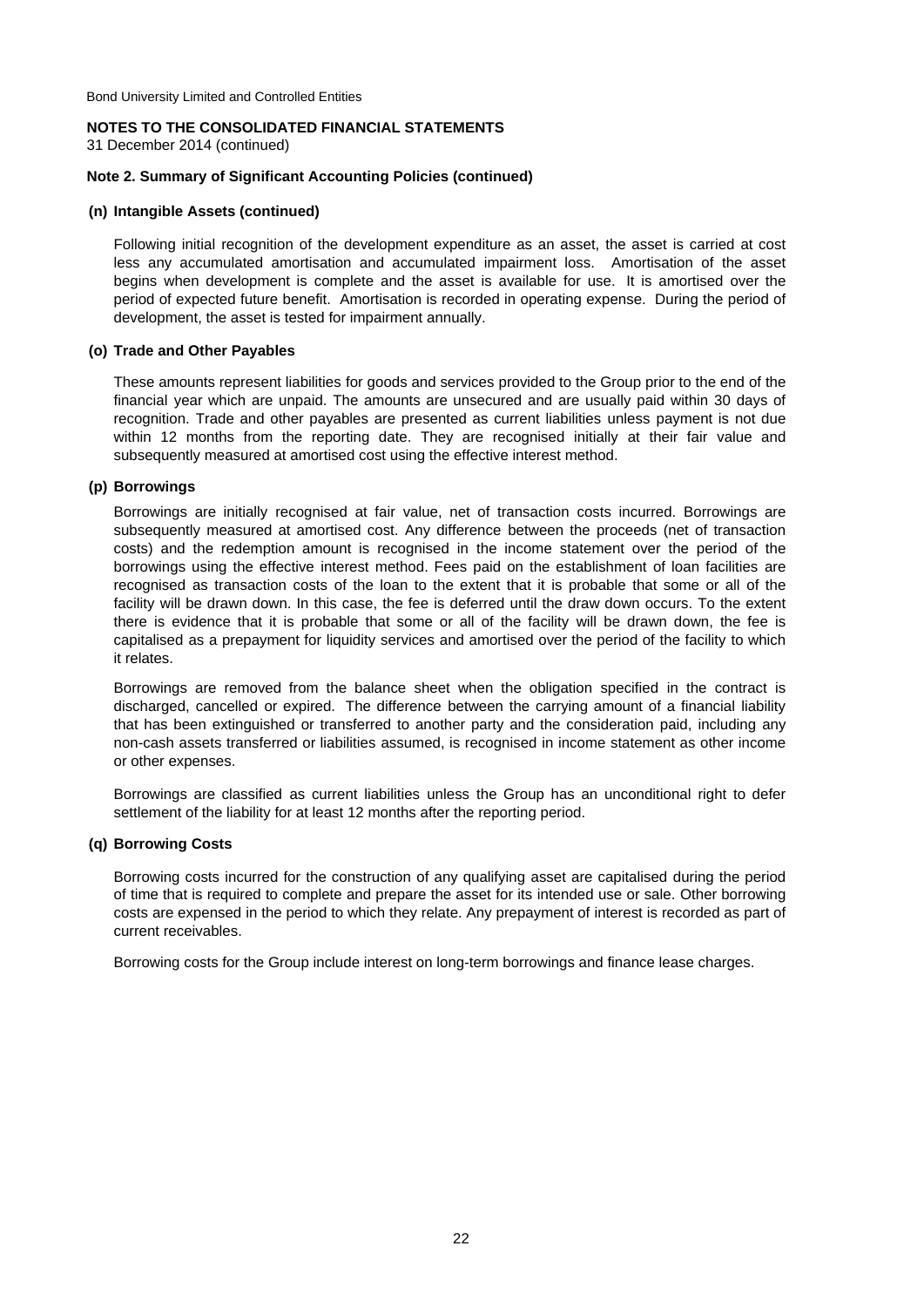### **NOTES TO THE CONSOLIDATED FINANCIAL STATEMENTS**

31 December 2014 (continued)

#### **Note 2. Summary of Significant Accounting Policies (continued)**

#### **(r) Goods and Services Tax (GST)**

Revenues, expenses and assets are recognised net of the amount of associated GST, unless the GST incurred is not recoverable from the taxation authority. In this case it is recognised as part of the cost of acquisition of the asset or as part of the expense.

Receivables and payables are stated inclusive of the amount of GST receivable or payable. The net amount of GST recoverable from, or payable to, the taxation authority is included with other receivables or payables in the balance sheet.

Cash flows are presented on a gross basis. The GST components of cash flows arising from investing or financing activities which are recoverable from, or payable to the taxation authority, are presented as operating cash flows.

### **(s) Parent Entity Financial Information**

The financial information for the parent entity, Bond University Limited, disclosed in note 29 has been prepared on the same basis as the consolidated financial statements, except as set out below.

#### *Investments in subsidiaries*

Investments in subsidiaries are accounted for at cost in the financial statements of Bond University Limited.

#### **(t) Provisions**

#### *General*

Provisions are recognised when the Group has a present obligation (legal or constructive) as a result of past events, it is probable that an outflow of resources embodying economic benefits will be required to settle the obligation and a reliable estimate can be made of the amount of the obligation.

#### *Wages, salaries and annual leave*

Liabilities for wages and salaries, including non-monetary benefits, annual leave expected to be settled within 12 months of the reporting date are recognized in respect of employees' services up to the reporting date. They are measured at the amounts expected to be paid when liabilities are settled.

#### *Long service leave*

The liability for long service leave is recognized and measured as the present value of expected future payments to be made in respect of services provided by employees up to the reporting date using the projected unit credit method. Consideration is given to expected future wage and salary levels, experience of employee departures, and periods of service. Expected future payments are discounted using market yields at the reporting date that match, as closely as possible, the estimated future cash outflows.

#### **(u) Post Employment Benefits**

All employees of the Group are entitled to benefits on retirement, disability or death from the Group's superannuation plan. The Group has a defined contribution plan that receives fixed contributions from Group companies and the Group's legal or constructive obligation is limited to these contributions.

Contributions to the defined contribution fund are recognised as an expense as they become payable. Prepaid contributions are recognised as an asset to the extent that a cash refund or a reduction in the future payments is available.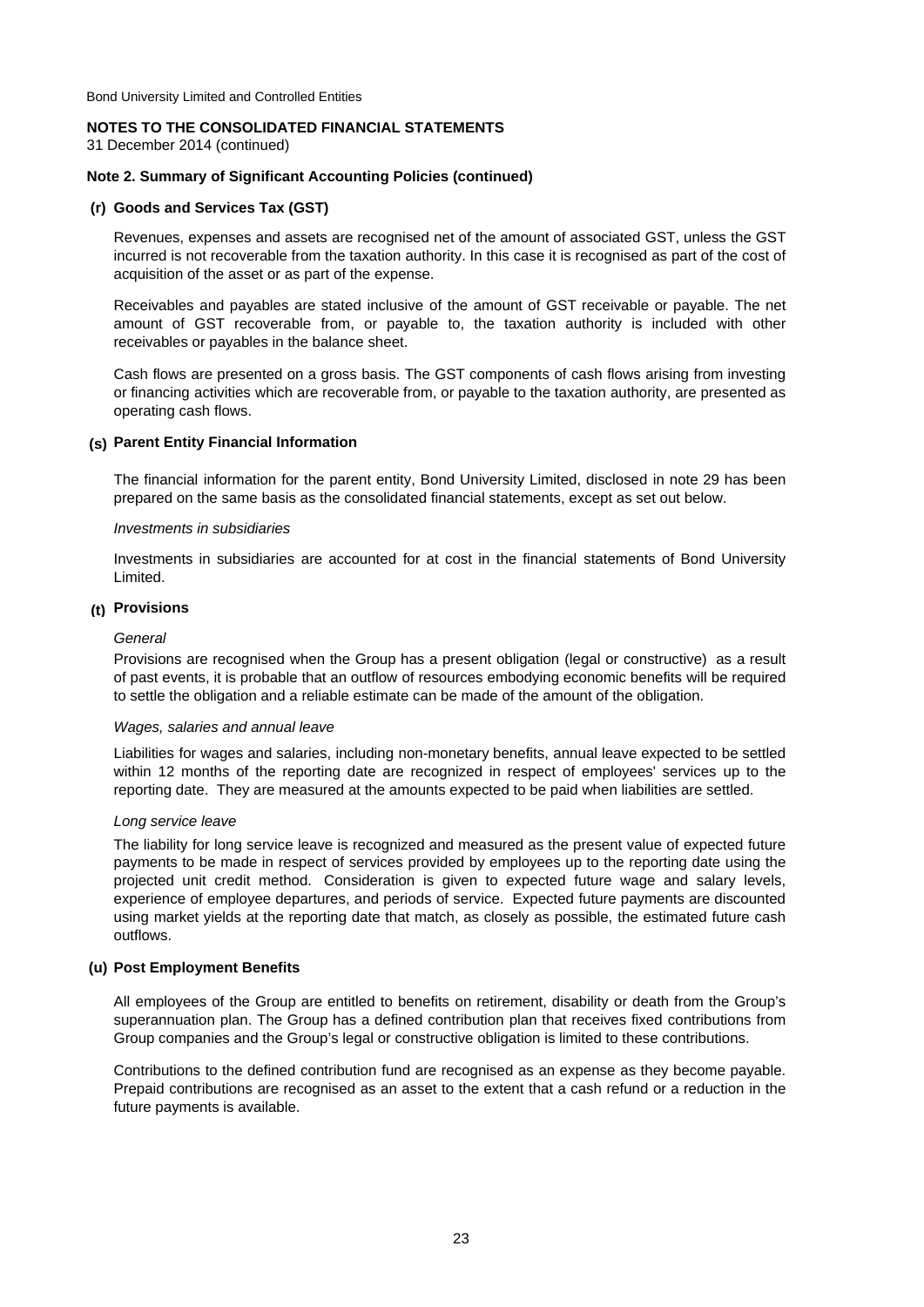### **NOTES TO THE CONSOLIDATED FINANCIAL STATEMENTS**

31 December 2014 (continued)

#### **Note 2. Summary of Significant Accounting Policies (continued)**

#### **(v) Government Grants**

Grants from the government are recognised as income in the year of receipt or where control of the right to receive the grant has been obtained.

#### **(w) Contributions**

Grants, contributions, donations and gifts that are non-reciprocal in nature are recognised as revenue in the year in which the group obtains control over them.

Contributed assets are recognised at their fair value.

#### **(x) Reclassification**

Prior period amounts are reclassified in order to conform to the current period's presentation.

#### **Note 3. Significant accounting judgments, estimates and assumptions**

The preparation of the Group's consolidated financial statements requires management to make judgements, estimates and assumptions that affect the reported amounts of revenues, expenses, assets and liabilities, and the accompanying disclosures, and the disclosure of contingent liabilities. Uncertainty about these assumptions and estimates could result in outcomes that require a material adjustment to the carrying amount of assets or liabilities affected in future periods.

#### **Development Costs**

New program development costs are capitalised in accordance with the accounting policy. Initial capitalisation of costs is based on management's judgement that technological and economical feasibility is confirmed, usually when a program development project has reached defined milestones including the approval of the University Management Committee. In determining the amount to be capitalised, management includes all directly attributable costs necessary to create and prepare the new program to be capable of being offered to the market. As at 31 December 2014, the carrying amount of capitalised program development costs was \$565,297 (2013: \$95,928).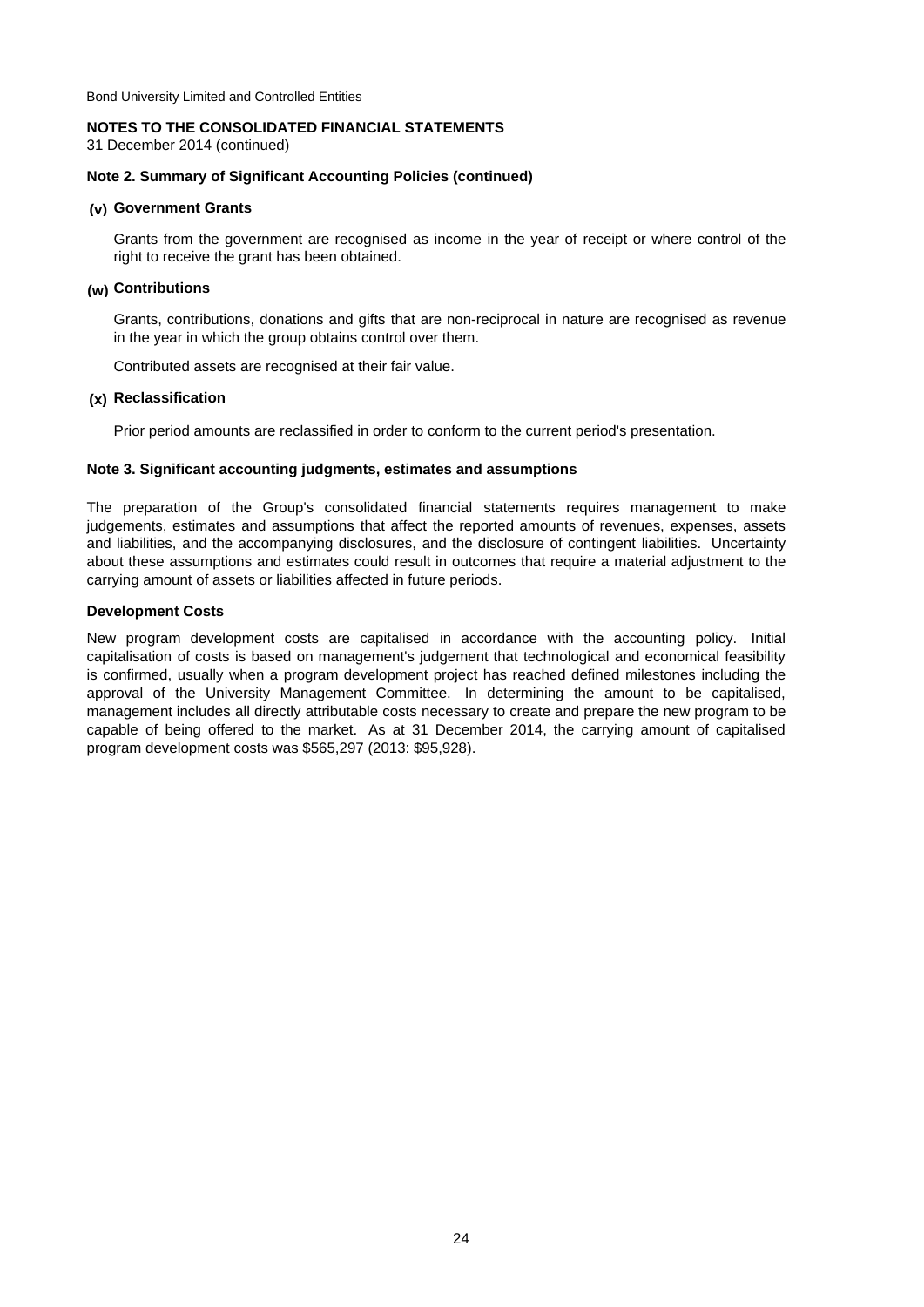31 December 2014 (continued)

### **Note 4. Revenue**

|                                     | 2014    | 2013    |
|-------------------------------------|---------|---------|
| From continuing operations          | \$'000  | \$'000  |
| Sales Revenue                       |         |         |
| Tuition revenue - University        | 127,069 | 128,791 |
| Tuition revenue - External Programs | 2,860   | 2,965   |
| Tuition revenue – Language Centre   | 2,262   | 2,259   |
| Tuition revenue – Bond College      | 2,385   | 2,277   |
| Sale of goods - food and beverages  | 6,104   | 5,898   |
| Student accommodation rent          | 4,304   | 4,077   |
| Consulting income                   | 1,262   | 972     |
| Other student fees and charges      | 792     | 899     |
| Fitness centre income               | 473     | 514     |
| Student activities fee income       | 871     | 876     |
| Sundry income                       | 3,543   | 3,279   |
|                                     | 151,925 | 152,807 |
| <b>Other Revenue</b>                |         |         |
| Interest                            | 2,720   | 2,885   |
| <b>Dividends</b>                    | 17      | 16      |
|                                     | 154,662 | 155,708 |

Tuition revenue does not include scholarships provided by the University to students which amounted to \$19,364,496 in 2014 and \$17,563,214 in 2013.

### **Note 5. Other Income**

| Donations<br>Research grants<br>Other grants<br>Note 6. Expenses<br>Profit before income tax includes the following<br>specific expenses:<br>(a) Salaries and related expenses<br>Operating salaries and related expenses | \$'000<br>4,223 | \$'000  |
|---------------------------------------------------------------------------------------------------------------------------------------------------------------------------------------------------------------------------|-----------------|---------|
|                                                                                                                                                                                                                           |                 | 3,896   |
|                                                                                                                                                                                                                           | 7,442           | 7,642   |
|                                                                                                                                                                                                                           | 920             | 292     |
|                                                                                                                                                                                                                           | 12,585          | 11,830  |
|                                                                                                                                                                                                                           |                 |         |
|                                                                                                                                                                                                                           | 2014            | 2013    |
|                                                                                                                                                                                                                           | \$'000          | \$'000  |
|                                                                                                                                                                                                                           |                 |         |
|                                                                                                                                                                                                                           | 88,127          | 87,368  |
| <b>Restructuring costs</b>                                                                                                                                                                                                | 158             | 8,016   |
| Defined contribution superannuation expense                                                                                                                                                                               | 9,835           | 10,257  |
| Total Salaries and related expenses                                                                                                                                                                                       | 98,120          | 105,641 |
| (b) Depreciation and Amortisation                                                                                                                                                                                         |                 |         |
| Depreciation                                                                                                                                                                                                              |                 |         |
| <b>Buildings</b>                                                                                                                                                                                                          | 7,169           | 6,490   |
| Plant and equipment                                                                                                                                                                                                       | 3,501           | 3,489   |
| Furniture and fitout                                                                                                                                                                                                      | 5,073           | 5,465   |
| Motor vehicles                                                                                                                                                                                                            | 24              | 14      |
| Library, books and journals                                                                                                                                                                                               | 831             | 838     |
| Total depreciation                                                                                                                                                                                                        | 16,598          | 16,296  |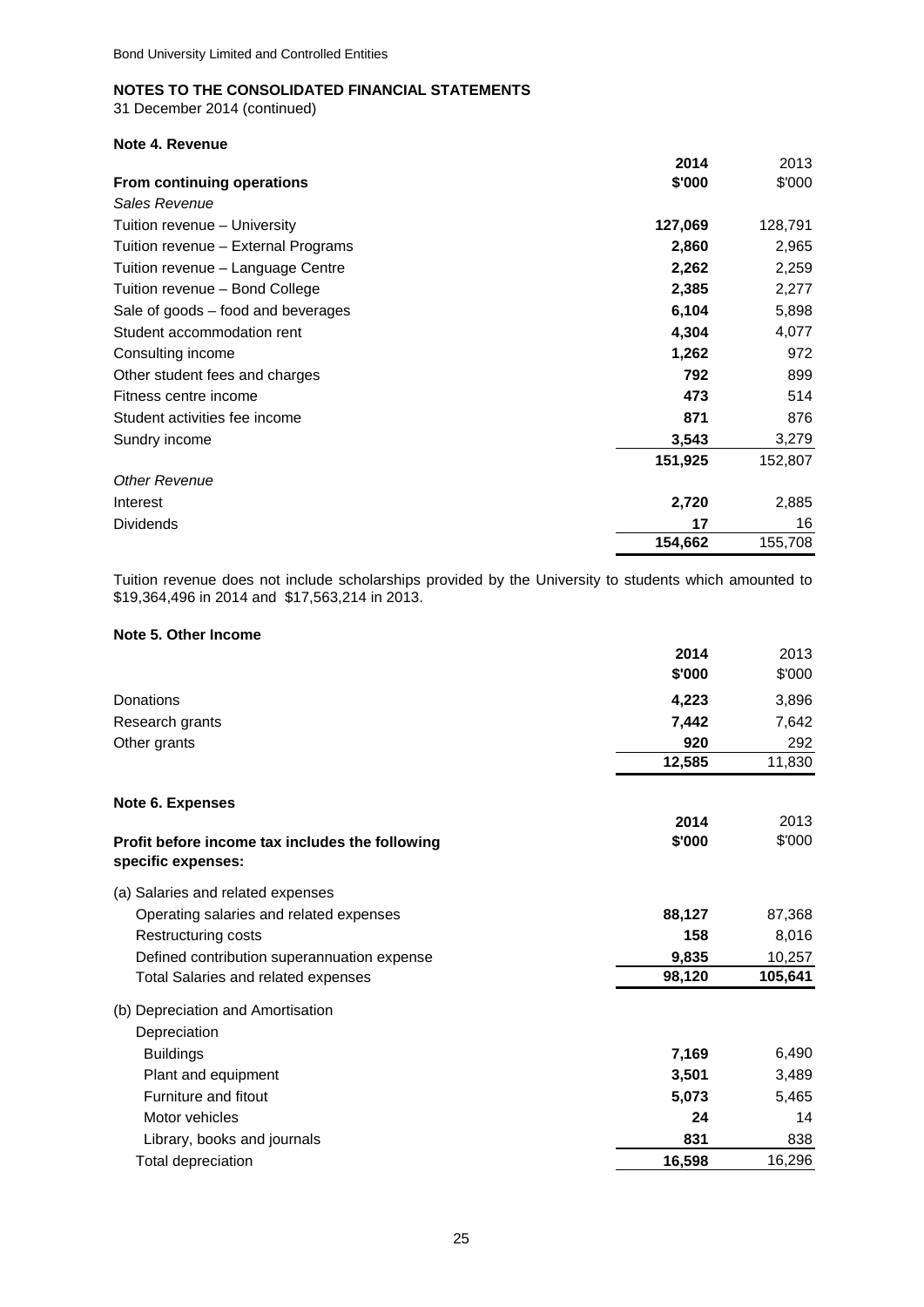31 December 2014 (continued)

### **Note 6. Expenses (continued)**

|        | 2013           |
|--------|----------------|
| \$'000 | \$'000         |
|        |                |
| 832    | 1,406          |
| 67     | 88             |
| 40     |                |
| 898    | 1,284          |
| 1,837  | 2,778          |
| 18,435 | 19,074         |
|        |                |
| 2,127  | 2,429          |
|        |                |
|        | 15             |
| 462    | 463            |
| 11,799 | 10,521         |
|        | 10,999         |
|        |                |
| 2014   | 2013           |
| \$'000 | \$'000         |
| 26,172 | 13,524         |
| 36,000 | 42,000         |
| 62,172 | 55,524         |
|        |                |
| 2014   | 2013           |
| \$'000 | \$'000         |
| 21,319 | 19,132         |
|        | 2014<br>12,261 |

Of the above balance, a total amount of \$3,950,844 (2013: \$4,099,387) is set aside in the Endowment Fund and a total of \$17,368,493 (2013: \$15,032,999) represents grants and donations and other funds set aside for restricted purposes.

Restricted funds include funds granted by external parties under conditions that they may only be utilised for specified expenditure purposes and cannot be allocated to general purpose expenditure. The grantor of the funds specifies how the funds are supposed to be used.

### **Note 9. Current Assets – Trade and Other Receivables**

|                                                                       | 2014   | 2013   |
|-----------------------------------------------------------------------|--------|--------|
|                                                                       | \$'000 | \$'000 |
| Trade receivables                                                     | 2,343  | 2,272  |
| Less: Provision for impairment of trade receivables - refer note 9(a) | (628)  | (695)  |
|                                                                       | 1.715  | 1,577  |
| Other receivables                                                     | 2,491  | 2,158  |
| Less: Provision for impairment of other receivables - refer note 9(b) | (160)  |        |
|                                                                       | 2,331  | 2,158  |
| Security deposits                                                     | 14     | 14     |
|                                                                       | 4.060  | 3,749  |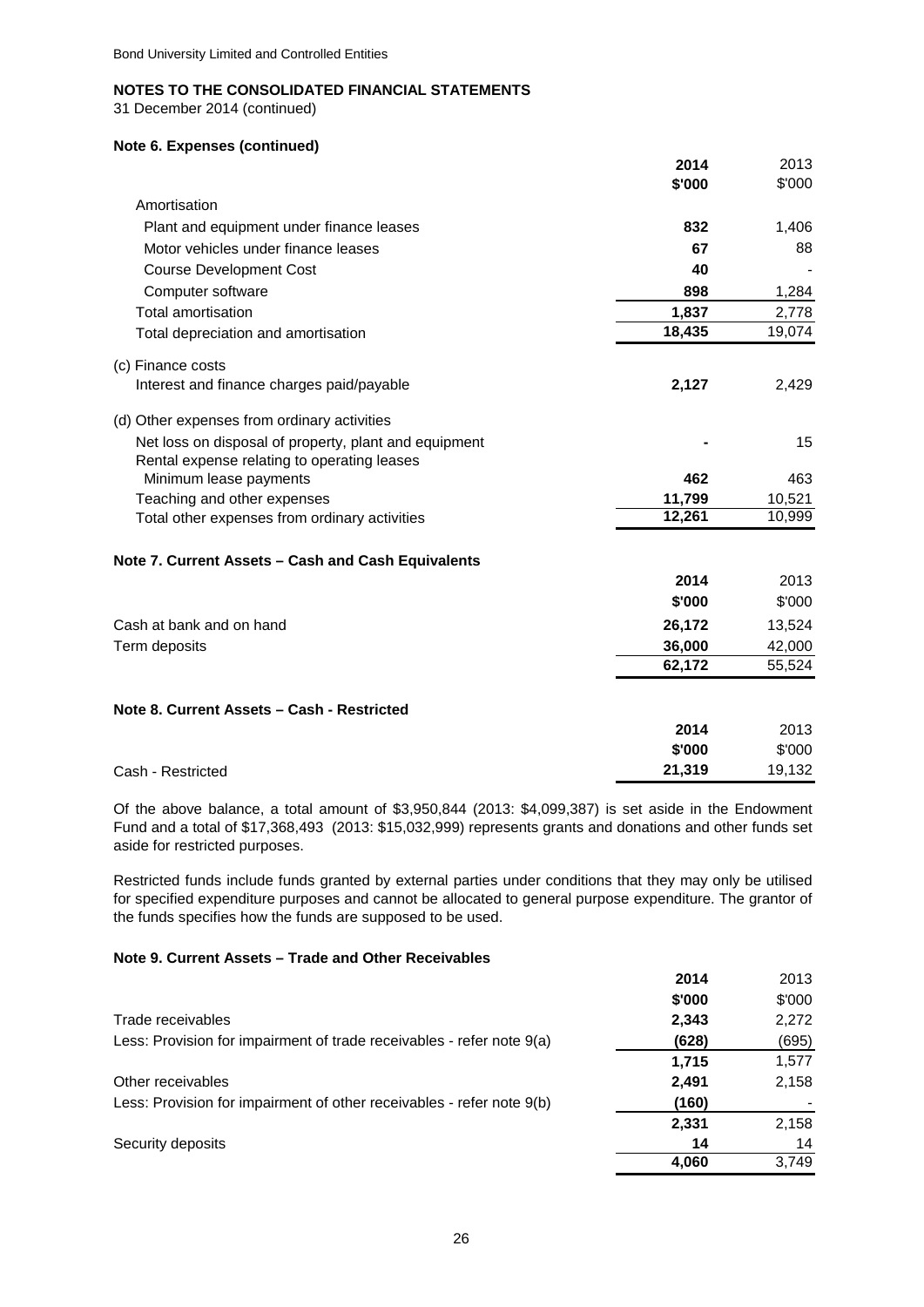31 December 2014 (continued)

### **Note 9. Current Assets – Trade and Other Receivables (continued)**

#### **(a) Impaired trade receivables**

*Movements in the provision for impairment of trade receivables (current and non-current) are as follows:*

|                                                             | 2014   | 2013   |
|-------------------------------------------------------------|--------|--------|
|                                                             | \$'000 | \$'000 |
| At 1 January                                                | 975    | 689    |
| Provision for impairment recognised during the year         | (18)   | 440    |
| Receivables written off during the year as uncollectible    | (116)  | (154)  |
|                                                             | 841    | 975    |
| Representing provision for impairment of trade receivables: |        |        |
| Current (Note 9)                                            | 628    | 695    |
| Non-current (Note 12)                                       | 213    | 280    |
|                                                             | 841    | 975    |
|                                                             |        |        |

#### **(b) Impaired other receivables**

*Movements in the provision for impairment of other receivables are as follows:*

|                                                     | 2014   | 2013                     |
|-----------------------------------------------------|--------|--------------------------|
|                                                     | \$'000 | \$'000                   |
| At 1 January                                        | ۰      |                          |
| Provision for impairment recognised during the year | 160    | $\overline{\phantom{a}}$ |
|                                                     | 160    |                          |

These are debtors other than students and Campus Operations debtors. There is no interest charged on overdue amounts. Collateral is not normally obtained.

#### **Note 10. Current Assets - Inventories**

|                  | 2014   | 2013   |
|------------------|--------|--------|
|                  | \$'000 | \$'000 |
| At cost          |        |        |
| Food             | 60     | 50     |
| <b>Beverages</b> | 64     | 45     |
| General stores   | 146    | 26     |
|                  | 270    | 121    |

#### **Note 11. Current Assets – Other Financial Assets at Fair Value Through Profit or Loss**

|                                     | 2014<br>\$'000 | 2013<br>\$'000 |
|-------------------------------------|----------------|----------------|
| Australian listed equity securities | 298            | 299            |

Changes in fair values of other financial assets at fair value through profit or loss are recorded in other income or other expense in the income statement.

### **Note 12. Non-Current Assets – Trade Receivables**

|                                                                       | 2014<br>\$'000 | 2013<br>\$'000 |
|-----------------------------------------------------------------------|----------------|----------------|
| Trade receivables                                                     | 357            | 520            |
| Less: Provision for impairment of trade receivables - refer note 9(a) | (213)          | (280)          |
|                                                                       | 144            | 240            |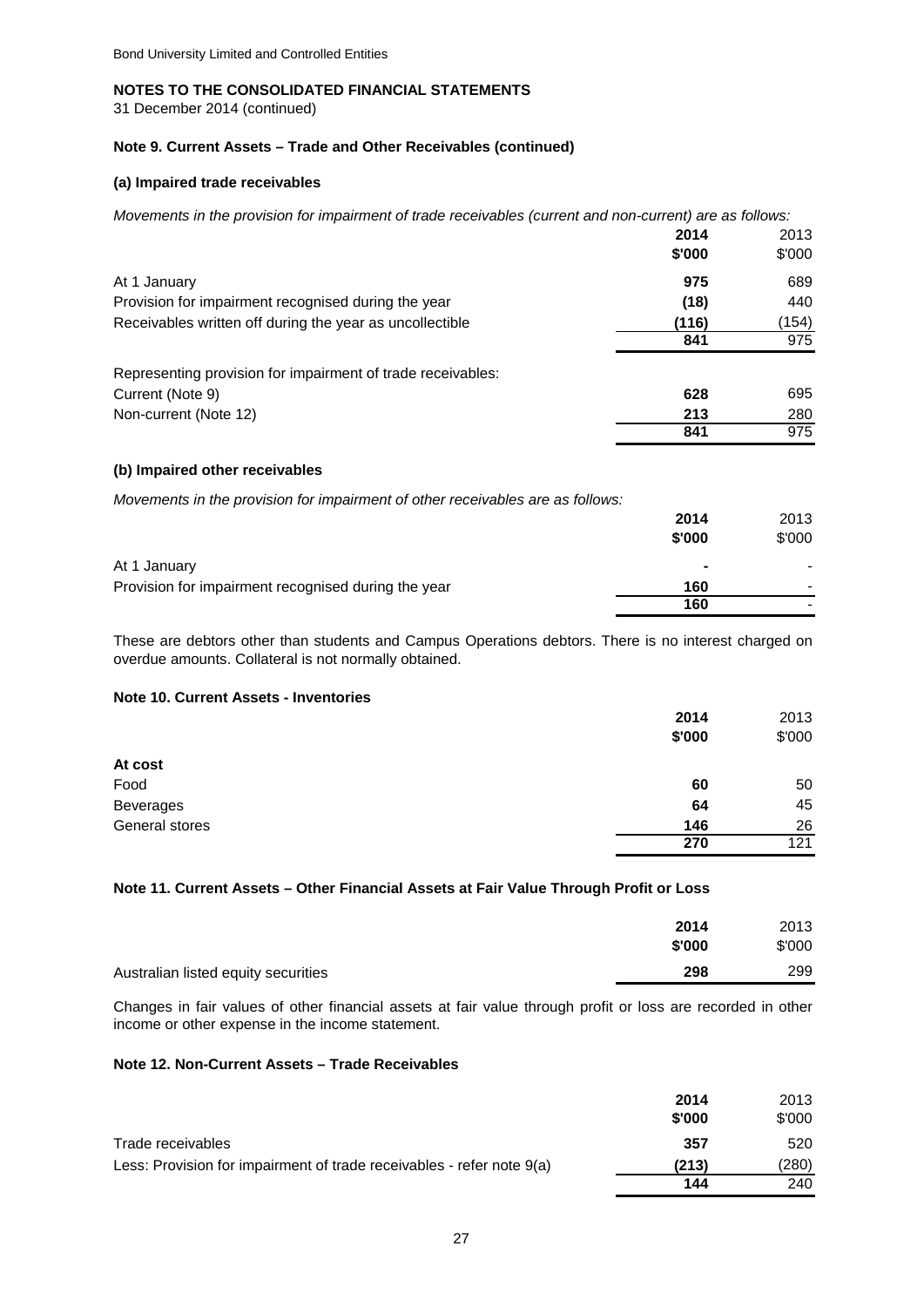31 December 2014 (continued)

### **Note 13. Non-Current Assets – Available-for-sale Financial Assets**

|                                                             | 2014           | 2013           |
|-------------------------------------------------------------|----------------|----------------|
|                                                             | \$'000         | \$'000         |
| Australian unlisted equity securities (at cost)             | 11             | 11             |
| Note 14. Non-Current Assets - Property, Plant and Equipment |                |                |
|                                                             | 2014<br>\$'000 | 2013<br>\$'000 |
| <b>Land and Buildings</b>                                   |                |                |
| Freehold land - at cost                                     | 12,897         | 12,084         |
| Buildings - at cost                                         | 146,764        | 145,329        |
|                                                             |                |                |
| Less: Accumulated depreciation                              | 49,481         | 42,311         |
| <b>Total buildings</b>                                      | 97,283         | 103,018        |
| Total land and buildings                                    | 110,180        | 115,102        |
| Plant and equipment and other assets                        |                |                |
| Plant and equipment - at cost                               | 29,050         | 26,081         |
| Less: Accumulated depreciation                              | 19,681         | 16,711         |
|                                                             | 9,369          | 9,370          |
| Plant and equipment under finance lease                     | 1,898          | 2,980          |
| Less: Accumulated amortisation                              | 711            | 2,005          |
|                                                             | 1,187          | 975            |
|                                                             |                |                |
| Furniture, fitout and other assets - at cost                | 54,031         | 51,205         |
| Less: Accumulated depreciation                              | 43,976         | 39,127         |
|                                                             | 10,055         | 12,078         |
| Motor vehicles - at cost                                    | 141            | 112            |
| Less: Accumulated depreciation                              | 41             | 17             |
|                                                             | 100            | 95             |
| Motor vehicles under finance lease                          | 144            | 440            |
| Less: Accumulated amortisation                              | 76             | 196            |
|                                                             | 68             | 244            |
|                                                             |                |                |
| Library - at cost                                           | 21,371         | 20,718         |
| Less: Accumulated depreciation                              | 19,146         | 18,516         |
|                                                             | 2,225          | 2,202          |
| Total plant and equipment and other assets                  | 23,004         | 24,964         |
| Total property, plant and equipment                         | 133,184        | 140,066        |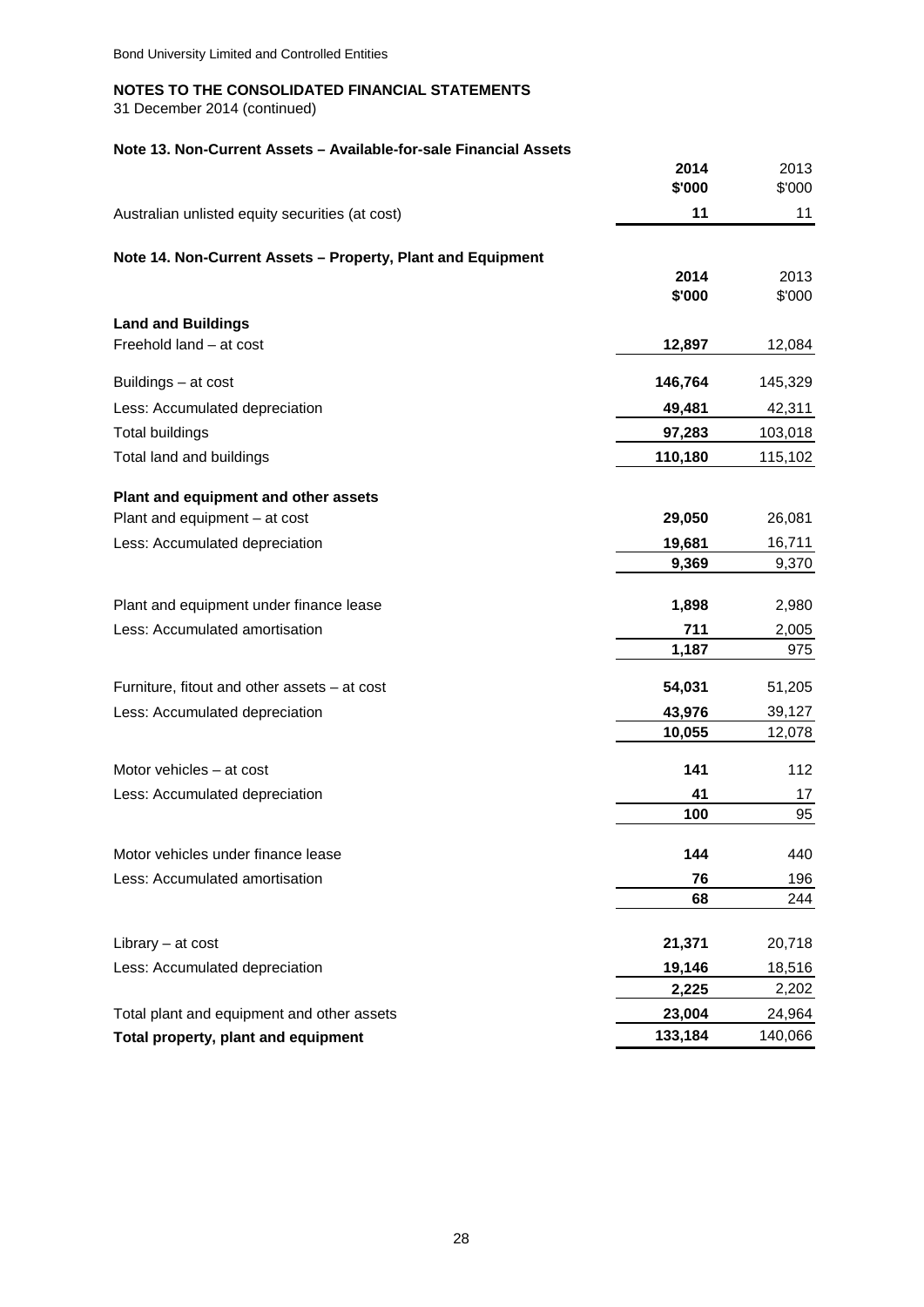31 December 2014 (continued)

### **Note 14. Non-Current Assets – Property, Plant and Equipment (continued)**

### **(a) Valuation of land and buildings**

Land and buildings are measured on the cost basis. An independent valuation of land and buildings was carried out during 2012 which exceeded the carrying value of land and buildings.

#### **(b) Non-current assets pledged as security**

Refer to note 21 for information on non-current assets pledged as security by the Group.

### **(c) Reconciliations**

Reconciliations of the carrying amounts of each class of property, plant and equipment at the beginning and end of the current financial year are set out below.

|                                  | <b>Opening net Additions Disposals</b><br>book<br>amount at<br>1 Jan 2014 |        |        | Depreciation/<br>amortisation<br>charge | <b>Closing net</b><br>book amount<br>at 31 Dec 2014 |
|----------------------------------|---------------------------------------------------------------------------|--------|--------|-----------------------------------------|-----------------------------------------------------|
|                                  | \$'000                                                                    | \$'000 | \$'000 | \$'000                                  | \$'000                                              |
| Land                             | 12,084                                                                    | 813    |        |                                         | 12,897                                              |
| <b>Buildings</b>                 | 103,018                                                                   | 1.434  |        | 7.169                                   | 97,283                                              |
| Plant & Equipment                | 9,465                                                                     | 3,588  | 59     | 3,525                                   | 9,469                                               |
| Leased plant & equipment         | 975                                                                       | 1,041  |        | 829                                     | 1,187                                               |
| Furniture, fitout & other assets | 12,078                                                                    | 3,085  | 35     | 5,073                                   | 10,055                                              |
| Leased motor vehicles            | 244                                                                       | 14     | 137    | 53                                      | 68                                                  |
| Library                          | 2,202                                                                     | 864    | 11     | 830                                     | 2,225                                               |
| <b>Total</b>                     | 140.066                                                                   | 10.839 | 242    | 17.479                                  | 133.184                                             |

### **Note 15. Non-Current Assets – Intangible Assets**

|                                      | 2014   | 2013   |
|--------------------------------------|--------|--------|
| <b>Intangible Assets</b>             | \$'000 | \$'000 |
| Computer software - at cost          | 11,402 | 10,600 |
| Less: Accumulated amortisation       | 10,159 | 9,262  |
|                                      | 1,243  | 1,338  |
| Computer software - work in progress | 837    |        |
| <b>Total Computer software</b>       | 2,080  | 1,338  |
| <b>Course Development Cost</b>       | 605    | 96     |
| Less: Accumulated amortisation       | 40     |        |
|                                      | 565    | 96     |
| <b>Total Intangible Assets</b>       | 2,645  | 1,434  |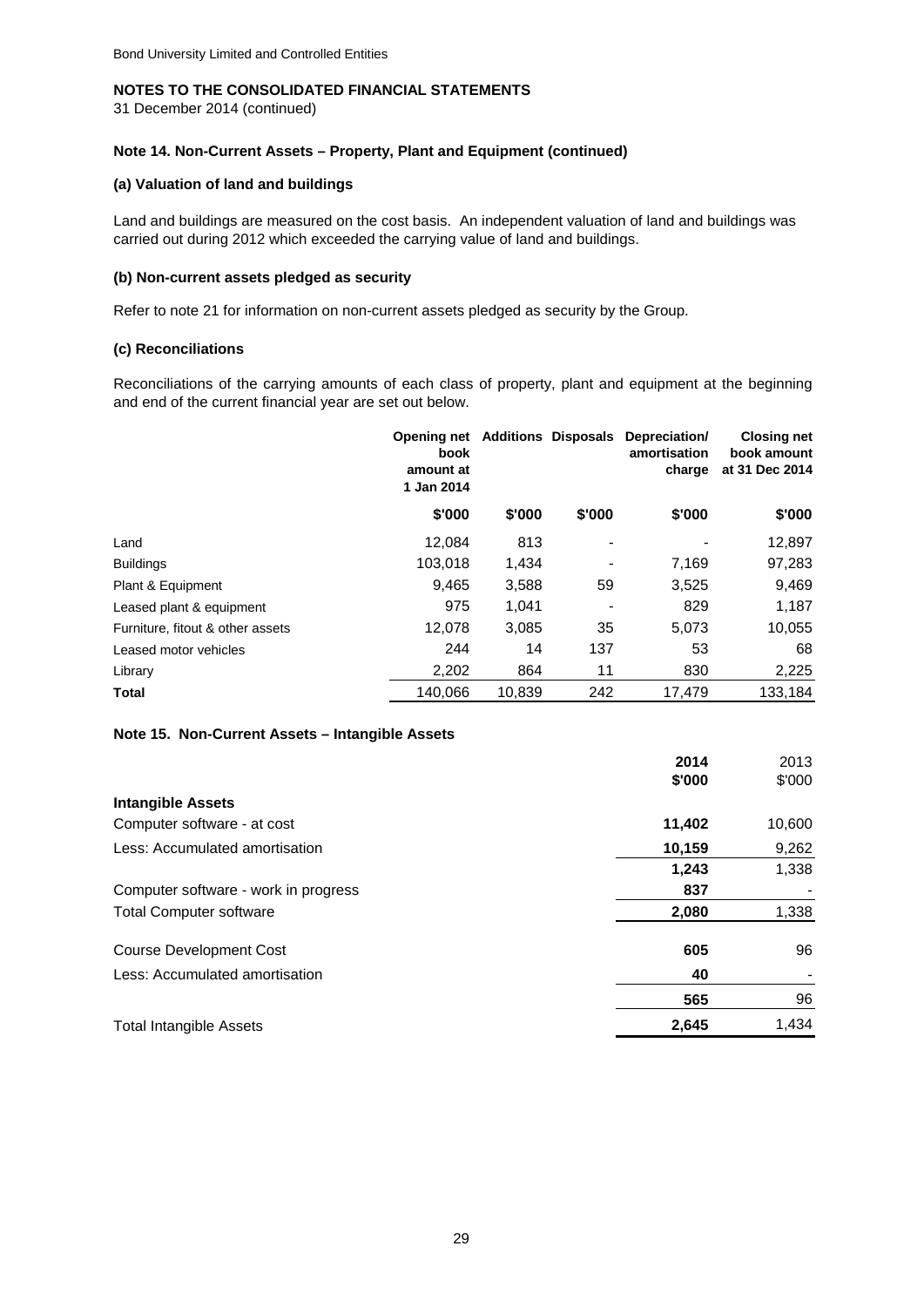31 December 2014 (continued)

### **Note 15. Non-Current Assets – Intangible Assets (continued)**

|                                      | book<br>amount at<br>1 Jan 2014 |        |                          | Opening net Additions Disposals Amortisation<br>charge | <b>Closing net</b><br>book amount<br>at 31 Dec 2014 |
|--------------------------------------|---------------------------------|--------|--------------------------|--------------------------------------------------------|-----------------------------------------------------|
|                                      | \$'000                          | \$'000 | \$'000                   | \$'000                                                 | \$'000                                              |
| Computer software                    | 1,338                           | 803    | -                        | 898                                                    | 1,243                                               |
| Computer software - work in progress | $\,$                            | 837    | $\overline{\phantom{0}}$ |                                                        | 837                                                 |
| <b>Course Development Cost</b>       | 96                              | 528    | 19                       | 40                                                     | 565                                                 |
| <b>Total</b>                         | 1.434                           | 2,168  | 19                       | 938                                                    | 2,645                                               |

### **Note 16. Current Liabilities – Trade and Other Payables**

|                | 2014<br>\$'000 | 2013<br>\$'000 |
|----------------|----------------|----------------|
| Trade payables | 10,377         | 11,483         |
| Other payables | 223            | 474            |
|                | 10,600         | 11,957         |

#### **Other payables**

Other payables relate to Fee-Help payable to the Department of Innovation, Industry, Science, Research and Tertiary Education (DIISRTE).

### **Note 17. Current Liabilities – Borrowings**

|                                                 | 2014   | 2013   |
|-------------------------------------------------|--------|--------|
|                                                 | \$'000 | \$'000 |
| <b>Secured</b>                                  |        |        |
| Bank loan                                       | 667    | 2,667  |
| Lease liabilities                               | 565    | 919    |
| Total secured current borrowings                | 1,232  | 3,586  |
| Note 18. Derivative Financial Instruments       |        |        |
|                                                 | 2014   | 2013   |
|                                                 | \$'000 | \$'000 |
| <b>Current liabilities</b>                      |        |        |
| Interest rate swap contracts – cash flow hedges | 100    | 33     |
|                                                 | 100    | 33     |

#### **Instruments used by the Group**

The Group is party to derivative financial instruments in the normal course of business in order to hedge exposure to fluctuations in interest rates.

#### *Interest rate swap contracts – cash flow hedges*

Bank loans of the Group currently bear an average variable interest rate of 2.69% (2013: 2.67%) plus a pricing margin of 2.50% (2013: 2.50%). In order to protect the loans from exposure to increasing interest rates, the Group has entered into an interest rate swap contract under which it is obliged to receive interest at variable rates and to pay interest at fixed rates.

The swap currently in place covers 75% (2013: 75%) of the loan principal outstanding and expires on 16 November 2015. The fixed interest rate is 2.85% plus a pricing margin of 2.50% (2013: 2.74% plus a pricing margin of 2.50%) and the variable rate is the bank bill swap rate which at balance date was 2.69 % (2013: 2.67%) plus a margin of 2.50% (2013: 2.50%).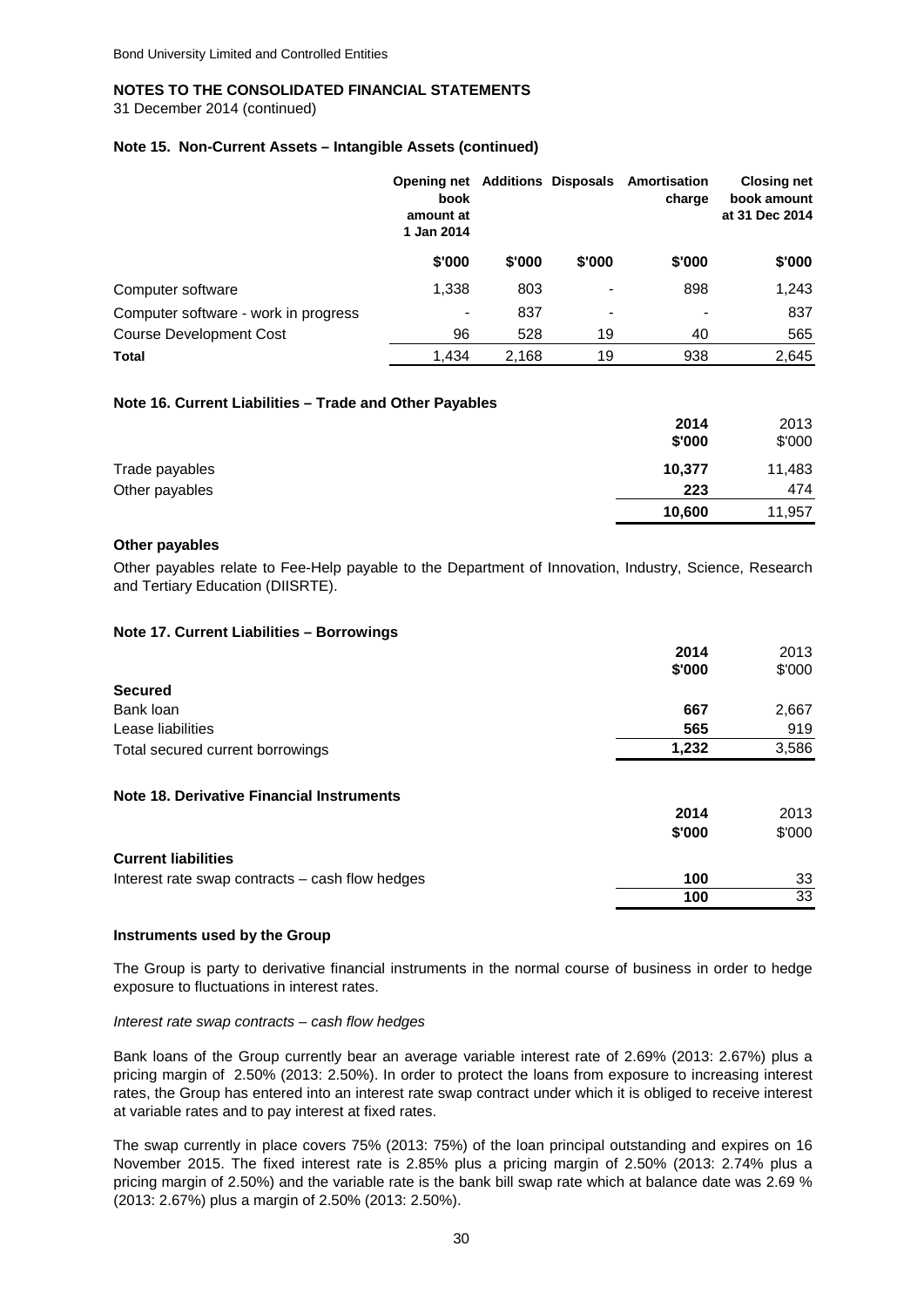31 December 2014 (continued)

#### **Note 18. Derivative Financial Instruments (continued)**

The contract requires settlement of net interest receivable or payable each month. Interest is payable on the underlying debt every month. The contracts are settled on a net basis.

The gain or loss from remeasuring the hedging instruments at fair value is recognised in other comprehensive income and deferred in equity in the hedging reserve, to the extent that the hedge is effective. It is reclassified to profit and loss when the hedged interest expense is recognised. In the year ended 31 December 2014 a loss of \$21,181 was reclassified into profit and loss (2013: loss of \$67,323) and included in finance cost. There was no hedge ineffectiveness in the current or prior year.

#### **Note 19. Current Liabilities – Provisions**

|                                               | 2014   | 2013   |
|-----------------------------------------------|--------|--------|
|                                               | \$'000 | \$'000 |
| Employee benefits - annual leave              | 6,716  | 6,628  |
| Employee benefits - long service leave        | 6,439  | 5,257  |
|                                               | 13,155 | 11,885 |
| Note 20. Current Liabilities - Other          |        |        |
|                                               | 2014   | 2013   |
|                                               | \$'000 | \$'000 |
| Deferred income                               |        |        |
| - student fees                                | 11,306 | 10,400 |
| - fitness centre                              | 39     | 40     |
|                                               | 11,345 | 10,440 |
| Note 21. Non-Current Liabilities - Borrowings |        |        |
|                                               | 2014   | 2013   |
|                                               | \$'000 | \$'000 |
| <b>Secured</b>                                |        |        |
| Bank loan                                     | 36,571 | 37,187 |
| Lease liabilities                             | 730    | 379    |

#### **(a) Total Secured Liabilities**

The total secured liabilities (current and non-current) are as follows: Bank loan **37,238** 39,854 Lease liabilities **1,295** 1,298 Total secured liabilities **38,533** 41,152

Total non-current borrowings **37,301** 37,566

#### **(b) Assets Pledged as Security**

The bank loan is secured by:

- first registered mortgages over the freehold land and buildings;

- first registered company charge over all assets and undertakings of all entities in the Group;

- cross guarantee between Bond University Limited and all entities in the Group.

Lease liabilities are effectively secured as the rights to the leased asset recognised in the financial statements revert to the lessor in the event of default.

The following financial covenants apply to the bank loan using terms defined therein:

- total debt to EBITDA to be less than 3.0 times; and

- debt service cover ratio to be more than 2.5 times.

The company complied at all times during the year with the above covenants.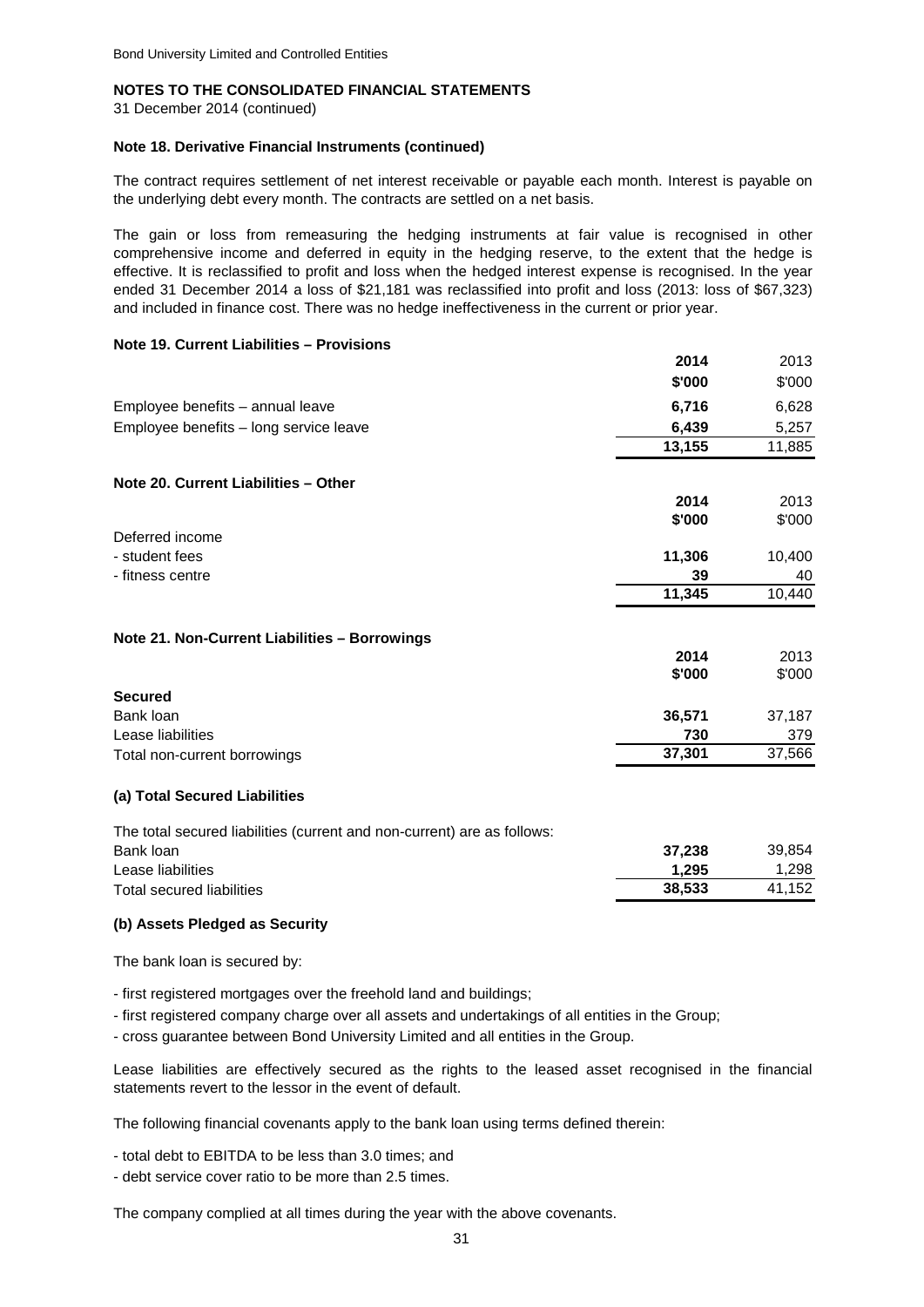31 December 2014 (continued)

### **Note 21. Non-Current Liabilities – Borrowings (continued)**

The carrying amounts of assets pledged as security for current and non-current interest bearing liabilities are:

|                                                                                     | 2014            | 2013            |
|-------------------------------------------------------------------------------------|-----------------|-----------------|
|                                                                                     | \$'000          | \$'000          |
| <b>Current</b>                                                                      |                 |                 |
| <b>Floating charge</b>                                                              |                 |                 |
| Cash and cash equivalents<br>Cash - Restricted                                      | 62,172          | 55,524          |
| Receivables                                                                         | 21,319<br>4,060 | 19,132<br>3,749 |
|                                                                                     | 2,543           | 2,715           |
| Prepayments<br>Inventories                                                          | 270             | 121             |
| Other financial assets at fair value through profit or loss                         | 298             | 299             |
| Total current assets pledged as security                                            | 90,662          | 81,540          |
|                                                                                     |                 |                 |
| <b>Non-current</b>                                                                  |                 |                 |
| First mortgage                                                                      |                 |                 |
| Freehold land and buildings                                                         | 110,180         | 115,102         |
| Finance lease                                                                       |                 |                 |
| Plant and equipment under finance lease                                             | 1,187           | 975             |
| Motor vehicles under finance lease                                                  | 68              | 244             |
| <b>Floating charge</b>                                                              | 1,255           | 1,219           |
| Receivables                                                                         | 144             | 240             |
| Available-for-sale financial assets                                                 | 11              | 11              |
| Plant and equipment                                                                 | 21,749          | 23,745          |
| Intangible assets                                                                   | 2,645           | 1,434           |
|                                                                                     | 24,549          | 25,430          |
| Total non-current assets pledged as security                                        | 135,984         | 141,751         |
| Total assets pledged as security                                                    | 226,646         | 223,291         |
|                                                                                     |                 |                 |
| (c) Financing Arrangements                                                          |                 |                 |
| Unrestricted access was available at balance date to the following lines of credit: |                 |                 |
|                                                                                     | 2014            | 2013            |
| <b>Credit standby arrangements</b>                                                  | \$'000          | \$'000          |
| <b>Total facilities</b>                                                             |                 |                 |
| Asset finance facility                                                              |                 | 25              |
|                                                                                     |                 | 25              |
| Used at balance date                                                                |                 |                 |
| Asset finance facility                                                              |                 |                 |
| Unused at balance date                                                              |                 |                 |
| Asset finance facility                                                              |                 | 25              |
|                                                                                     |                 | 25              |
| <b>Bank loan facilities</b>                                                         |                 |                 |
|                                                                                     |                 |                 |
| <b>Total facilities</b>                                                             | 40,000          | 40,000          |
| Used at balance date                                                                | 37,333          | 40,000          |
| Unused at balance date                                                              | 2,667           |                 |

The current interest rate on the bank loans drawn is 5.31% (2013: 5.22%).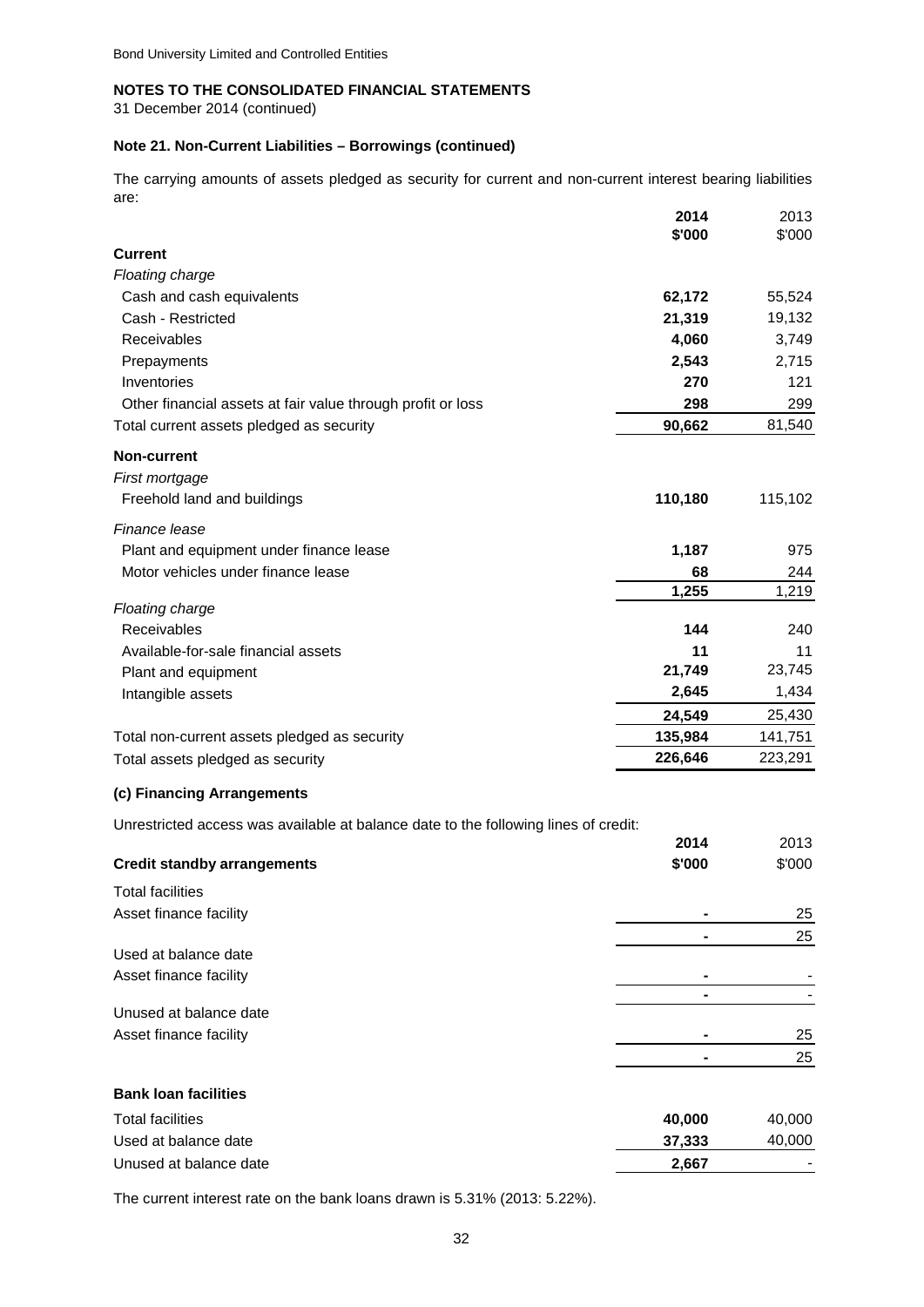31 December 2014 (continued)

#### **Note 22. Non-Current Liabilities – Provisions**

|                                        | 2014   | 2013   |
|----------------------------------------|--------|--------|
|                                        | \$'000 | \$'000 |
| Employee benefits - long service leave | 2.076  | 2.214  |

#### **Note 23. Contributed Equity**

Bond University Limited was incorporated as a company limited by guarantee on 12 February 1987. Pursuant to the Constitution of the company, every member has undertaken in the event of a deficiency on winding up to contribute an amount not exceeding \$10. At 31 December 2014, Bond University Limited had 30 (2013: 30) members.

#### **Note 24. Reserves and Retained Earnings**

|                                                    | 2014    | 2013    |
|----------------------------------------------------|---------|---------|
| (a) Reserves                                       | \$'000  | \$'000  |
| Hedging reserve – cash flow hedges                 | (100)   | (33)    |
| Movements:                                         |         |         |
| Balance 1 January                                  | (33)    | (99)    |
| Reclassification during the year to profit or loss | 21      | 67      |
| Net loss during the year                           | (88)    | (1)     |
| Net movement in cash flow hedges                   | (67)    | 66      |
| Balance 31 December                                | (100)   | (33)    |
|                                                    | 2014    | 2013    |
| (b) Retained earnings                              | \$'000  | \$'000  |
| Movements in retained earnings were as follows:    |         |         |
| Balance 1 January                                  | 145,643 | 144,548 |
| Net profit for the year                            | 5,294   | 1,095   |
| Balance 31 December                                | 150,937 | 145,643 |

#### **(c) Nature and purpose of reserves**

The hedging reserve is used to record gains or losses on a hedging instrument in a cash flow hedge that are recognised in other comprehensive income, as described in note 2(k). Amounts are reclassified to profit and loss when the associated hedge transaction affects profit and loss.

#### **Note 25. Contingencies**

The parent entity and consolidated entity had no contingent liabilities at 31 December 2014.

#### **Note 26. Commitments**

#### **Lease Commitments**

#### *(i) Non-cancellable Operating Leases*

The Group leases various motor vehicles under non-cancellable operating leases expiring within one to four years. The leases have varying terms and renewal rights. On renewal, the terms of the leases are renegotiated.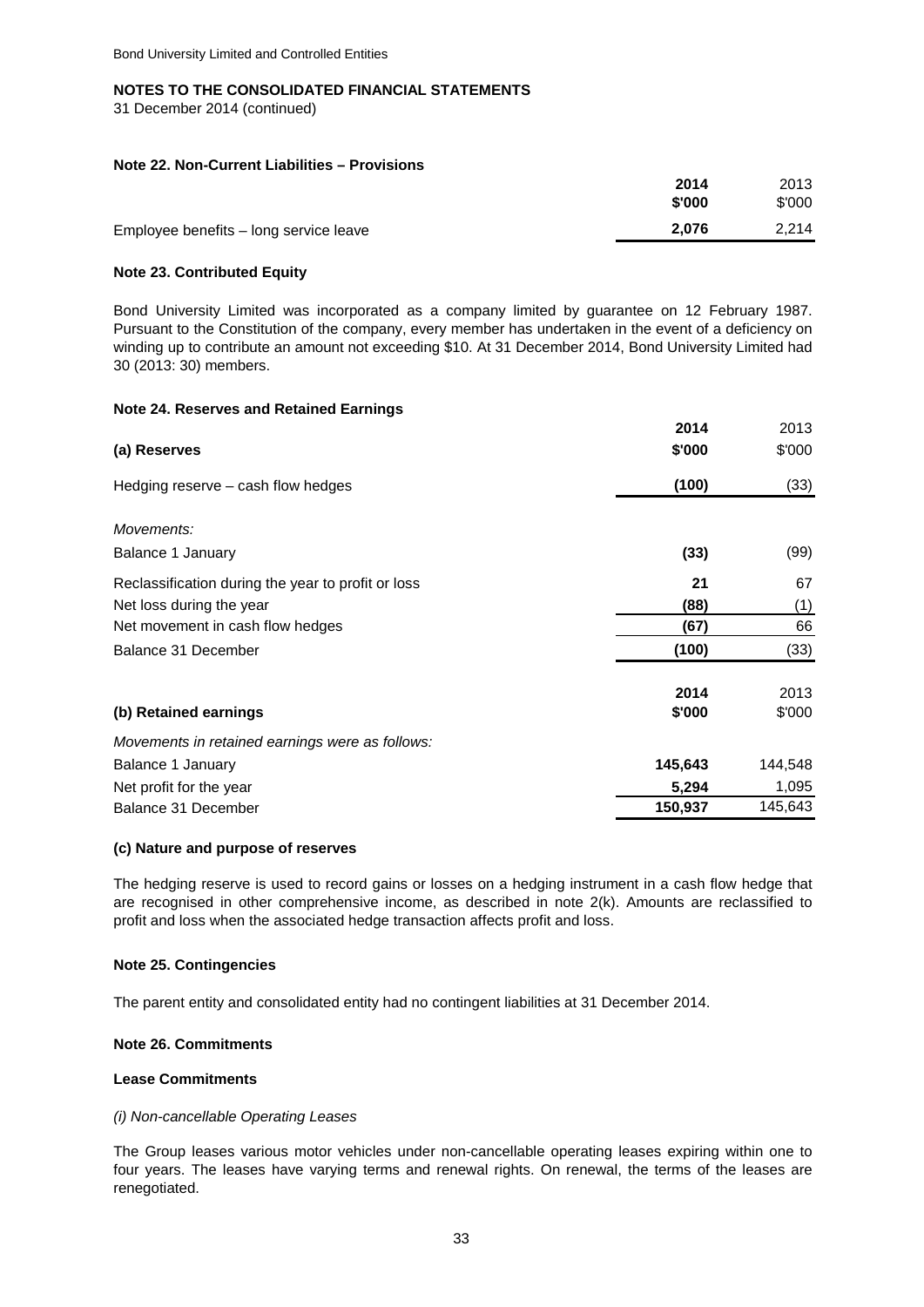31 December 2014 (continued)

#### **Note 26. Commitments (continued)**

#### **Lease Commitments (continued)**

Commitments for minimum lease payments in relation to non-cancellable operating leases are payable as follows:

|                                                   | 2014   | 2013   |
|---------------------------------------------------|--------|--------|
|                                                   | \$'000 | \$'000 |
| Within one year                                   | 358    | 350    |
| Later than one year but not later than five years | 468    | 340    |
| Later than five years                             | ۰      |        |
|                                                   | 826    | 690    |

#### *(ii) Finance Leases*

The Group leases various motor vehicles and plant and equipment with a carrying amount of \$1.3 million (2013: \$1.2 million) under finance leases expiring within one to four years. Under the terms of the leases, the Group has the option to extend the lease term or return the leased assets to the financer on expiry of the leases.

Commitments in relation to finance leases are payable as follows:

|                                                   | 2014<br>\$'000 | 2013<br>\$'000 |
|---------------------------------------------------|----------------|----------------|
| Within one year                                   | 643            | 998            |
| Later than one year but not later than five years | 809            | 402            |
| Later than five years                             |                |                |
| Minimum lease payments                            | 1,452          | 1,400          |
| Less: Future finance charges                      | 157            | 101            |
| Total lease liabilities                           | 1,295          | 1,298          |
| Representing lease liabilities:                   |                |                |
| Current (note 17)                                 | 565            | 919            |
| Non-current (note 21)                             | 730            | 379            |
| Total lease liabilities                           | 1,295          | 1,298          |

#### **Note 27. Related Party Transactions**

#### **(a) Parent entity**

The ultimate parent entity within the Group is Bond University Limited.

#### **(b) Subsidiaries**

Interests in subsidiaries are set out in note 28.

### **(c) Key management personnel compensation**

| $\mathbf{v}$ , and a set of the set of the set of the set of $\mathbf{v}$ | 2014<br>\$'000 | 2013<br>\$'000 |
|---------------------------------------------------------------------------|----------------|----------------|
| Key management personnel compensation                                     | 3.315          | 3.673          |

#### **(d) Transactions with key management personnel**

There are no other transactions with key management personnel during the year other than salary payments.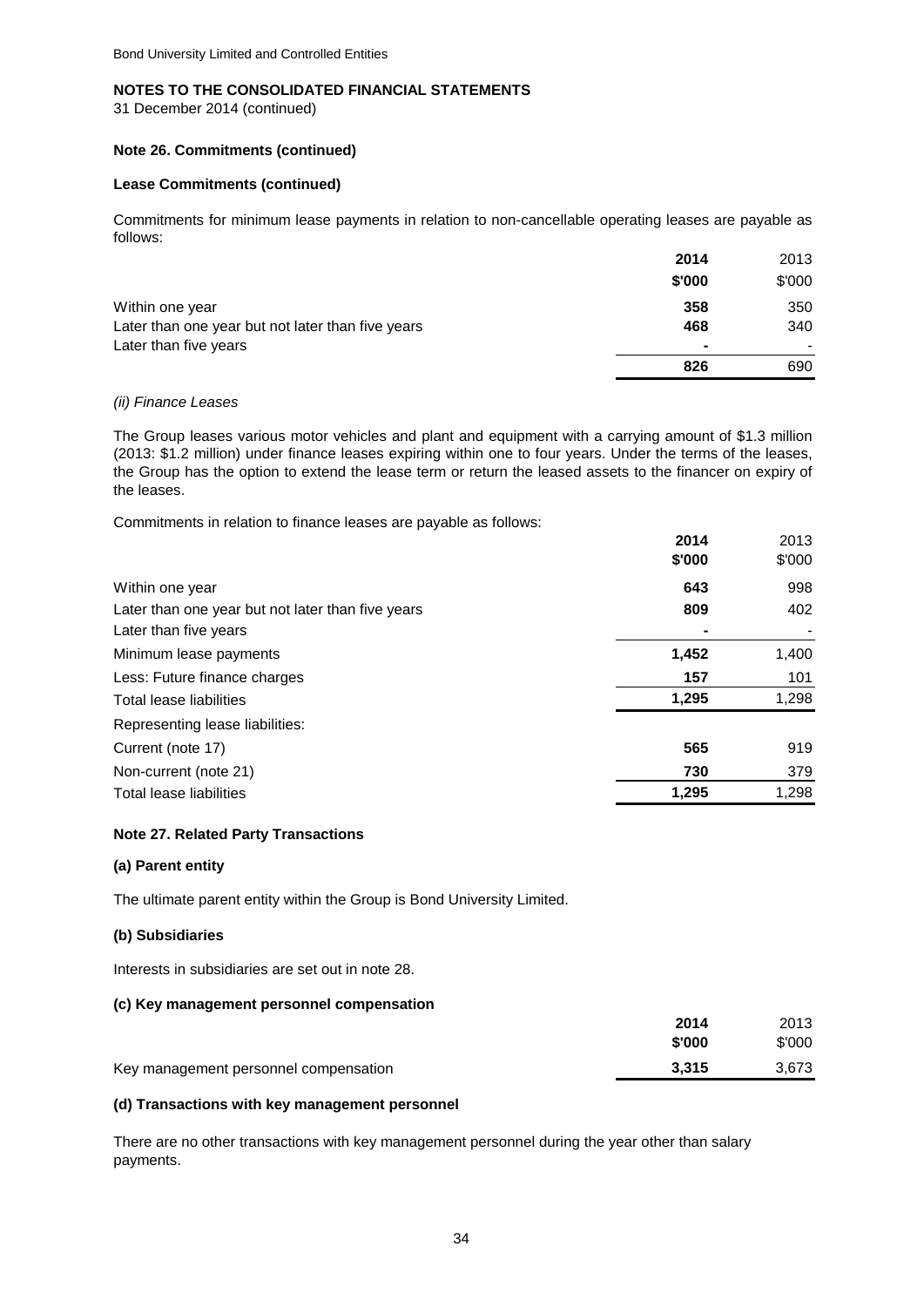31 December 2014 (continued)

#### **Note 28. Subsidiaries**

The consolidated financial statements incorporate the assets, liabilities and results of the following subsidiaries in accordance with the accounting policy described in note 2(c).

| Name of Entity            | <b>Country of</b> | <b>Class of</b> |                            | <b>Cost of Parent</b> |                         |      |
|---------------------------|-------------------|-----------------|----------------------------|-----------------------|-------------------------|------|
|                           | Incorporation     | shares          | <b>Entity's Investment</b> |                       | <b>Equity Holding *</b> |      |
|                           |                   |                 | 2014                       | 2013                  | 2014                    | 2013 |
|                           |                   |                 | \$                         | \$                    | %                       | %    |
| Campus Operations Pty Ltd | Australia         | Ordinary        | 2                          | 2                     | 100                     | 100  |
| Lashkar Pty Ltd           | Australia         | Ordinary        |                            |                       | 100                     | 100  |
|                           |                   |                 | 3                          | 3                     |                         |      |

\* The proportion of ownership interest is equal to the proportion of voting power held.

In addition, the consolidated financial statements for 2013 also incorporated the assets, liabilities and results of the Bond University Trust which was under the control of the University. The Bond University Trust was wound-up on 7 March 2014.

#### **Note 29. Parent Entity Financial Information**

#### **(a) Summary financial information**

The individual financial statements for the parent entity show the following aggregate amounts:

| Information relating to Bond University Ltd.    | 2014<br>\$'000 | 2013<br>\$'000 |
|-------------------------------------------------|----------------|----------------|
| <b>Current assets</b>                           | 101,193        | 92,334         |
| Total assets                                    | 224,377        | 221.321        |
| <b>Current liabilities</b>                      | 34,469         | 37,579         |
| <b>Total liabilities</b>                        | 73,846         | 77,358         |
| Shareholders' equity                            |                |                |
| Issued capital                                  |                |                |
| Reserves – Cash flow hedges                     | (100)          | (33)           |
| Retained earnings                               | 150,631        | 143,995        |
| Total shareholder's equity                      | 150,531        | 143,963        |
| <b>Profit for the year</b>                      | 6,635          | 1,505          |
| Total comprehensive income of the parent entity | 6,568          | 1,571          |
|                                                 |                |                |

#### **(b) Guarantees entered into by the parent entity**

Cross guarantees have been executed between Bond University Ltd and all of its subsidiaries to satisfy the requirements of the Group's financing arrangement. The Group has not sought relief under ASIC Class Order 98/1418. However, these entities are not required to prepare accounts on the basis that they do not meet the criteria to be classified as large proprietary companies.

#### **(c) Contingent liabilities of the parent entity**

The parent entity did not have any contingent liabilities as at 31 December 2014 or 31 December 2013. For information about guarantees given by the parent entity, please see above.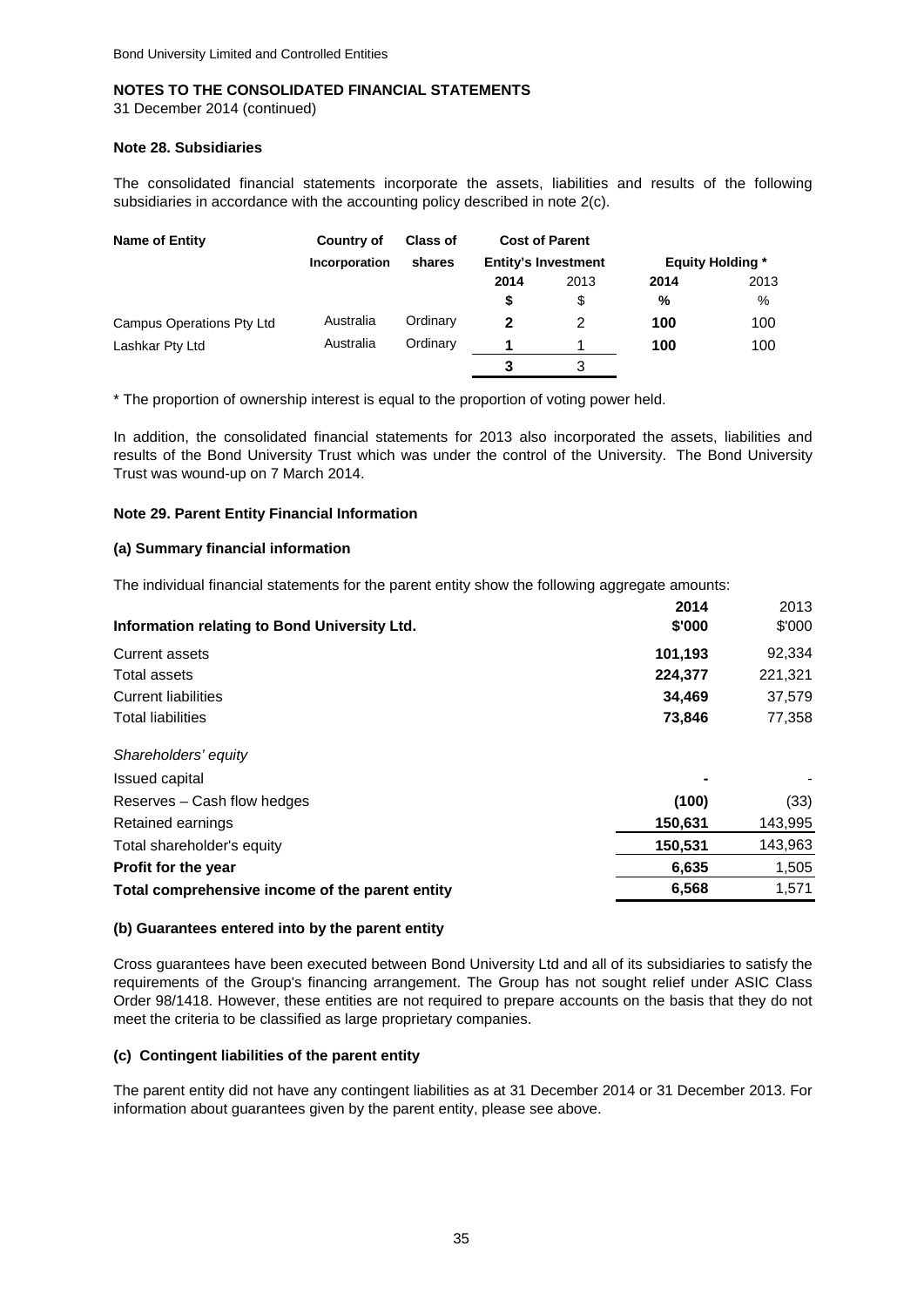31 December 2014 (continued)

#### **Note 30. Non-cash Investing and Financing Activities**

|                                                               | 2014   | 2013   |
|---------------------------------------------------------------|--------|--------|
|                                                               | \$'000 | \$'000 |
| Acquisition of plant and equipment by means of finance leases | 1.055  | 276    |

#### **Note 31. Financial Risk Management**

#### **Interest Rate Risk**

The Group manages its interest rate risk by entering into interest rate swaps, in which the Group agrees to exchange, at specified intervals, the difference between fixed and variable rate interest amounts calculated by reference to an agreed-upon notional principal amount. These swaps are designated to hedge underlying debt obligations. As at 31 December 2014, after taking into account the effect of interest rate swaps, approximately 75% of the Group's borrowings are at a fixed rate of interest (2013: 75%).

#### **Note 32. Events Occurring After the Reporting Period**

Since 31 December 2014 there has not been any matter or circumstance not otherwise dealt with in the financial report that has significantly affected or may significantly affect the Group.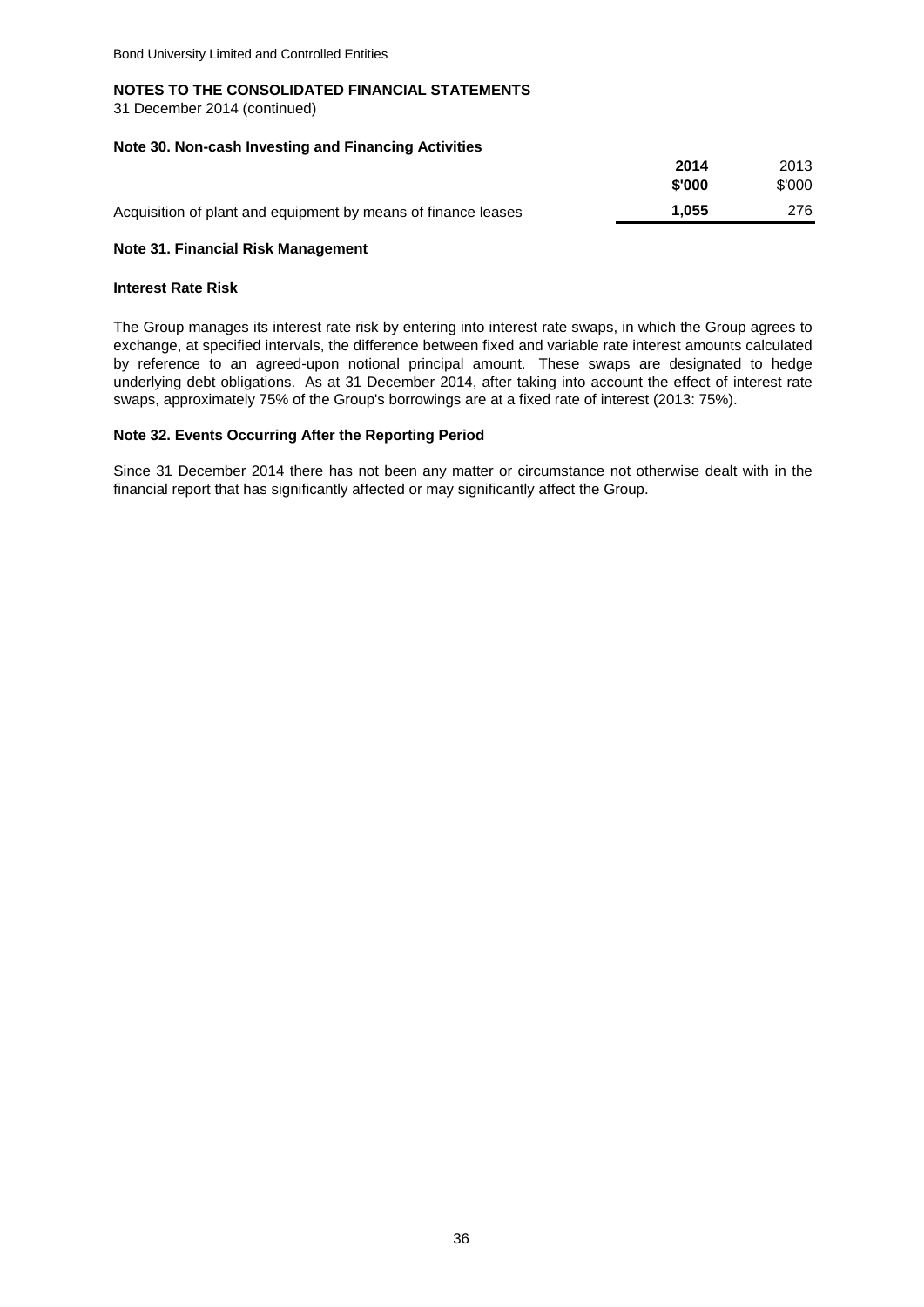### DIRECTORS' DECLARATION

In accordance with a resolution of the directors of Bond University Limited, I state that:

In the opinion of the directors:

- (a) The financial statements and notes of Bond University Limited for the financial year ended 31 December 2014 are in accordance with the Corporations Act 2001 and the Australian Charities and Not-for-Profits Commission Act 2012, including:
- (i) Giving a true and fair view of its financial position as at 31 December 2014 and performance for the year ended on that date; and
- (ii) Complying with Accounting Standards Reduced Disclosure Requirements (including the Australian Accounting Interpretations) and the Corporations Regulations 2001 and the Australian Charities and Not-for-Profits Commission Regulation 2013.
- (b) There are reasonable grounds to believe that the Company will be able to pay its debts as and when they become due and payable.

On Behalf of the Board

He. Muge

Dr H M Nugent AO Director and Chancellor

Gold Coast 10 March 2015

 $\subset$ 

Professor Tim Brailsford Vice Chancellor and President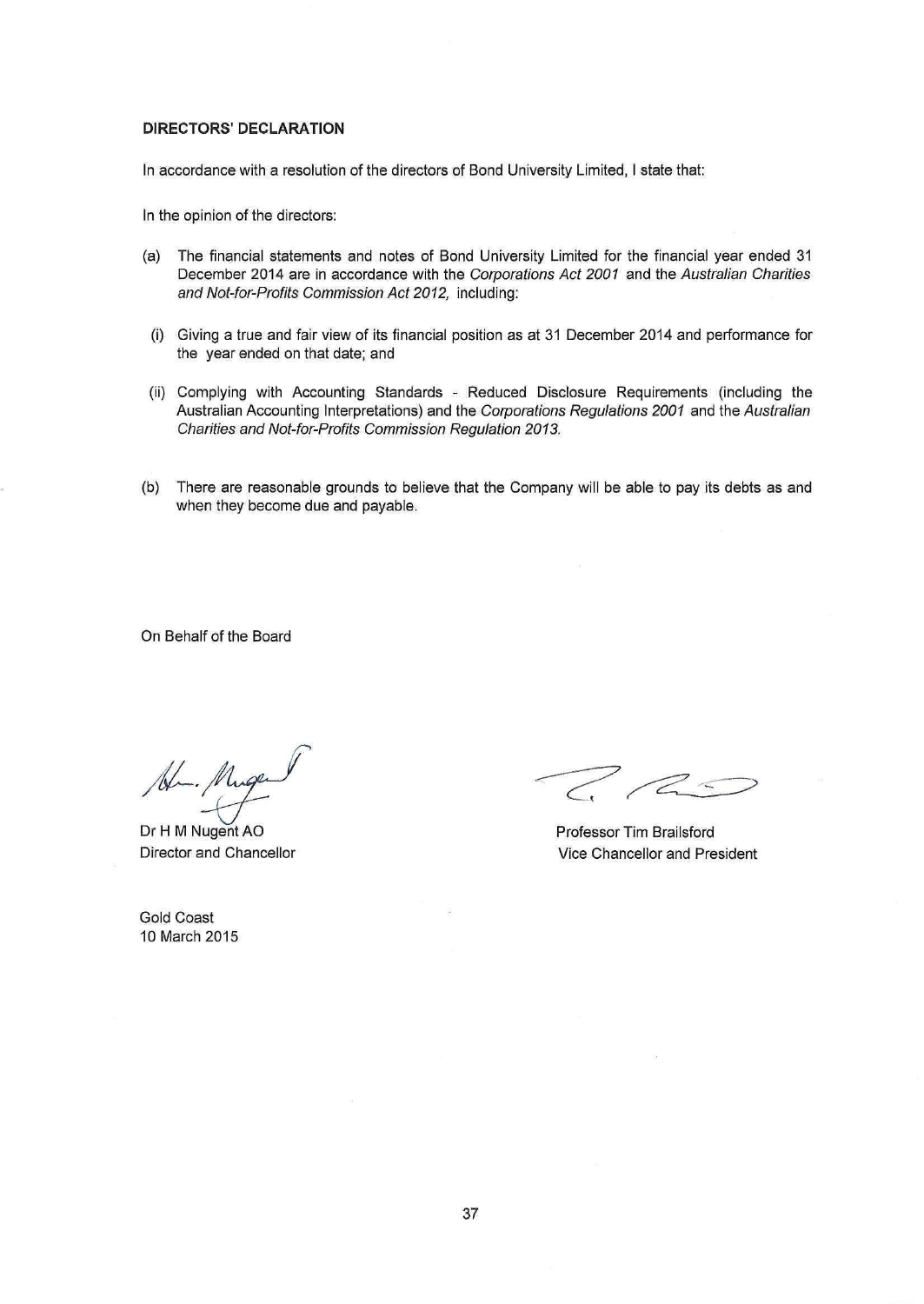

Ernst & Young 111 Eagle Street Brisbane QLD 4000 Australia GPO Box 7878 Brisbane QLD 4001

 Tel: +61 7 3011 3333 Fax: +61 7 3011 3100 ey.com/au

# **Independent auditor's report to the members of Bond University Limited**

We have audited the accompanying financial report of Bond University Limited, which comprises the statement of financial position as at 31 December 2014, the statement of comprehensive income, statement of changes in equity and statement of cash flows for the year then ended, notes comprising a summary of significant accounting policies and other explanatory information, and the directors' declaration.

### **Directors' responsibility for the financial report**

The directors of the company are responsible for the preparation of the financial report that gives a true and fair view in accordance with Australian Accounting Standards – Reduced Disclosure Requirements, the *Corporations Act 2001* and the *Australian Charities and Not-for-Profits Commission Act 2012* and for such internal controls as the directors determine are necessary to enable the preparation of the financial report that is free from material misstatement, whether due to fraud or error.

## **Auditor's responsibility**

Our responsibility is to express an opinion on the financial report based on our audit. We conducted our audit in accordance with Australian Auditing Standards. Those standards require that we comply with relevant ethical requirements relating to audit engagements and plan and perform the audit to obtain reasonable assurance about whether the financial report is free from material misstatement.

An audit involves performing procedures to obtain audit evidence about the amounts and disclosures in the financial report. The procedures selected depend on the auditor's judgment, including the assessment of the risks of material misstatement of the financial report, whether due to fraud or error. In making those risk assessments, the auditor considers internal controls relevant to the entity's preparation of the financial report that gives a true and fair view in order to design audit procedures that are appropriate in the circumstances, but not for the purpose of expressing an opinion on the effectiveness of the entity's internal controls. An audit also includes evaluating the appropriateness of accounting policies used and the reasonableness of accounting estimates made by the directors, as well as evaluating the overall presentation of the financial report.

We believe that the audit evidence we have obtained is sufficient and appropriate to provide a basis for our audit opinion.

### **Independence**

In conducting our audit we have complied with the independence requirements of the *Corporations Act 2001* and the *Australian Charities and Not-for-Profits Commission Act 2012*. We have given to the directors of the company a written Auditor's Independence Declaration, a copy of which is included in the directors' report.

### **Opinion**

In our opinion the financial report of Bond University Limited is in accordance with the *Corporations Act 2001* and the *Australian Charities and Not-for-Profits Commission Act 2012*, including:

(a) giving a true and fair view of the financial position of Bond University Limited as at 31 December 2014 and of its performance for the year ended on that date; and